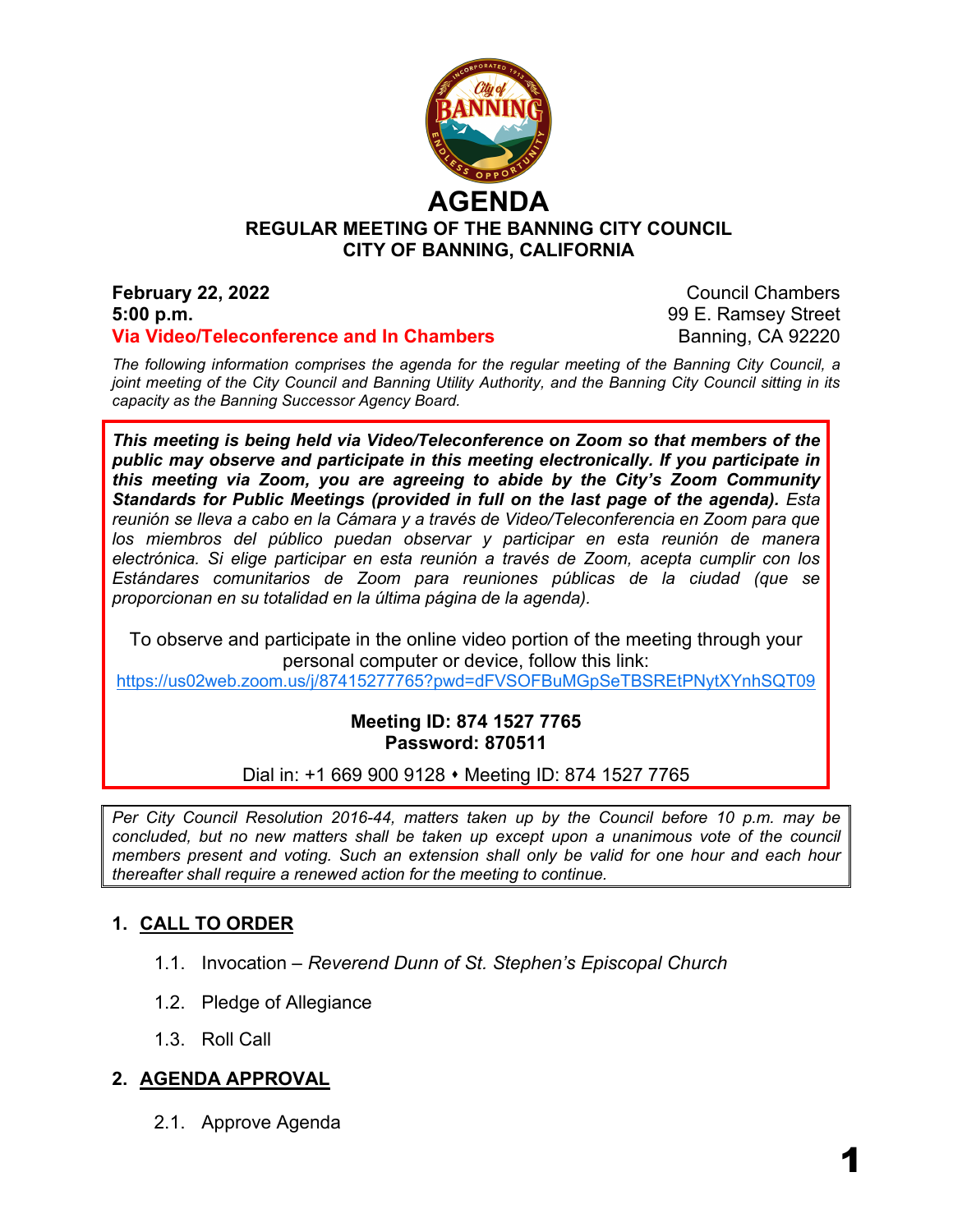# **3. PRESENTATION(S)**

None

## **4. REPORT ON CLOSED SESSION**

4.1. City Attorney

#### **5. PUBLIC COMMENTS, CORRESPONDENCE, APPOINTMENTS, CITY COUNCIL COMMITTEE REPORTS, CITY MANAGER REPORT, AND CITY ATTORNEY REPORT**

## 5.1. PUBLIC COMMENTS – *Non-Agenda Items Only*

*A three (3) minute limitation shall apply to each member of the public who wishes to address the Mayor and Council on a matter not on the agenda. No member of the public shall be permitted to share their time with any other member of the public. Usually, any items received under this heading are referred to staff for future study, research, completion, and/or future Council Action (see Item 10). PLEASE STATE YOUR NAME FOR THE RECORD. ~ Se aplicará una limitación de tres (3) minutos a cada miembro del público que desee dirigirse al Alcalde y al Concejo sobre un asunto que no esté en la agenda. A ningún miembro del público se le permitirá compartir su tiempo con ningún otro miembro del público. Por lo general, cualquier artículo recibido bajo este encabezado se envía al personal para su estudio, investigación, finalización y / o acción futura del Consejo en el futuro (consulte el artículo 10). POR FAVOR INDIQUE SU NOMBRE PARA EL REGISTRO.*

#### 5.2. CORRESPONDENCE *Items received under this category may be received and filed or referred to staff for future research or a future agenda.*

- 5.3. APPOINTMENTS
- 5.4. CITY COUNCIL COMMITTEE REPORTS
- 5.5. CITY MANAGER REPORT
- 5.6. CITY ATTORNEY REPORT

## **6. CONSENT ITEMS**

*(The following items have been recommended for approval and will be acted upon simultaneously, unless a member of the City Council/Banning Utility Authority/Successor Agency Board wishes to remove an item for separate consideration.)*

#### *Mayor to Open Consent Items for Public Comments*

#### **Motion: Approve consent items 6.1 to 6.10.**

*Resolutions require a recorded majority vote of the total membership of the City Council/Banning Utility Authority.* 

6.1. Approval of Minutes of the February 8, 2022 City Council Meetings…............ **7**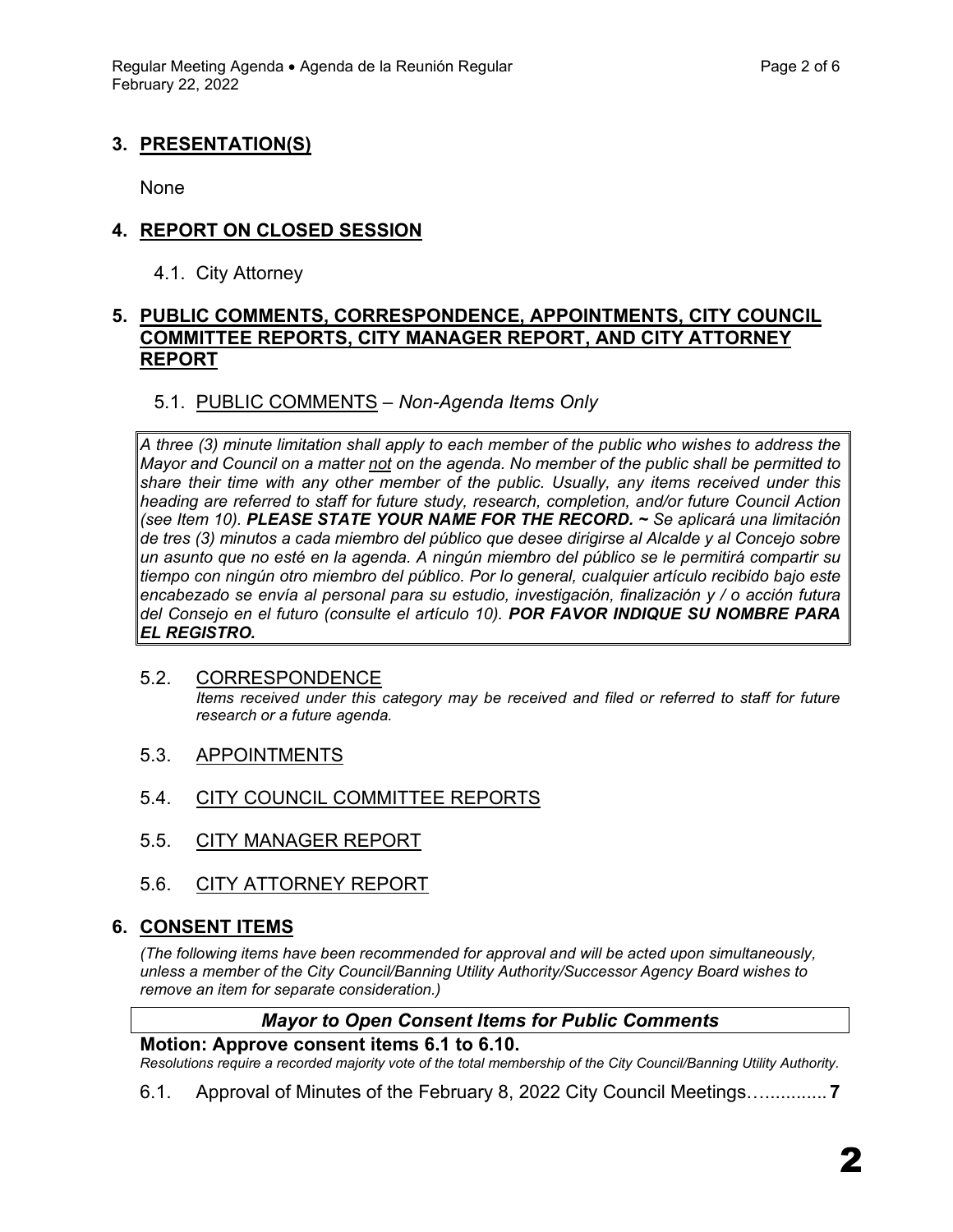| 6.2.<br>6.3.                  | Approval and Ratification of Accounts Payable and Payroll Warrants Issued in<br>Receive and File Cash, Investments and Reserve Report for the Month of                                                                                                                                                                                                                                                                                        |
|-------------------------------|-----------------------------------------------------------------------------------------------------------------------------------------------------------------------------------------------------------------------------------------------------------------------------------------------------------------------------------------------------------------------------------------------------------------------------------------------|
| 6.4.                          | Receive and File Fire Department Statistics for the Month of December 2021                                                                                                                                                                                                                                                                                                                                                                    |
| 6.5.                          | Receive and File Fire Department Statistics for the Month of January 2022                                                                                                                                                                                                                                                                                                                                                                     |
| 6.6.                          | Receive and File Police Department Statistics for the Month of January 2022                                                                                                                                                                                                                                                                                                                                                                   |
| 6.7.<br>6.8.<br>6.9.<br>6.10. | Public Works Capital Improvement Project Tracking List 15<br>Consideration of Resolution 2022-16 Accepting the 2022 Supplemental Law<br>Enforcement Services Allocation (SLESA) in the amount of \$100,00018<br>Resolution 2022-15, Initiating Proceedings to Update Landscape<br>6.11. City Council Authorization to Purchase Tax Defaulted Properties from the<br>County of Riverside Treasurer - Tax Collector, and adoption of Resolution |
|                               | 2022-18 to Confirm and Authorize the Purchase of those Properties22                                                                                                                                                                                                                                                                                                                                                                           |

# **7. PUBLIC HEARING(S)**

7.1. Fourth Public Hearing to Receive Public Comments on City Council Redistricting Process and Proposed City Council's Preferred New Council District Boundary Map……………………………………………………………. **24** *(Staff Report: Kevin Ennis, City Attorney)*

**Recommendation:** (1) Open the public hearing and receive public comment and input regarding the draft map presented for consideration and close public hearing; and, (2) Direct staff to prepare an Ordinance to amend Title 2, Section 2.04.035, Election of members of the city council and mayor, and present at a Public Hearing on March 8, 2022.

# **8. REPORTS OF OFFICERS**

8.1. Resolution 2022-17, Establishing the Banning Beautification Award Program..........................................................................................................**29** *(Staff Report: Doug Schulze, City Manager)*

**Recommendation:** A motion to adopt Resolution 2022-17, Establishing the Banning Beautification Award Program.

8.2. Discuss Ordinance 1580 Approving Zone Text Amendment 21-97503, amending Chapters 5.33, 17.12, and 17.54 of the Banning Municipal Code, Eliminating the numeric cap on the number of cannabis retailers permitted in the City, allowing for the operation of cannabis retailers in the General Commercial Zone, allowing cannabis distribution and manufacturing in the Business Park Zone, making additional conforming amendments to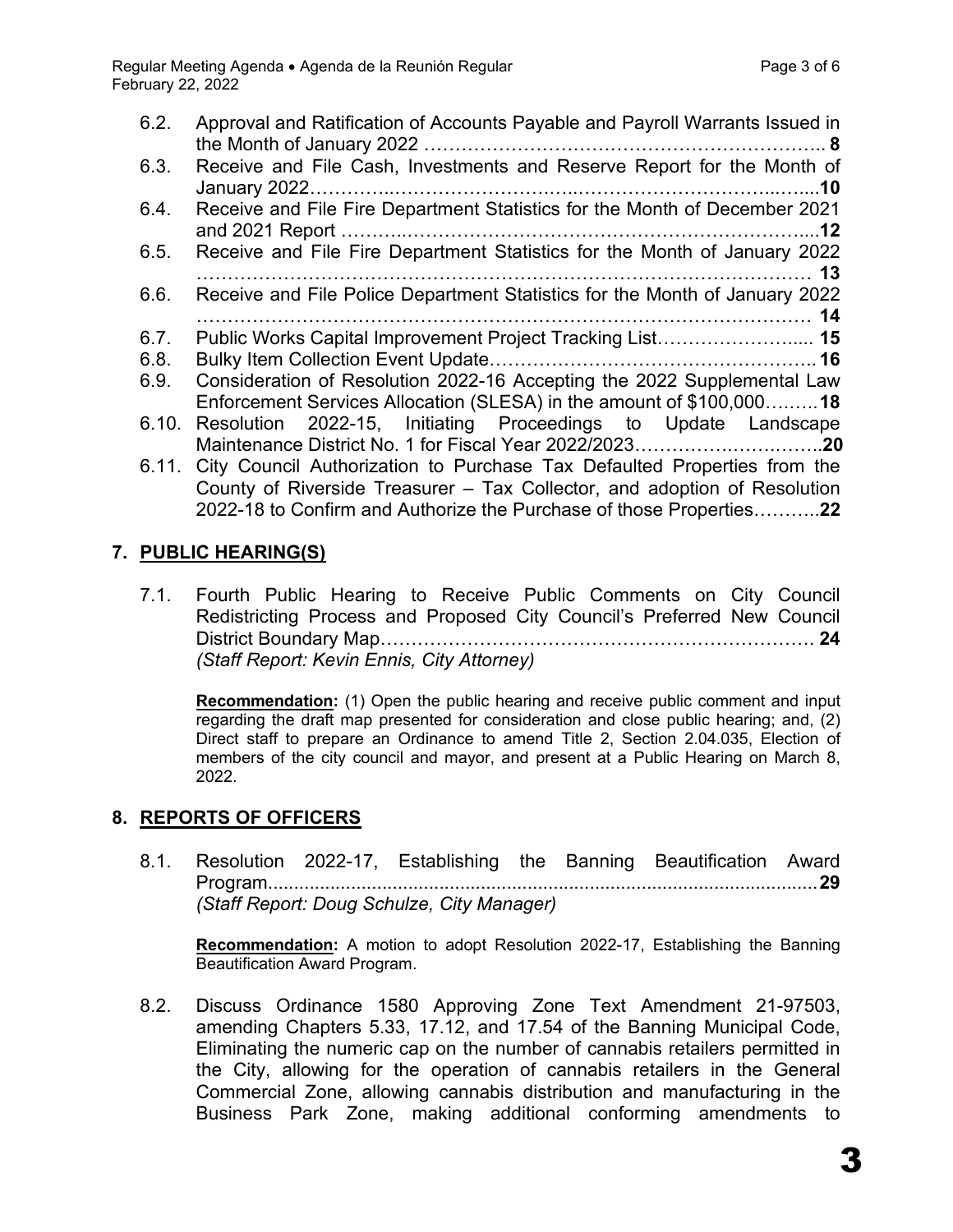4

regulations pertaining to cannabis retailers, and making a determination that the Zone Text Amendment is exempt from review under CEQA pursuant to CEQA Guidelines Section 15061 (b)(3) …………………………………..…… **31** *(Staff Report: Adam Rush, Community Development Director)*

**Recommendation:** Discuss and schedule the public hearing for the March 8, 2022 City Council Meeting.

8.3. Overview and Potential Uses of Funds of the Treasury's Coronavirus State and Local Fiscal Recovery Funds (CSLFRF) Funded by the American Rescue Plan Act (ARPA)………………………… …………………………………..…… **37** *(Staff Report: Doug Schulze, City Manager)*

**Recommendation:** Staff recommends: (1) Council reviews potential use of funds of the Treasury's Coronavirus State and Local Fiscal Recovery Funds (CSLFRF) Funded by the American Rescue Plan Act (ARPA) presented by staff and provide direction, and (2) Project list for appropriation approval to be provided at a future Council meeting.

## **9. DISCUSSION ITEM(S)**

None

# **10.ITEMS FOR FUTURE AGENDAS**

- 10.1. New Items
- 10.2. Pending Items:
	- 1. Permanent Homeless Solution
	- 2. Shopping Cart Ordinance Update
	- 3. Golf Cart/EV Ordinance (On hold)
	- 4. Airport Advisory Commission
	- 5. Business-Friendly Zoning (Wallace)

# **11.ADJOURNMENT**

*Next Regular Meeting – February 22, 2021 at 5:00 p.m.*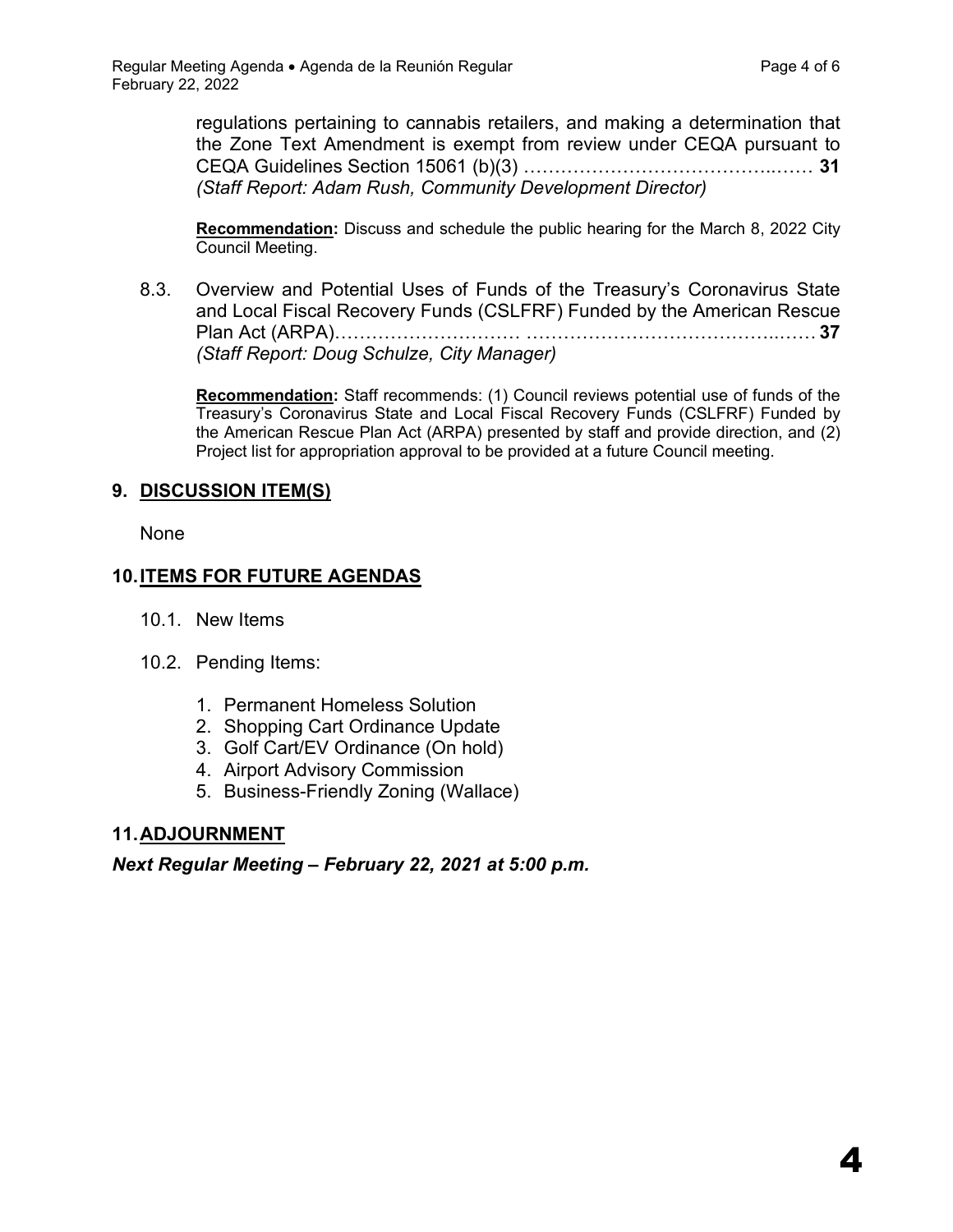#### **Zoom Community Standards for Public Meetings**

*By participating in this meeting on Zoom, you are agreeing to abide by the City of Banning's Community Standards for Public Meetings. Zoom attendees that fail to adhere to these standards may be removed from the meeting room.*

- Your microphone must remain on mute, and you may only unmute your microphone when/if you are recognized by the Mayor.
- Your camera must be turned off unless/until you are recognized by the Mayor.
- To indicate a desire to make Public Comment, you must use the [Raise Hand](https://support.zoom.us/hc/en-us/articles/205566129-Raising-your-hand-in-a-webinar) function. The Mayor will not recognize those who have not used the Raise Hand function.
- Public Comment from Zoom attendees will immediately follow in person comment from members of the public in Council Chambers.
- If you fail to adhere to these community guidelines, **you may be removed** for disrupting the meeting occurring in Council Chambers. You may rejoin the meeting but may be removed for each violation of these community standards.
- The chat function will be disabled for all City Council meetings on Zoom.

#### **Estándares comunitarios de Zoom para Reuniones Públicas**

*Al participar en esta reunión en Zoom, usted acepta cumplir con los Estándares Comunitarios para Reuniones Públicas de la ciudad de Banning. Los que atienden por Zoom que no cumplan con estos estándares pueden ser retirados de la sala de reuniones.*

- Su micrófono debe permanecer en silencio, y solo puede reactivar su micrófono cuando / si es reconocido por el alcalde.
- Su cámara debe estar apagada a menos que sea reconocido por el alcalde.
- Para indicar el deseo de hacer un Comentario Público, debe utilizar la función Levantar la mano. El alcalde no reconocerá a quienes no hayan utilizado la función Levantar la mano.
- Los comentarios públicos de lo que atienden por Zoom seguirán inmediatamente los comentarios en persona de los miembros del público en las Cámaras del Consejo.
- Si no cumple con estas pautas de la comunidad, es posible que lo destituyan por interrumpir la reunion que tiene lugar en las Cámaras del Consejo. Puede volver a unirse a la reunión, pero es posible que lo eliminen por cada violación de estos estándares de la comunidad.
- La función de chat estará deshabilitada para todas las Reuniones del Ayuntamiento en Zoom.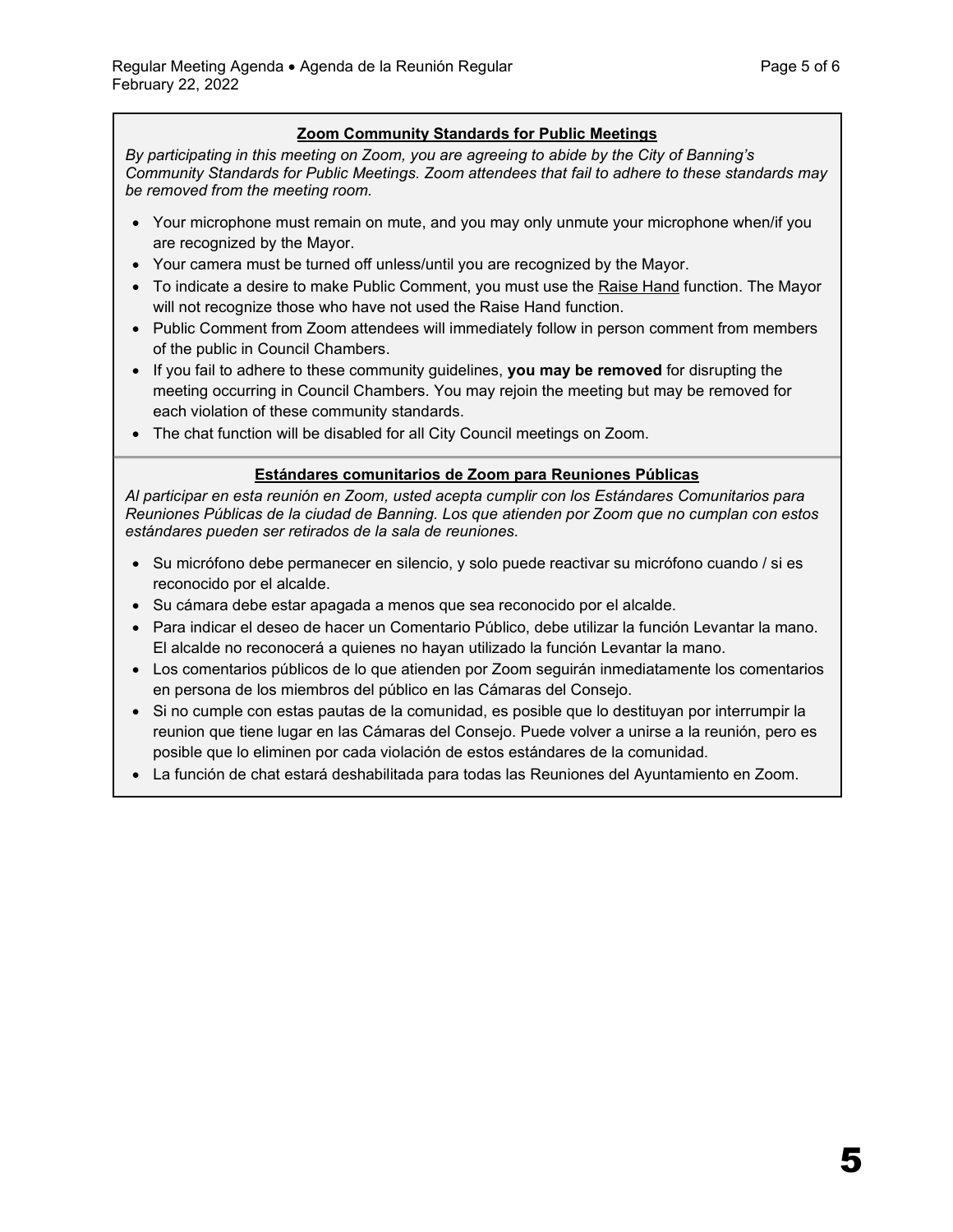# **AFFIDAVIT** • **DECLARACIÓN JURADA**

IT IS HEREBY CERTIFIED under the laws of the State of California that the above agenda was posted on the City's website [\(www.banningca.gov\)](http://www.banningca.gov/) as well as the Bulletin Board at Banning City Hall, located at 99 E Ramsey Street, Banning, CA 92220 by 5:00 P.M. on the 17<sup>th</sup> day of February 2022.

 $\sqrt{2}$  care me also

Caroline Patton, Deputy City Clerk Secretario adjunto de la ciudad

# **PUBLIC NOTICE** • **NOTICIA PÚBLICA**

#### **Meeting Agendas and Notices**

Interested in receiving email and/or text notifications of upcoming City Council meetings? Sign up for meeting notifications through Notify Me [\(https://banningca.gov/list.aspx\)](https://banningca.gov/list.aspx). Pursuant to amended Government Code §54957.5(b), staff reports and other public records related to open session agenda items are available on the City's website [\(www.banningca.gov/archive\)](http://www.banningca.gov/archive).

#### **Public Comment**

#### *Agenda Items*

Any member of the public may address this meeting of the City Council on any item appearing on the agenda. A five-minute limitation shall apply to each member of the public and no member of the public shall be permitted to share their time with any other person.

#### *Non-Agenda Items*

Any member of the public may address this meeting of the Council on any item which does not appear on the regular meeting agenda but is of interest to the general public and is an item upon which the Council may act. A three-minute limitation shall apply to each member of the public and no member shall be permitted to share their time with any other person. No action shall be taken, nor discussion held by the Council, on any item which does not appear on the agenda, unless the action is otherwise authorized in accordance with the provisions of subdivision (b) of §54954.2 of the Government Code.

## **Special Assistance/Accessibility Requests**

In compliance with the Americans with Disabilities Act, any member of the public may request that the agenda and agenda packet be mailed to them. If you need special assistance to participate in this meeting (such as translation services), please contact the Office of the City Clerk. Advanced notification of at least 48 hours prior to the meeting will allow the city to make arrangements to ensure your accessibility.

**¿Necesita servicios de traducción para participar?** Contacto Oficina del Secretario de la Ciudad.

# **CONTACT** • **CONTACTO**

Office of the City Clerk • 951-922-3102 • [CityClerks@banningca.gov](mailto:CityClerks@banningca.gov) 99 East Ramsey Street, Banning, California 92220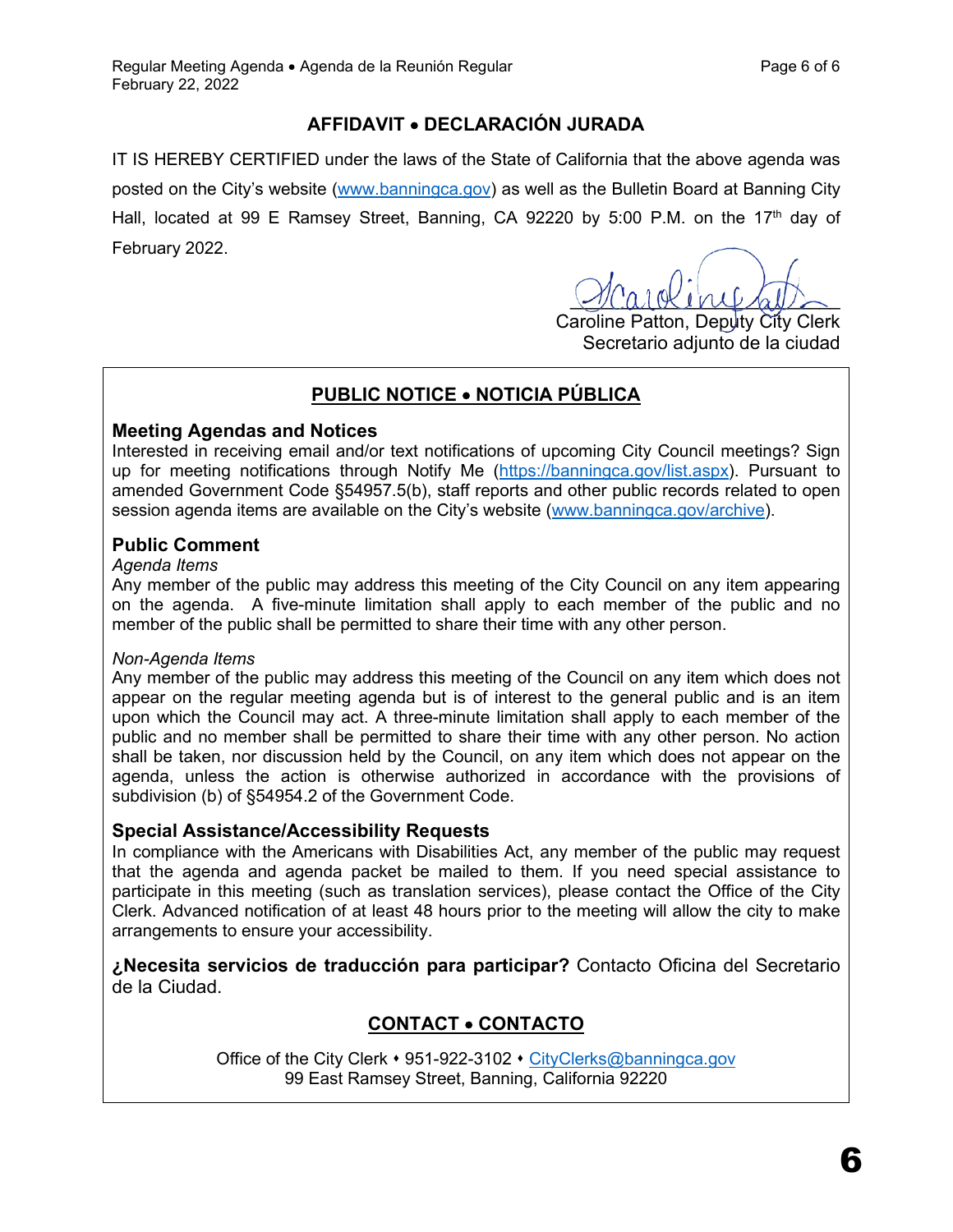

| TO:             | <b>CITY COUNCIL</b>                                    |
|-----------------|--------------------------------------------------------|
| FROM:           | Douglas Schulze, City Manager                          |
|                 | <b>PREPARED BY:</b> Caroline Patton, Deputy City Clerk |
|                 | <b>MEETING DATE: February 22, 2022</b>                 |
| <b>SUBJECT:</b> | Minutes of the February 8, 2022 City Council Meetings  |

# **RECOMMENDATION:**

Approve the minutes of the February 8, 2022 City Council Meetings.

# **ALTERNATIVES:**

- 1. Approve as recommended.
- 2. Approve with modifications.

# **ATTACHMENTS:**

- 1. Minutes of the February 8, 2022 Special City Council Meeting [https://banningca.gov/DocumentCenter/View/10108/2022-02-08\\_Minutes\\_Special-](https://banningca.gov/DocumentCenter/View/10108/2022-02-08_Minutes_Special-Meeting)**[Meeting](https://banningca.gov/DocumentCenter/View/10108/2022-02-08_Minutes_Special-Meeting)**
- 2. Minutes of the February 8, 2022 Regular City Council Meeting [https://banningca.gov/DocumentCenter/View/10154/2022-02-08\\_Minutes\\_Regular-](https://banningca.gov/DocumentCenter/View/10154/2022-02-08_Minutes_Regular-Meeting)**[Meeting](https://banningca.gov/DocumentCenter/View/10154/2022-02-08_Minutes_Regular-Meeting)**

į

Douglas Sch<mark>ulze</mark> City Manager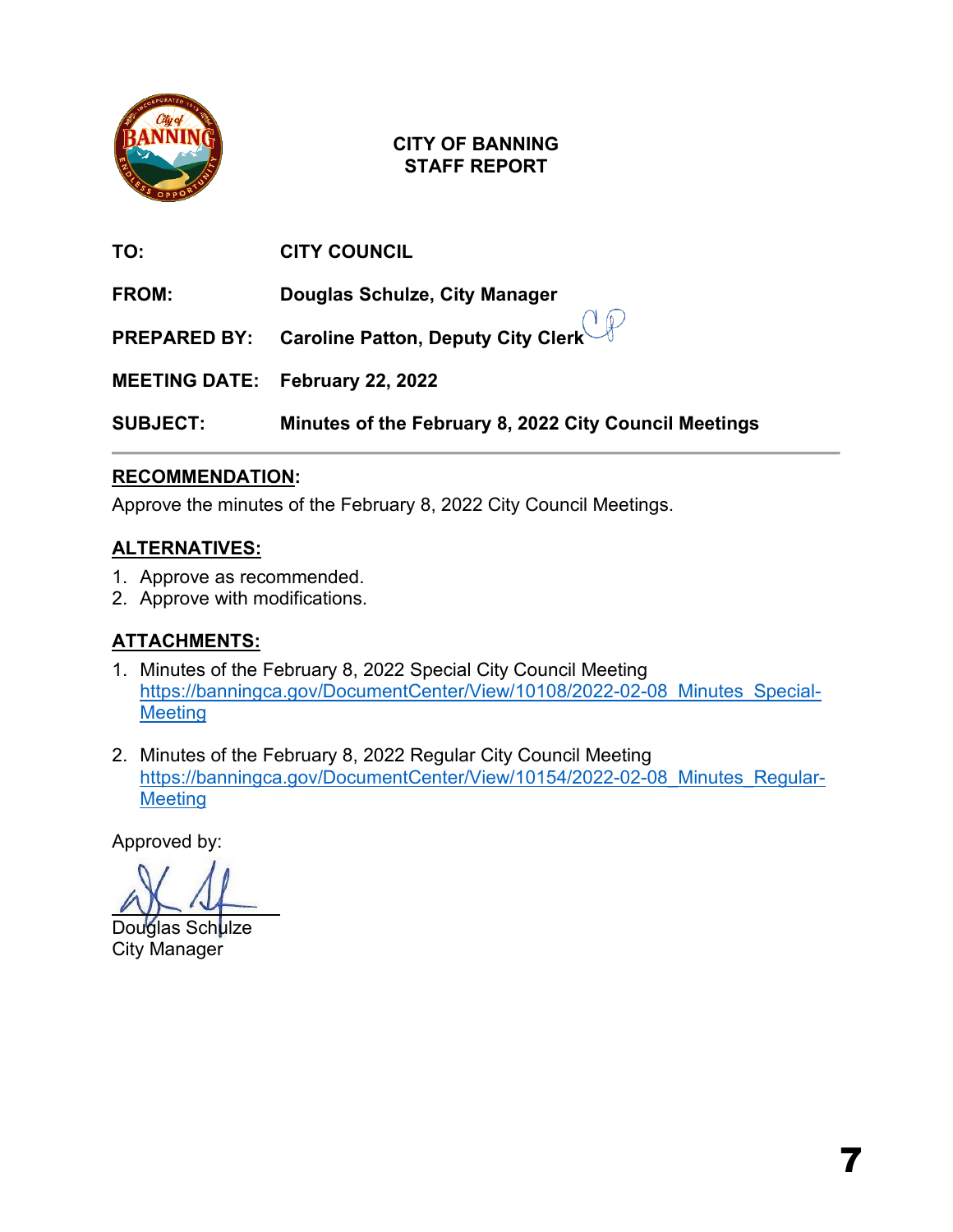

**TO: CITY COUNCIL**

**FROM: Douglas Schulze, City Manager**

**PREPARED BY: Suzanne Cook, Finance Director A'ja Wallace, Budget and Financial Analyst** 

**MEETING DATE: February 22, 2022**

**SUBJECT: Approval and Ratification of Accounts Payable and Payroll Warrants Issued in the Month of January 2022** 

# **RECOMMENDATION:**

That City Council review and ratify the warrants for period ending **January 31, 2022**, per California Government Code Section 37208.

#### **WARRANT SUMMARY:**

| <b>Description</b>                            | Payment#        |    | <b>Amount</b> | <b>Total Amount</b> |
|-----------------------------------------------|-----------------|----|---------------|---------------------|
|                                               |                 |    |               |                     |
| <b>Checks:</b>                                |                 |    |               |                     |
| Checks Issued during Month                    | 180938-181270   | \$ | 3,744,391.17  |                     |
| Voided / Reissue Check                        |                 | \$ | 2,487.16      |                     |
| <b>Check Total</b>                            |                 |    |               | \$<br>3,741,904.01  |
|                                               |                 |    |               |                     |
| <b>Wires Total</b>                            | 1072            |    |               | \$<br>1,114,365.83  |
|                                               |                 |    |               |                     |
| <b>ACH payments:</b>                          | 9007178-9007199 |    |               |                     |
| Payroll Direct Deposit 1/14/2022              |                 | \$ | 464,103.32    |                     |
| Payroll Direct Deposit 1/28/2022              |                 | \$ | 430,026.78    |                     |
| <b>Other Payments</b>                         |                 | \$ | 1,047,511.13  |                     |
| <b>ACH Total</b>                              |                 |    |               | \$<br>1,941,641.23  |
|                                               |                 |    |               |                     |
| <b>Payroll Checks:</b>                        | 12531-12550     |    |               |                     |
| Payroll - Regular 1/13/2022                   |                 | \$ | 2,055.93      |                     |
| Payroll - Regular 1/28/2022                   |                 | \$ | 2,250.87      |                     |
| <b>Payroll Check Total</b>                    |                 |    |               | \$<br>4,306.80      |
|                                               |                 |    |               |                     |
| <b>Total Warrants Issued for January 2022</b> |                 |    |               | \$<br>6,802,217.87  |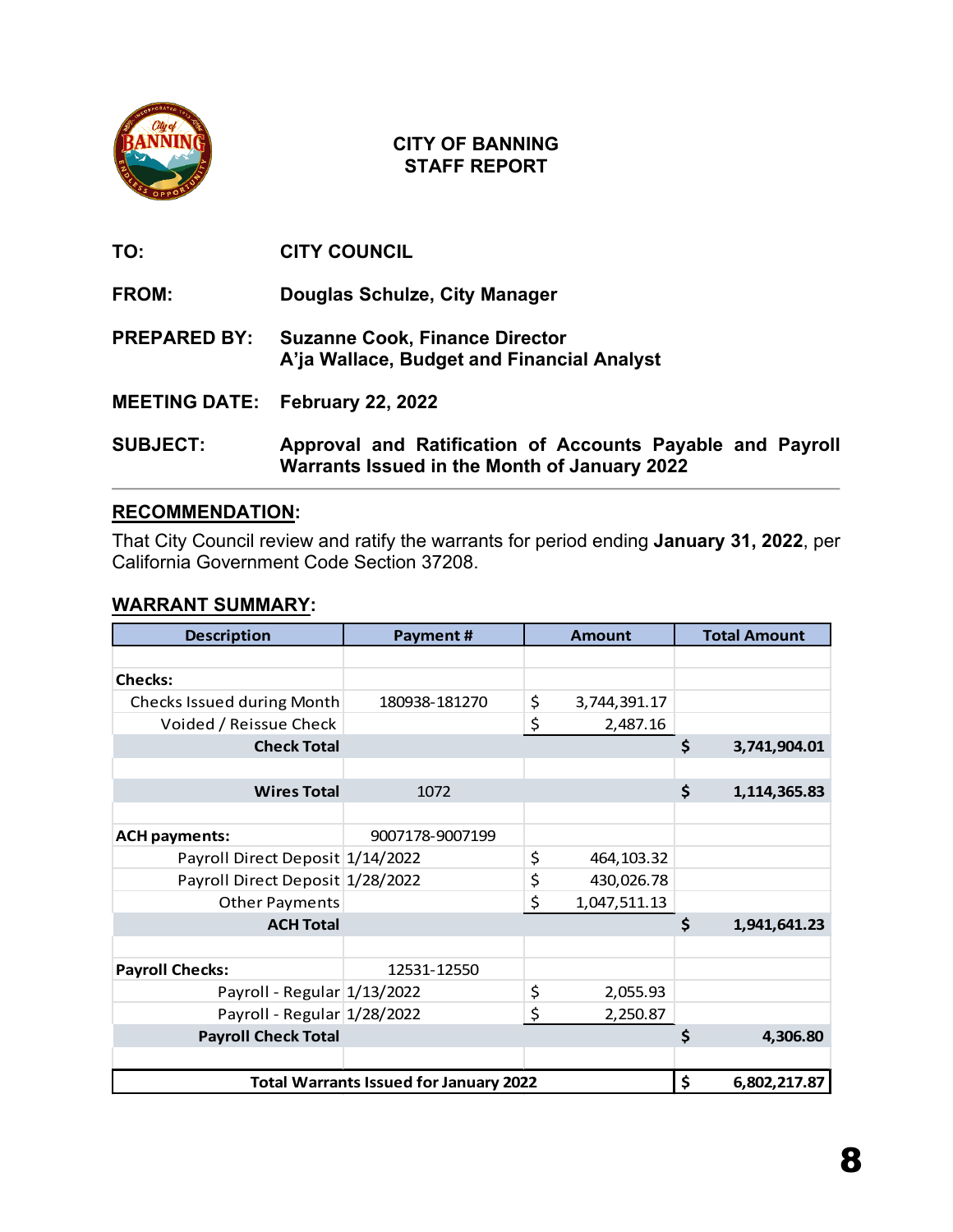Staff Report: AP and Payroll Warrants for January 2022 February 22, 2022 Page **2** of **2** 

# **ATTACHMENTS:**

- 1. Fund List <https://banningca.gov/DocumentCenter/View/10137/Attachment-1--Fund-List>
- 2. Warrant Report January 2022 [https://banningca.gov/DocumentCenter/View/10138/Attachment-2--Warrant-Report-](https://banningca.gov/DocumentCenter/View/10138/Attachment-2--Warrant-Report-January-2022)[January-2022](https://banningca.gov/DocumentCenter/View/10138/Attachment-2--Warrant-Report-January-2022)
- 3. Warrant Report Detail January 2022 [https://banningca.gov/DocumentCenter/View/10139/Attachment-3--Warrant-Report-](https://banningca.gov/DocumentCenter/View/10139/Attachment-3--Warrant-Report-Detail-January-2022)[Detail-January-2022](https://banningca.gov/DocumentCenter/View/10139/Attachment-3--Warrant-Report-Detail-January-2022)
- 4. Voided Check Log, Payroll Log & Registers January 2022 [https://banningca.gov/DocumentCenter/View/10136/Attachment-4--Void-Check-Log-](https://banningca.gov/DocumentCenter/View/10136/Attachment-4--Void-Check-Log-Payroll-Log-Payroll-Registers)[Payroll-Log-Payroll-Registers](https://banningca.gov/DocumentCenter/View/10136/Attachment-4--Void-Check-Log-Payroll-Log-Payroll-Registers)

Douglas Schulze City Manager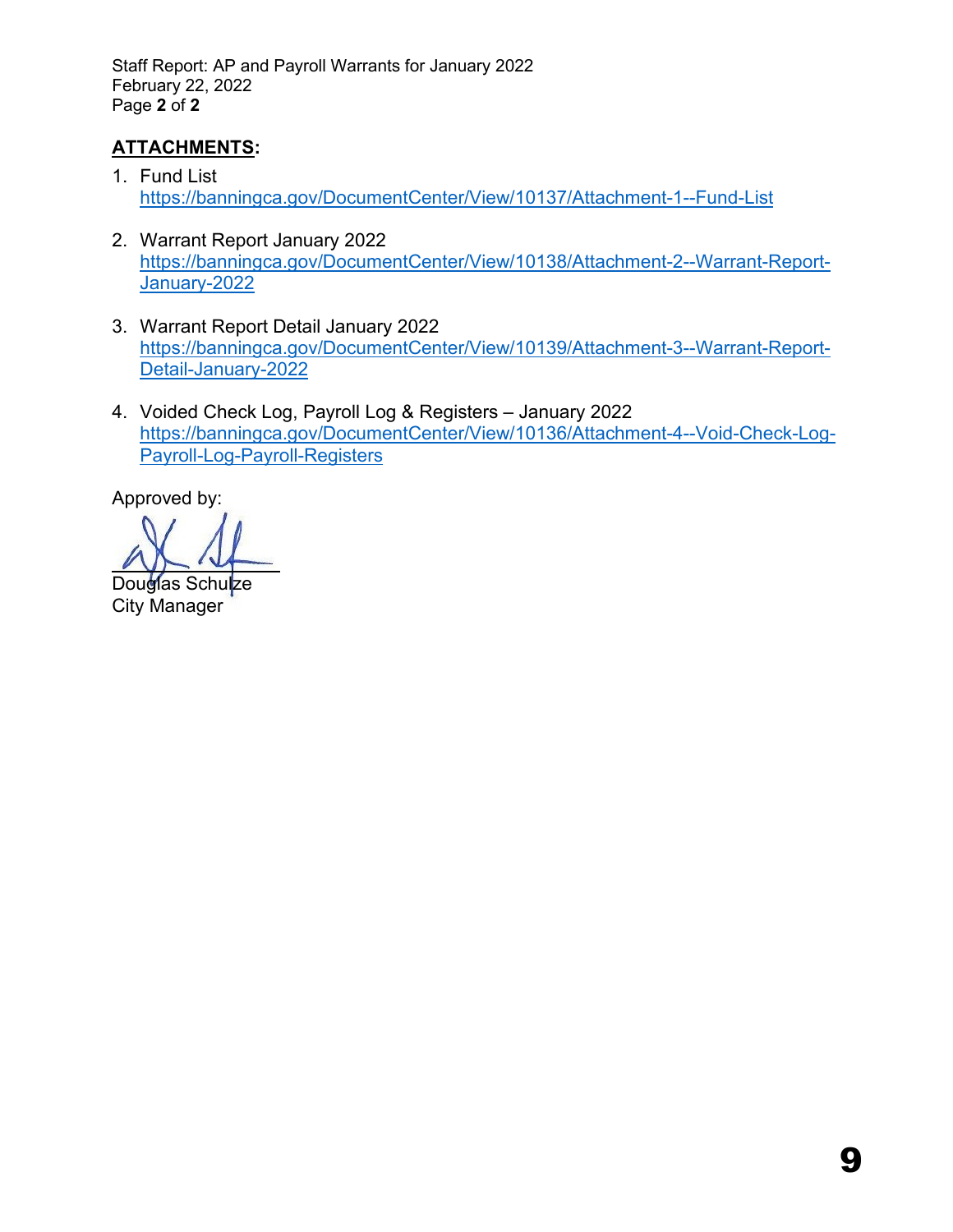

**TO: CITY COUNCIL**

**FROM: Douglas Schulze, City Manager**

**PREPARED BY: Suzanne Cook, Finance Director A'ja Wallace, Budget and Financial Analyst** 

- **MEETING DATE: February 22, 2022**
- **SUBJECT: Receive and File Cash, Investments and Reserve Report for the Month of January 2022**

# **RECOMMENDATION:**

That City Council receive and file Cash, Investment and Reserve Report for **January 31, 2022** in accordance with California Government Code 53646.

## **CASH AND INVESTMENT SUMMARY:**

| <b>Description</b>                                | <b>Prior Month</b>     |    | <b>Current Month</b> |
|---------------------------------------------------|------------------------|----|----------------------|
|                                                   |                        |    |                      |
| <b>Funds Under Control of the City</b>            |                        |    |                      |
|                                                   |                        |    |                      |
| Cash                                              |                        |    |                      |
| Cash on Hand \$                                   | 4,055.00 \$            |    | 4,055.00             |
| Checking and Savings Accounts \$                  | 7,630,553.28 \$        |    | 7,311,483.05         |
| Investments                                       |                        |    |                      |
| LAIF \$                                           | 39,769,374.14 \$       |    |                      |
|                                                   |                        |    | 39,792,269.15        |
| Brokerage \$                                      | 27,542,750.52          | Ŝ. | 27,542,875.29        |
| <b>Total Funds Under Control of the City</b>      | \$<br>74,946,732.94 \$ |    | 74,650,682.49        |
|                                                   |                        |    |                      |
| <b>Funds Under Control of Fiscal Agents</b>       |                        |    |                      |
|                                                   |                        |    |                      |
| <b>US Bank</b>                                    |                        |    |                      |
| Restricted Bond Project Accounts \$               | 11,671,676.33 \$       |    | 11,671,737.76        |
| Restricted Bond Accounts \$                       | 4,820,099.10 \$        |    | 4,820,100.65         |
|                                                   |                        |    |                      |
| Union Bank & SCPPA                                |                        |    |                      |
| Restricted Funds \$                               | $4,184,162.63$ \$      |    | 4,377,865.14         |
| <b>Total Funds Under Control of Fiscal Agents</b> | \$<br>20,675,938.06    | \$ | 20,869,703.55        |
|                                                   |                        |    |                      |
| <b>Total Funds</b>                                | \$<br>95,622,671.00    | \$ | 95,520,386.04        |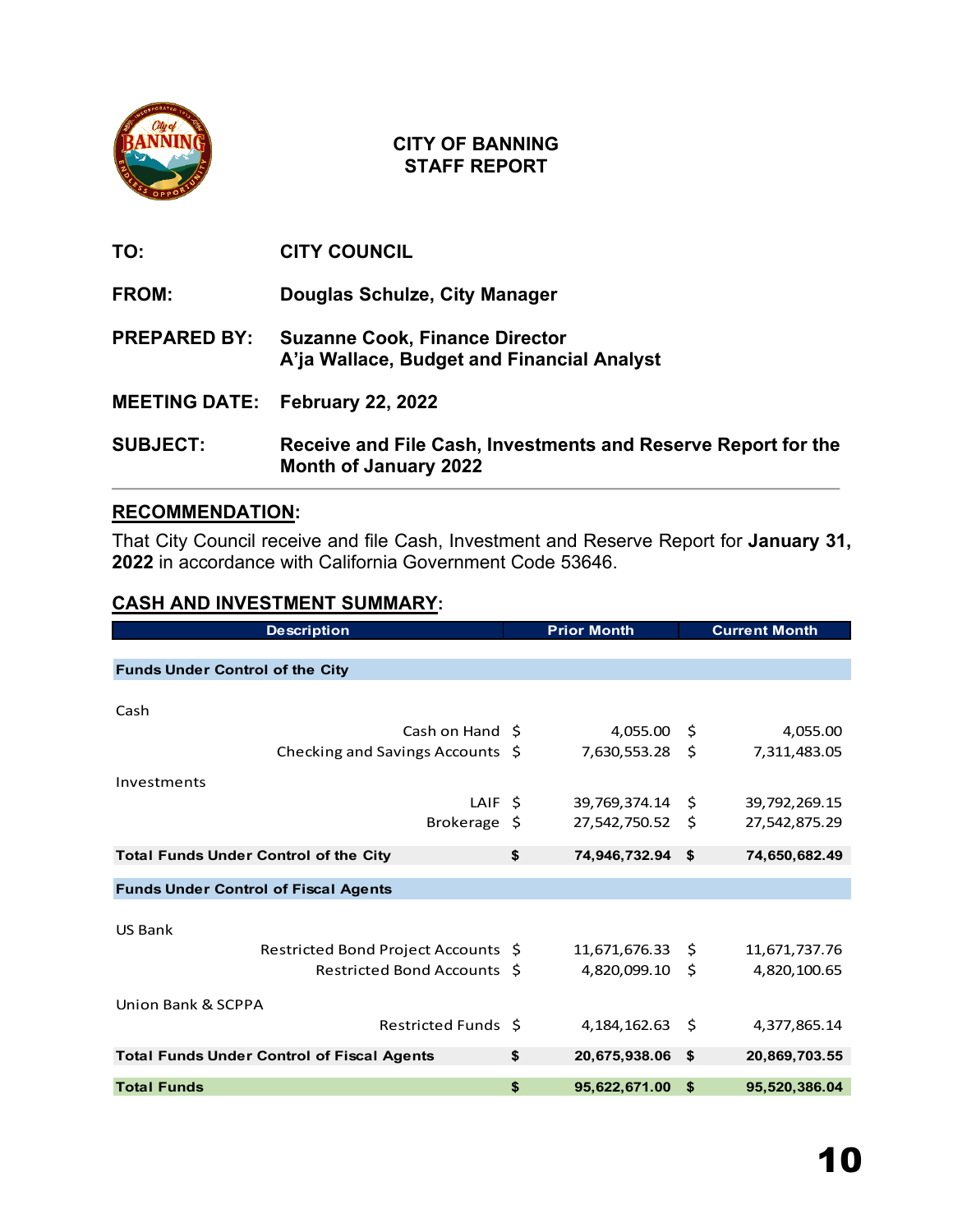## **RESTRICTED, ASSIGNED, COMMITTED AND RESERVED SUMMARY:**

| <b>Description</b>                                  | <b>Prior Month</b>     |      | <b>Current Month</b> |
|-----------------------------------------------------|------------------------|------|----------------------|
|                                                     |                        |      |                      |
| <b>Total Funds</b>                                  | \$<br>95,622,671.00    | - \$ | 95,520,386.04        |
|                                                     |                        |      |                      |
| <b>Restricted Funds</b>                             | \$<br>43, 194, 833.58  | - \$ | 43,433,487.02        |
|                                                     |                        |      |                      |
| Assigned Funds - Specific Purpose                   | \$<br>8,879,643.68     | - \$ | 8,879,643.68         |
| <b>Committed Funds - Specific Purpose</b>           | \$<br>2,063,108.50 \$  |      | 1,813,108.50         |
|                                                     |                        |      |                      |
| <b>Fund Balance Reserves</b>                        | \$<br>13,828,391.68 \$ |      | 13,828,391.68        |
|                                                     |                        |      |                      |
| Total Restricted, Assigned, Committed and Reserv \$ | 67,965,977.44          | - \$ | 67,954,630.88        |
|                                                     |                        |      |                      |
| <b>Operating Cash - Unrestricted Reserves</b>       | \$<br>27,656,693.56    | - \$ | 27,565,755.16        |
| Less Accounts held in Investments \$                | 27,542,750.52          | - \$ | 27,542,875.29        |
| Liquid Cash \$                                      | 113,943.04             | \$   | 22,879.87            |

# **ATTACHMENTS:**

- 1. Cash, Investment and Reserve Report January 2022 [https://banningca.gov/DocumentCenter/View/10142/Attachment-1--Cash-](https://banningca.gov/DocumentCenter/View/10142/Attachment-1--Cash-Investment-and-Reserve-Report-January-2022)[Investment-and-Reserve-Report-January-2022](https://banningca.gov/DocumentCenter/View/10142/Attachment-1--Cash-Investment-and-Reserve-Report-January-2022)
- 2. Investment Report [https://banningca.gov/DocumentCenter/View/10143/Attachment-2--Investment-](https://banningca.gov/DocumentCenter/View/10143/Attachment-2--Investment-Report-January-2022)[Report-January-2022](https://banningca.gov/DocumentCenter/View/10143/Attachment-2--Investment-Report-January-2022)
- 3. LAIF / PMIA Performance Report [https://banningca.gov/DocumentCenter/View/10140/Attachment-3--PMIA-LAIF-](https://banningca.gov/DocumentCenter/View/10140/Attachment-3--PMIA-LAIF-Perormance-Report-January-2022)[Perormance-Report-January-2022](https://banningca.gov/DocumentCenter/View/10140/Attachment-3--PMIA-LAIF-Perormance-Report-January-2022)
- 4. LAIF Market Valuation Report [https://banningca.gov/DocumentCenter/View/10141/Attachment-4--LAIF-Market-](https://banningca.gov/DocumentCenter/View/10141/Attachment-4--LAIF-Market-Valuation-January-2022)[Valuation-January-2022](https://banningca.gov/DocumentCenter/View/10141/Attachment-4--LAIF-Market-Valuation-January-2022)

 $\sqrt{2}$ 

Douglas Schulze City Manager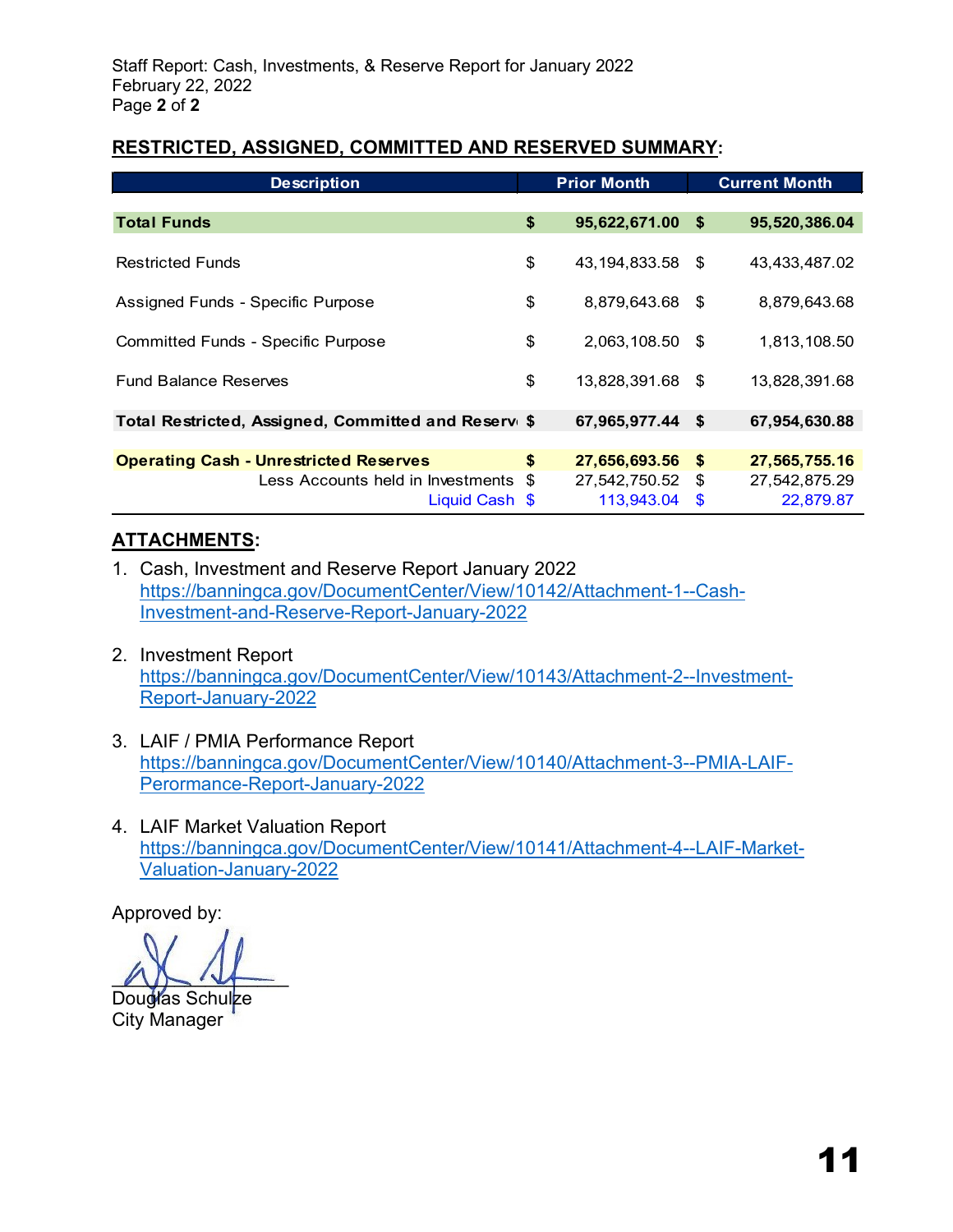

| TO:                 | <b>CITY COUNCIL</b>                                                                           |
|---------------------|-----------------------------------------------------------------------------------------------|
| <b>FROM:</b>        | Douglas Schulze, City Manager                                                                 |
| <b>PREPARED BY:</b> | <b>Todd Hopkins, Division Chief</b><br><b>Laurie Sampson, Executive Assistant</b>             |
|                     | <b>MEETING DATE: February 22, 2022</b>                                                        |
| <b>SUBJECT:</b>     | Receive and File Fire Department Statistics for the Month of<br>December 2021 and 2021 Report |

## **RECOMMENDATION:**

Receive and file Fire Department statistics for the month of December 2021, as well as the 2021 Summary Report.

## **BACKGROUND:**

The Fire Department provides statistics to the public and City Council upon request.

# **FISCAL IMPACT:**

None

# **ATTACHMENTS:**

- 1. Fire Statistics for December 2021 [https://banningca.gov/DocumentCenter/View/10115/Banning-December-2021-Fire-](https://banningca.gov/DocumentCenter/View/10115/Banning-December-2021-Fire-Report)[Report](https://banningca.gov/DocumentCenter/View/10115/Banning-December-2021-Fire-Report)
- 2. Fire Statistics for 2021 (Summary Report) <https://banningca.gov/DocumentCenter/View/10116/Banning-Year-2021-Fire-Report>

 $22 - 12$ 

Douglas Sch<mark>u</mark>lze City Manager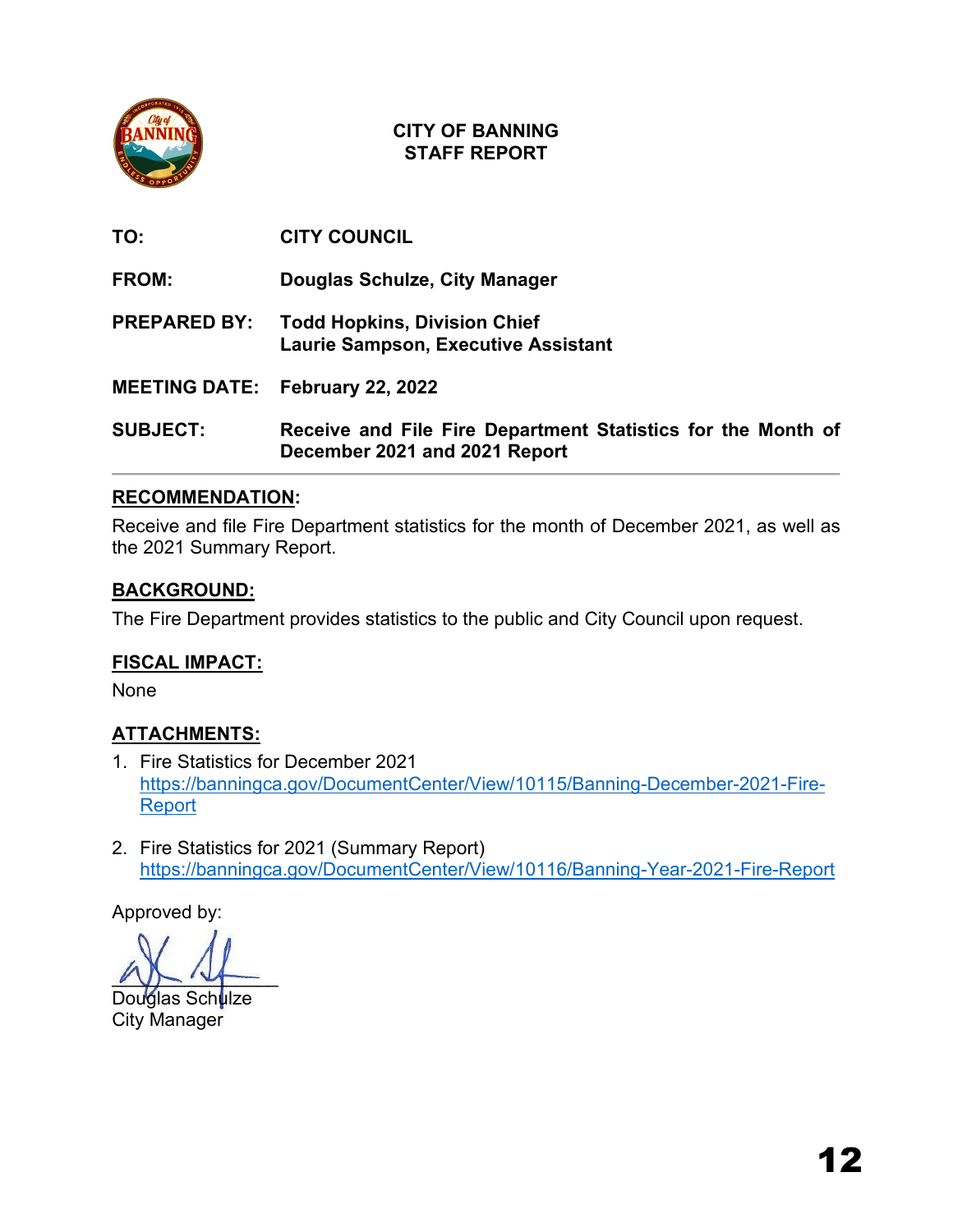

| <b>SUBJECT:</b>     | Receive and File Fire Department Statistics for the Month of<br>January 2022      |
|---------------------|-----------------------------------------------------------------------------------|
|                     | <b>MEETING DATE: February 22, 2022</b>                                            |
| <b>PREPARED BY:</b> | <b>Todd Hopkins, Division Chief</b><br><b>Laurie Sampson, Executive Assistant</b> |
| FROM:               | Douglas Schulze, City Manager                                                     |
| TO:                 | <b>CITY COUNCIL</b>                                                               |

# **RECOMMENDATION:**

Receive and file Fire Department statistics for the month of January 2022

## **BACKGROUND:**

The Fire Department provides statistics to the public and City Council upon request.

# **FISCAL IMPACT:**

None

# **ATTACHMENTS:**

1. Fire Statistics for January 2022 [https://banningca.gov/DocumentCenter/View/10117/Banning-January-2022-Fire-](https://banningca.gov/DocumentCenter/View/10117/Banning-January-2022-Fire-Report)**[Report](https://banningca.gov/DocumentCenter/View/10117/Banning-January-2022-Fire-Report)** 

 $22 - 12$ 

Douglas Sch**u**lze City Manager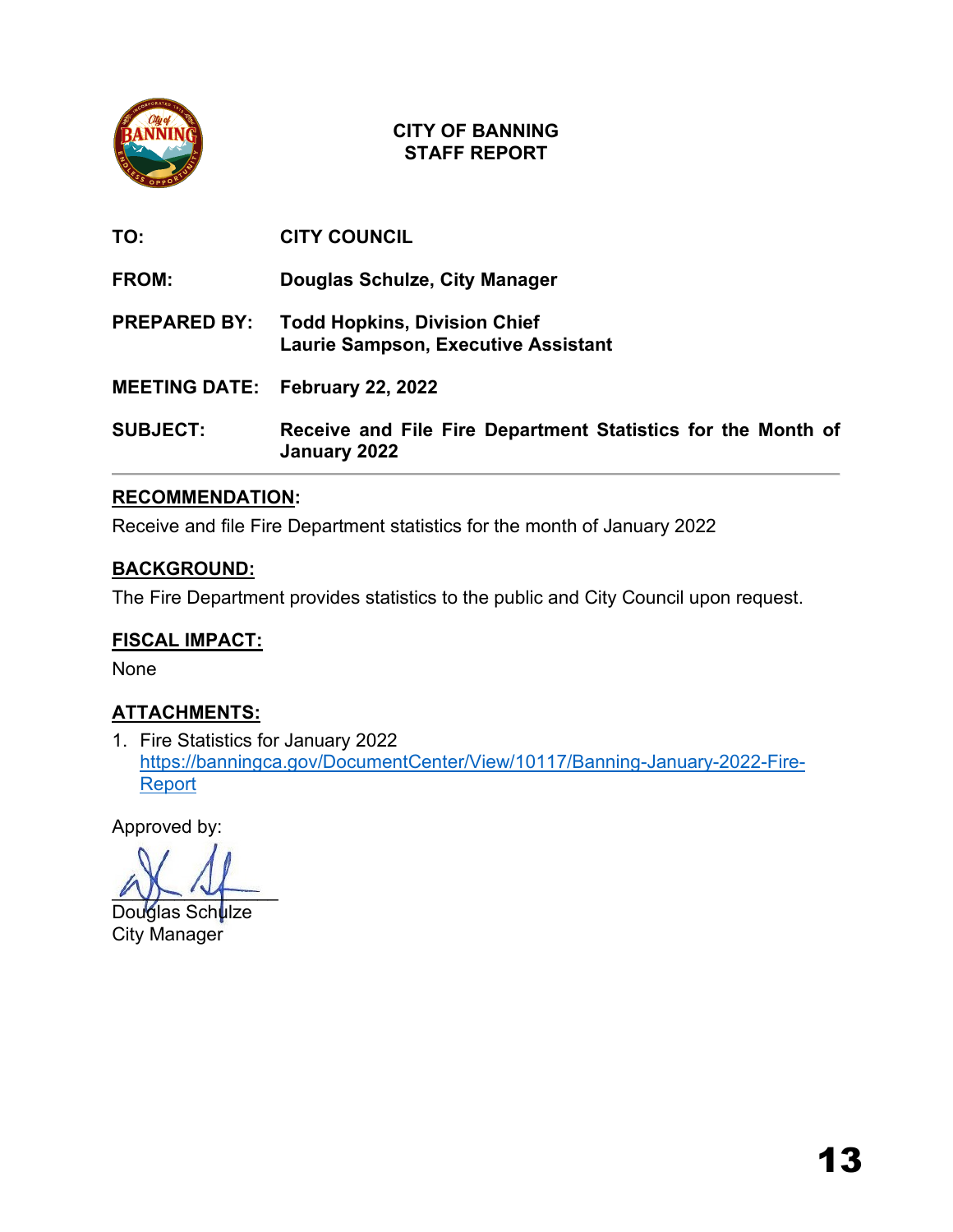

**TO: CITY COUNCIL**

**FROM: Douglas Schulze, City Manager**

**PREPARED BY: Matthew Hamner, Police Chief Angie Lam, Police Assistant II**

- **MEETING DATE: February 22, 2022**
- **SUBJECT: Receive and File Police Department Statistics for the Month of January 2022**

# **RECOMMENDATION:**

Receive and File Police Statistics for the month of January 2022.

# **BACKGROUND:**

The Police Department provides statistics to the public and City Council upon request.

# **ATTACHMENT:**

1. Police Statistics for January 2022 <https://banningca.gov/DocumentCenter/View/10118/Jan-2022-Stats>

 $y \mapsto y$ 

Douglas Schulze City Manager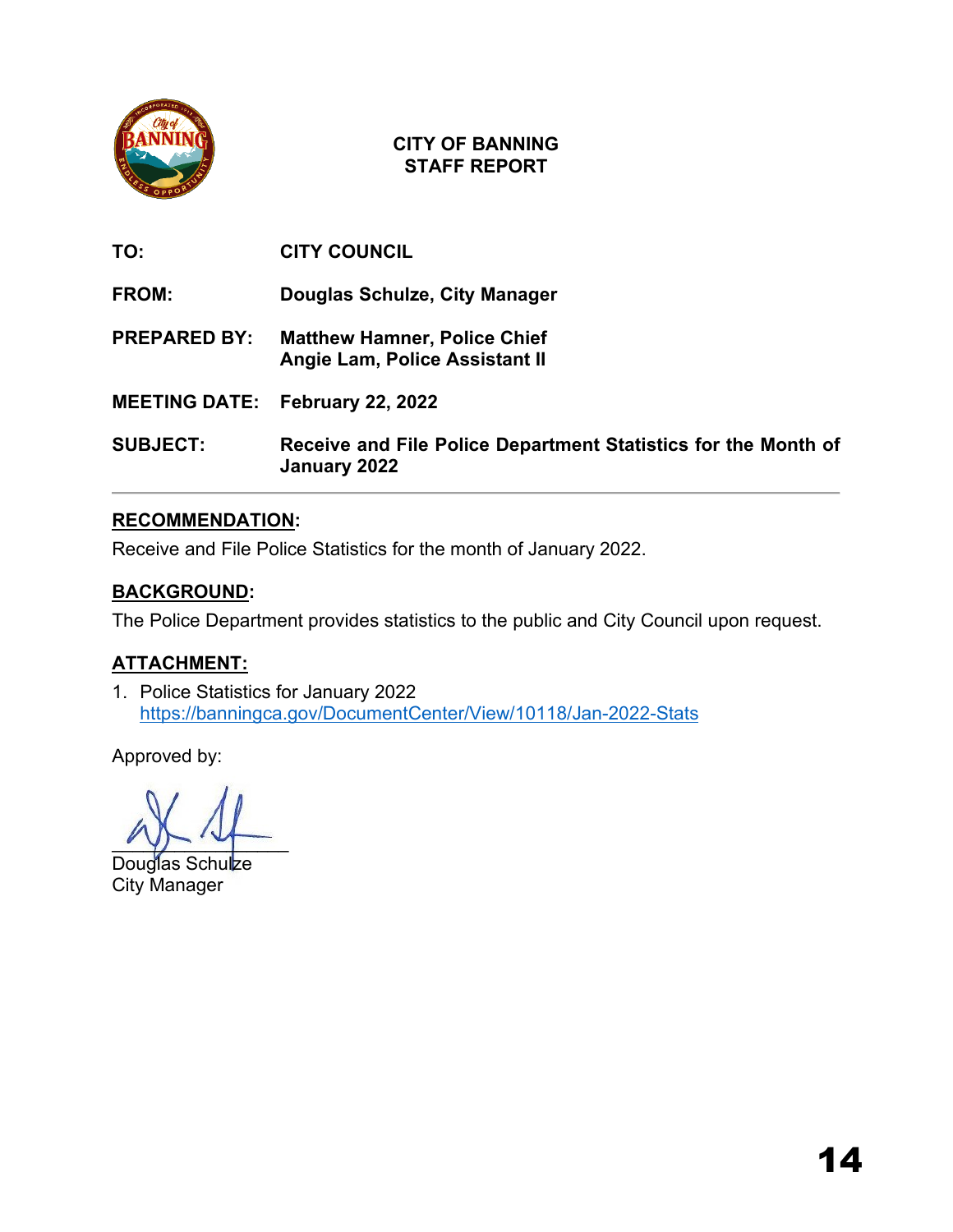

| TO:                 | <b>CITY COUNCIL</b>                                           |
|---------------------|---------------------------------------------------------------|
| FROM:               | Douglas Schulze, City Manager                                 |
| <b>PREPARED BY:</b> | <b>Art Vela, Director of Public Works</b>                     |
|                     | <b>MEETING DATE: February 22, 2022</b>                        |
| <b>SUBJECT:</b>     | <b>Public Works Capital Improvement Project Tracking List</b> |

# **RECOMMENDATION:**

This is informational only; receive and file report.

# **BACKGROUND:**

There are several planning, environmental, design and construction contracts that have been approved by City Council and/or the City Manager's office that are being managed by the Public Works Department. In an effort to keep the City Council and the public informed of the progress made and current status of each project, staff has prepared and will continue to update the attached Public Works CIP Tracking List. The list will be presented to City Council on a monthly basis.

# **FISCAL IMPACT:**

None

# **ATTACHMENT:**

\ 1. CIP Project List [https://banningca.gov/DocumentCenter/View/10122/Attach-1-CIP-Update-February-](https://banningca.gov/DocumentCenter/View/10122/Attach-1-CIP-Update-February-2022)[2022](https://banningca.gov/DocumentCenter/View/10122/Attach-1-CIP-Update-February-2022)

 $\sqrt{1-\sqrt{1-\frac{1}{2}}}$ 

Douglas Schulze City Manager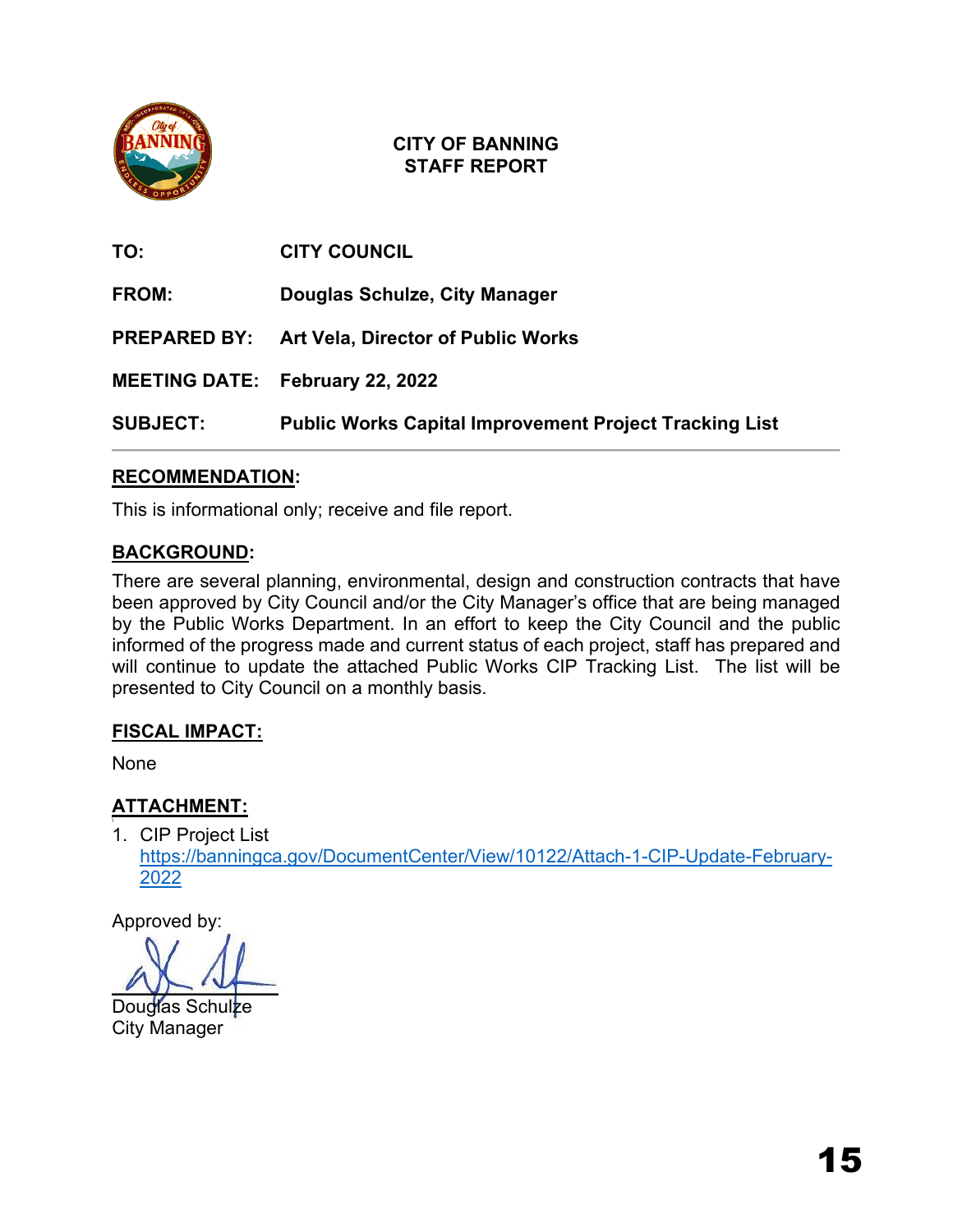

| TO:                 | <b>CITY COUNCIL</b>                                                                     |
|---------------------|-----------------------------------------------------------------------------------------|
| FROM:               | <b>Douglas Schulze, City Manager</b>                                                    |
| <b>PREPARED BY:</b> | <b>Art Vela, Director of Public Works</b><br>Holly Stuart, Public Works Program Manager |
|                     | <b>MEETING DATE: February 22, 2022</b>                                                  |
| <b>SUBJECT:</b>     | <b>Bulky Item Collection Event Update</b>                                               |

# **RECOMMENDATION:**

This is informational only; receive and file report.

# **BACKGROUND:**

The City of Banning has partnered with Waste Management as part of the solid waste franchise agreement to provide three free bulky item collection events for residential accounts per calendar year. The first bulky item collection event for this year was held on January 8, 2022 at Dysart Park offering residents the opportunity to dispose of unwanted items including, but not limited to, appliances, mattresses, green waste, e-waste and so forth. This event also offers residents paper shredding and the collection of household **batteries** 

The latest event, held on Saturday, January 8, 2022, welcomed 343 vehicles. An accumulation of 32.05 tons of municipal solid waste, 4.84 tons of green waste, 16.76 tons of white goods/metal, 2.47 tons of e-waste, 1.33 tons of mattresses and 4.8 tons of paper were collected over the duration of 5 hours. Waste Management collected a grand total of 62.25 tons of waste of which 30.20 tons were successfully diverted from the landfill. In addition, two full barrels of household batteries or approximately 60 gallons were collected during the event.

The City's Bulky Item collection events continue to be a success and provide a great service to our community. The events also aid in keeping the community clean through reducing the amount of waste that may otherwise be illegally dumped throughout our City and its rights-of-ways. The next events are scheduled for May 14, 2022 and October 8, 2022.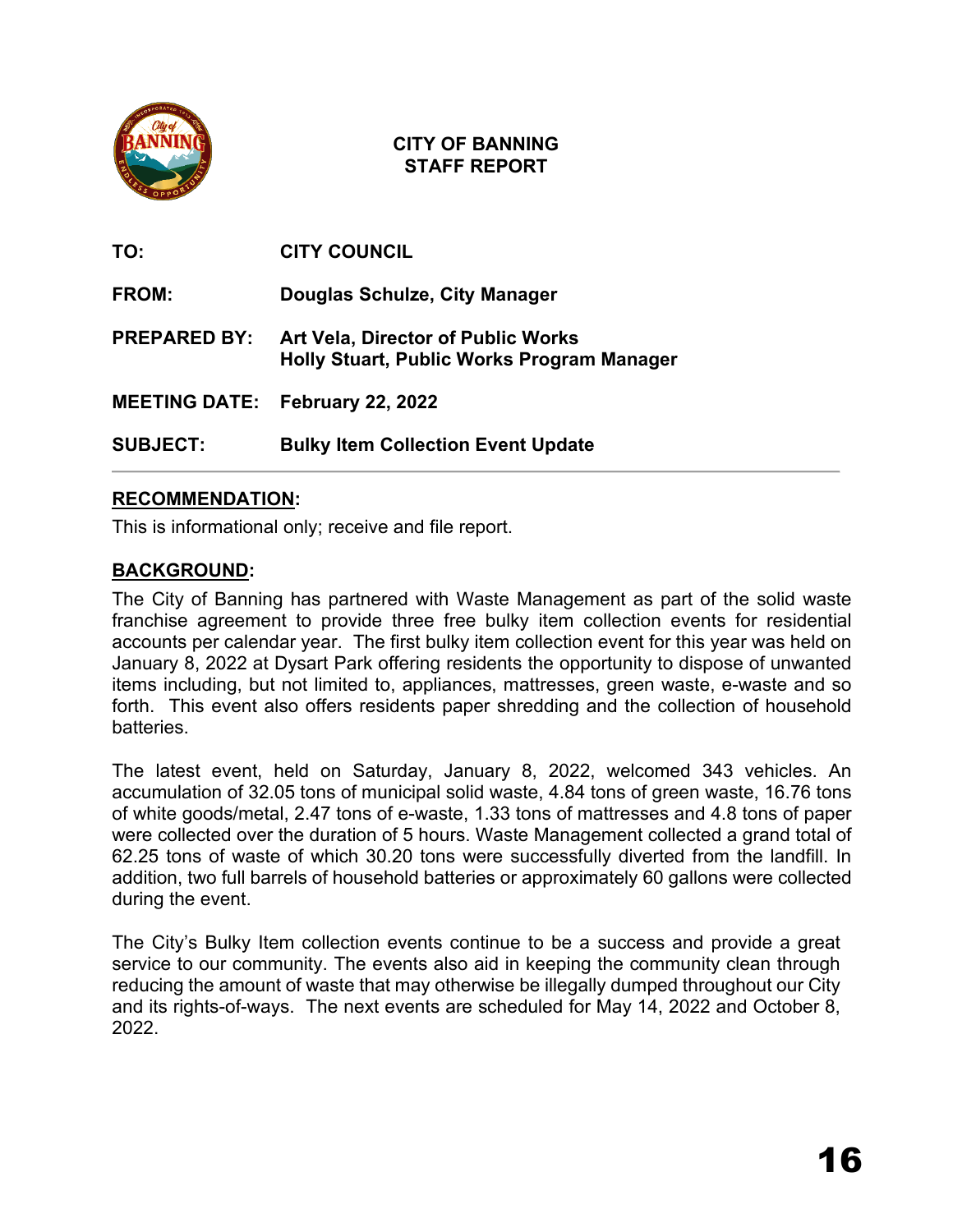Staff Report: Bulky Item Collection Event Update February 22, 2022 Page **2** of **2** 

# **FISCAL IMPACT:**

The event was staffed by the Public Works Department, Street Divisions, and Community Development. Staff time and material costs were funded by the Refuse fund.

 $\sqrt{1-\sqrt{1-\sqrt{1-\frac{1}{2-\frac{1}{2-\frac{1}{2-\frac{1}{2-\frac{1}{2-\frac{1}{2-\frac{1}{2-\frac{1}{2-\frac{1}{2-\frac{1}{2-\frac{1}{2-\frac{1}{2-\frac{1}{2-\frac{1}{2-\frac{1}{2-\frac{1}{2-\frac{1}{2-\frac{1}{2-\frac{1}{2-\frac{1}{2-\frac{1}{2-\frac{1}{2-\frac{1}{2-\frac{1}{2-\frac{1}{2-\frac{1}{2-\frac{1}{2-\frac{1}{2-\frac{1}{2-\frac{1}{2-\frac{1}{2-\frac{1}{2-\frac{1}{2-\frac{1}{2-\frac{1$ 

Douglas Schul<mark>z</mark>e City Manager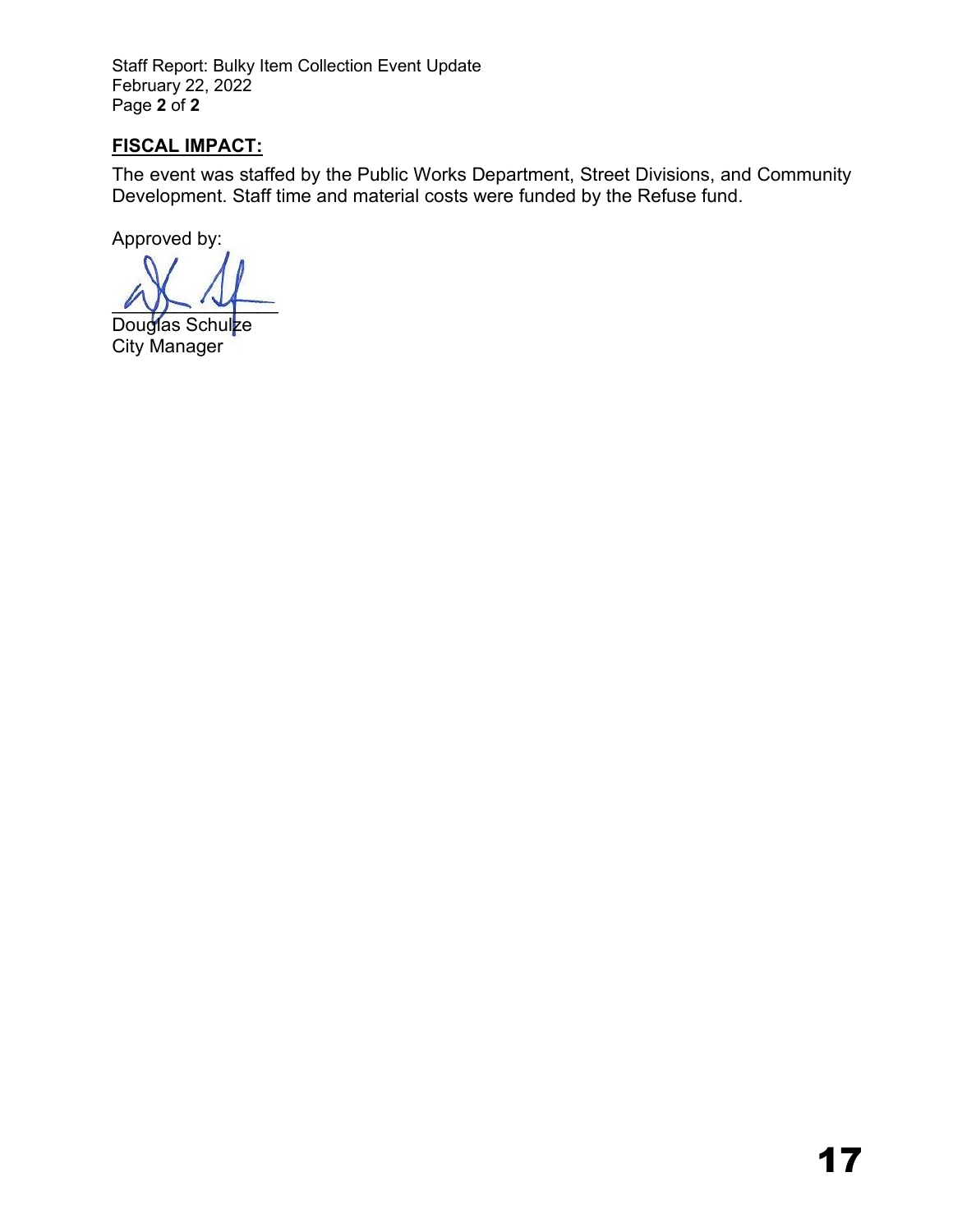

**TO: CITY COUNCIL**

- **FROM: Douglas Schulze, City Manager**
- **PREPARED BY: Matthew Hamner, Chief of Police Jeff Horn, Captain**
- **MEETING DATE: February 22, 2022**

**SUBJECT: Consideration of Resolution 2022-16 Accepting the 2022 Supplemental Law Enforcement Services Allocation (SLESA) in the amount of \$100,000**

## **RECOMMENDATION:**

The City Council adopt Resolution 2022-16, a Resolution of the City of Banning, California, authorizing the acceptance of the 2022 SLESA in the amount of \$100,000 and authorize the Banning Police Department to apply the funds toward the purchase of frontline law enforcement related equipment, services, training and supplies.

# **BACKGROUND:**

On February 3, 2022, the Banning Police Department was notified by the Riverside County Sheriff's Department that its 2022 SLESA funding was \$100,000. The funding must be used to support frontline law enforcement services and cannot be used to supplant already allocated expenditures in the police department's budget.

Legislation requires the City Council to officially accept the Supplemental Law Enforcement Services Funds and approve the police department's anticipated use of the funds.

## **JUSTIFICATION:**

Potential purchases with SLESA funds may include, but are not limited to, vehicle related equipment, technology related equipment and software, evidence collection materials, training, communication related parts, as well as tactical and safety equipment.

All purchases with these funds must follow the purchasing practices for the City of Banning.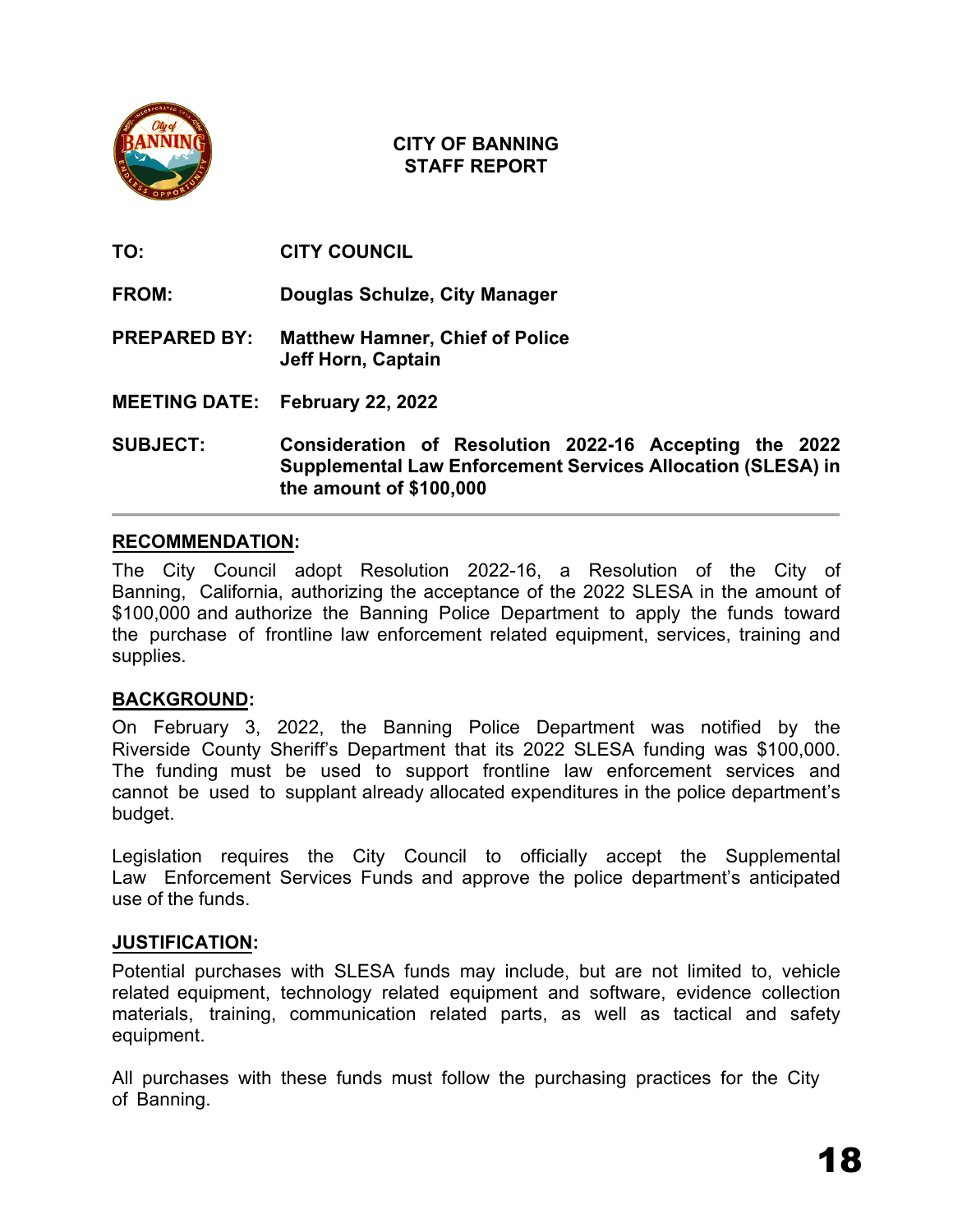Staff Report: Resolution 2022-16, Accepting SLESA Funding February 22, 2022 Page **2** of **2** 

# **FISCAL IMPACT:**

The budget adjustment in the amount of \$100,000 is necessary to increase estimated revenues and appropriate funds into the 2022 SLESA account. There is no city match required for this grant. The appropriation is requested in the resolution.

# **ALTERNATIVES:**

- 1. Adopt Resolution 2022-16.
- 2. Adopt Resolution 2022-16 with modifications.
- 3. Reject Resolution 2022-16 and provide alternate direction to staff.

# **ATTACHMENTS:**

- 1. Resolution 2022-16 [https://banningca.gov/DocumentCenter/View/10121/Att-1-Resolution-2022-16-](https://banningca.gov/DocumentCenter/View/10121/Att-1-Resolution-2022-16-SLESA-Acceptance) [SLESA-Acceptance](https://banningca.gov/DocumentCenter/View/10121/Att-1-Resolution-2022-16-SLESA-Acceptance)
- 2. Approved Form 11-Allocations [https://banningca.gov/DocumentCenter/View/10119/Att-2-Approved-Form-11-](https://banningca.gov/DocumentCenter/View/10119/Att-2-Approved-Form-11-Allocations) **[Allocations](https://banningca.gov/DocumentCenter/View/10119/Att-2-Approved-Form-11-Allocations)**
- 3. Board of Supervisors Approval Letter [https://banningca.gov/DocumentCenter/View/10120/Att-3-Board-Of-Supervisors-](https://banningca.gov/DocumentCenter/View/10120/Att-3-Board-Of-Supervisors-Approval-Letter)[Approval-Letter](https://banningca.gov/DocumentCenter/View/10120/Att-3-Board-Of-Supervisors-Approval-Letter)

 $22 - 44$ 

Douglas Schulze City Manager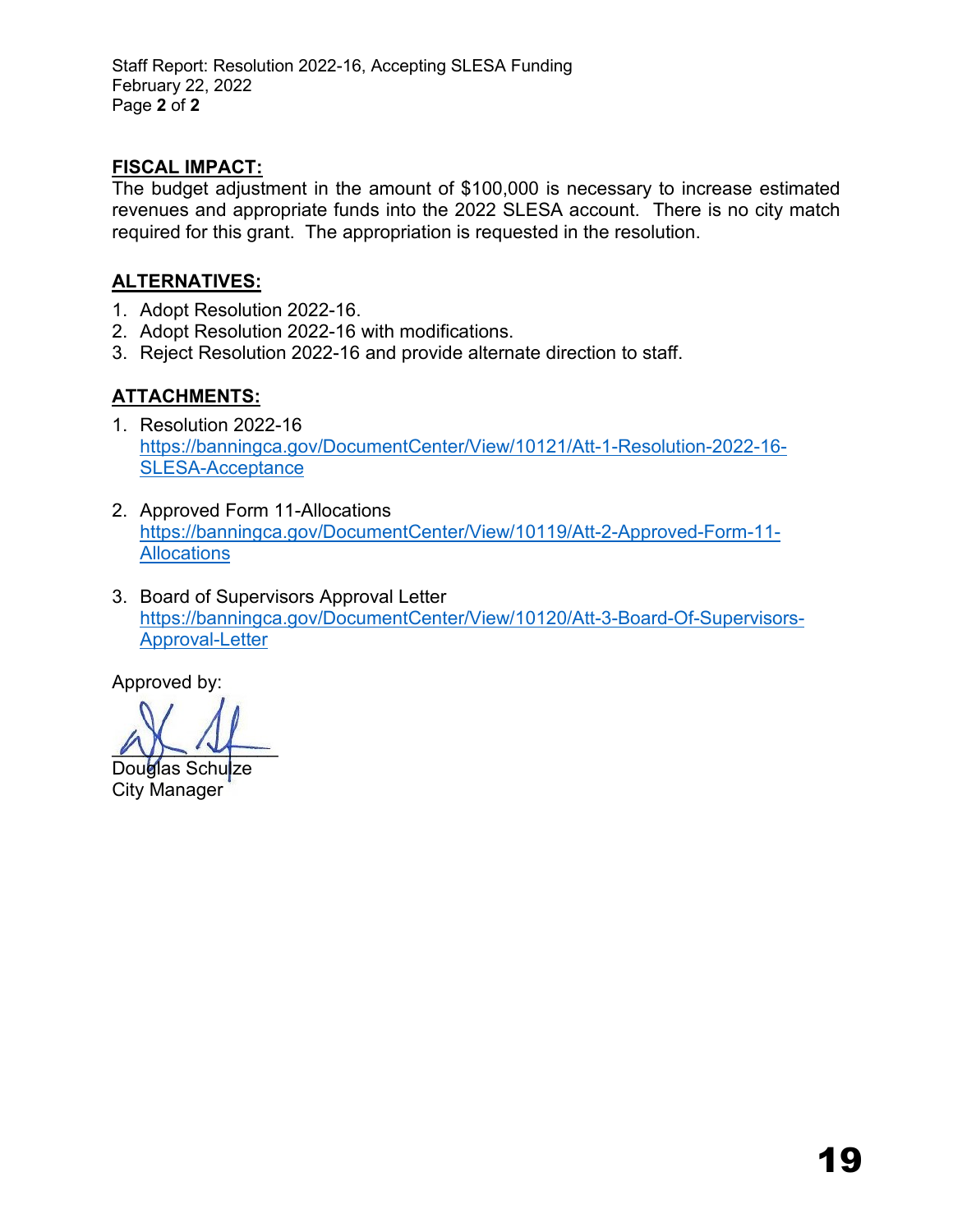

| TO:                 | <b>CITY COUNCIL</b>                                                                                                           |
|---------------------|-------------------------------------------------------------------------------------------------------------------------------|
| FROM:               | Douglas Schulze, City Manager                                                                                                 |
| <b>PREPARED BY:</b> | <b>Art Vela, Director of Public Works</b>                                                                                     |
|                     | <b>MEETING DATE: February 22, 2022</b>                                                                                        |
| <b>SUBJECT:</b>     | <b>Resolution 2022-15, Initiating Proceedings to Update Landscape</b><br>Maintenance District No. 1 for Fiscal Year 2022/2023 |

## **RECOMMENDATION:**

Staff recommends that the City Council adopt Resolution No. 2022-15, Initiating Proceedings to Update Landscape Maintenance District No. 1 for Fiscal Year 2022/2023 in order to prepare the assessments of the area.

## **BACKGROUND:**

In accordance with the "Landscaping and Lighting Act of 1972" ("1972 Act") of the Streets and Highways Code, the City Council adopted a resolution on August 14, 1990 ordering the formation of Landscape Maintenance District (LMD) No. 1, ("the District") the boundaries of which are shown in Attachment "2". An additional five tracts and three tentative tracts were annexed (Annexation No. 1) into LMD No. 1 when the City Council approved Resolution No. 2005-36 on May 10, 2005. The District, by special benefit assessments, provides funding for the servicing and maintenance of certain landscape areas within the City of Banning, all of which are located in the public right-of-way. The 1972 Act requires that assessments are to be levied according to benefit rather than according to assessed value. Resolution No. 2022-15 will initiate the proceedings to update the District for Fiscal Year 2022/2023. A tentative schedule for updating the District, as required by the "Landscaping and Lighting Act of 1972," is attached hereto as Attachment "3" for your information.

## **JUSTIFICATION:**

The City Council approved the formation of Landscape Maintenance District No. 1 by adopting Resolution No. 1990-59 on August 14, 1990. The adoption of Resolution No. 2022-15 will enable the City Engineer to prepare the assessments for Fiscal Year 2022/2023.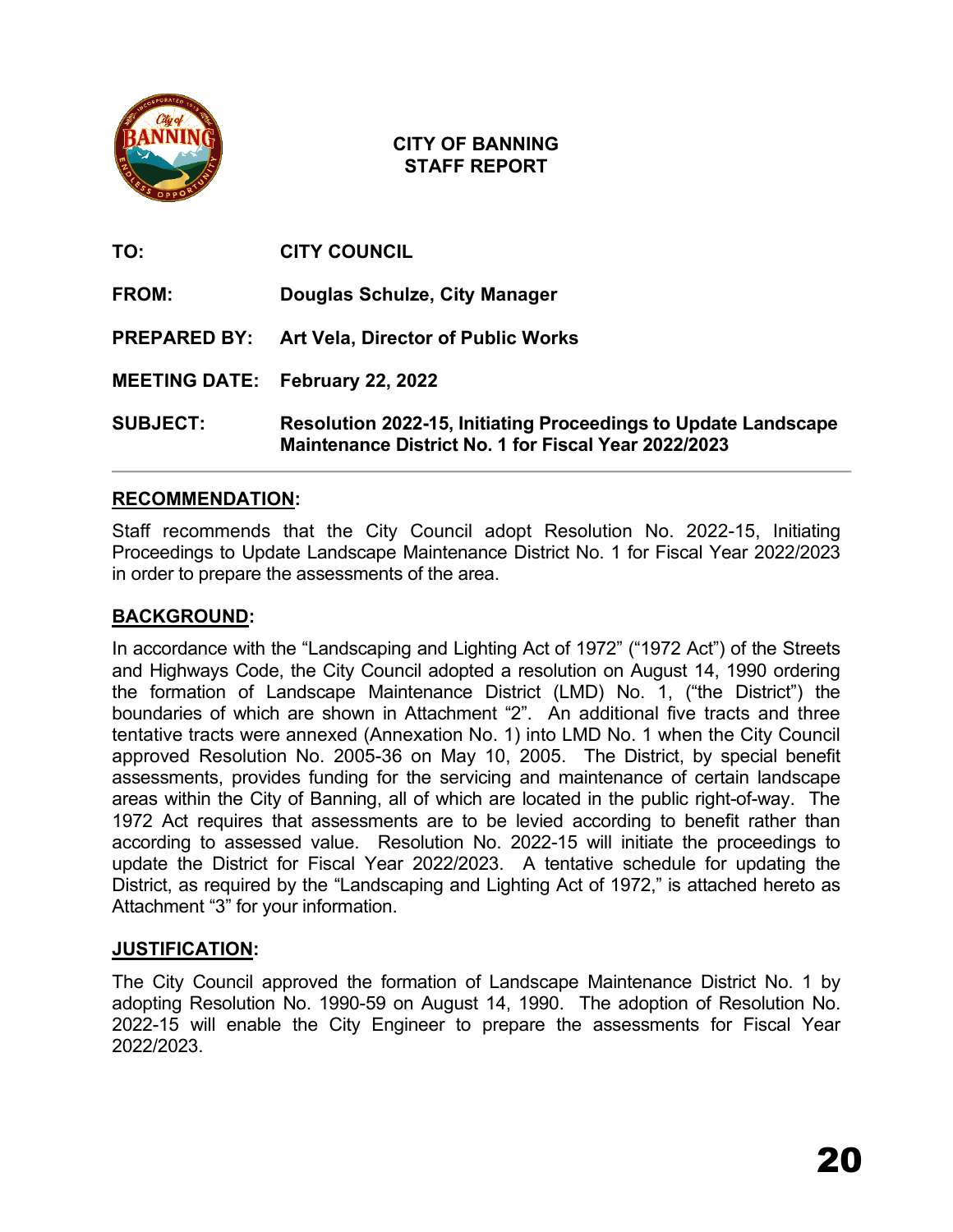Staff Report: Resolution 2022-15, Initiate Proceedings for LMD No. 1 Update February 22, 2022 Page **2** of **2**

# **FISCAL IMPACT:**

None. A detailed estimate will be prepared and forwarded with the Engineer's Report.

# **ALTERNATIVES:**

- 1. Approve Resolution 2022-15.
- 2. Reject Resolution 2022-15 and provide further direction to staff.

# **ATTACHMENTS:**

- 1. Resolution No. 2022-15 [https://banningca.gov/DocumentCenter/View/10127/Att-1-Reso-2022-15-](https://banningca.gov/DocumentCenter/View/10127/Att-1-Reso-2022-15-LMD-Initiate-proceedings-for-FY-22-23) [LMD-Initiate-proceedings-for-FY-2](https://banningca.gov/DocumentCenter/View/10127/Att-1-Reso-2022-15-LMD-Initiate-proceedings-for-FY-22-23)2-23
- 2. LMD No. 1 Map for FY 2022/23 <https://banningca.gov/DocumentCenter/View/10125/Att-2-LMD-No1-Map>
- 3. Tentative Schedule for Updating LMD No. 1 [https://banningca.gov/DocumentCenter/View/10126/Att-3-Tentative-](https://banningca.gov/DocumentCenter/View/10127/Att-1-Reso-2022-15-LMD-Initiate-proceedings-for-FY-22-23)[Schedule-for-Updating-Landscape](https://banningca.gov/DocumentCenter/View/10127/Att-1-Reso-2022-15-LMD-Initiate-proceedings-for-FY-22-23)-Maintenance-District-No-1

Douglas Schulze City Manager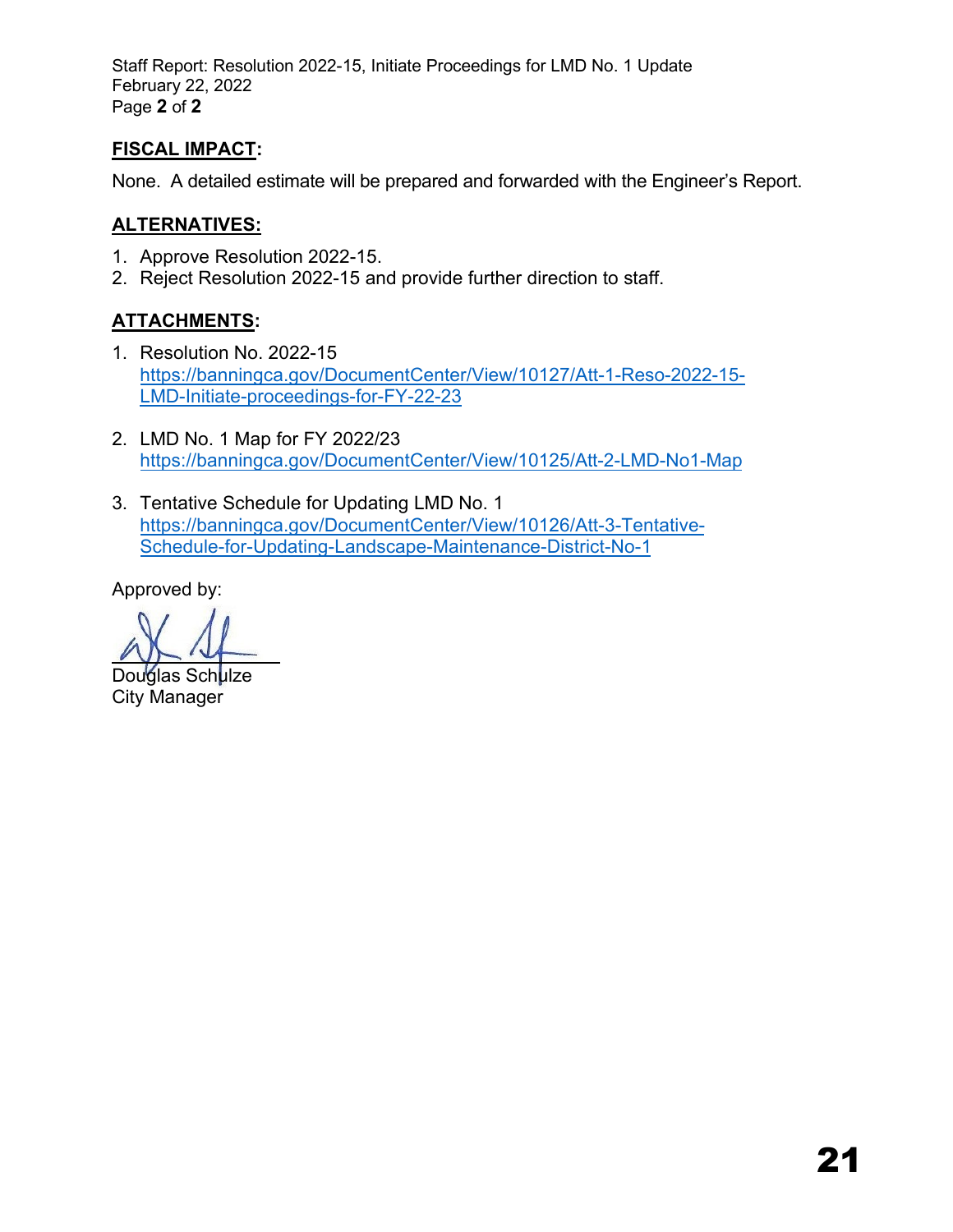

**TO: CITY COUNCIL FROM: Douglas Schulze, City Manager PREPARED BY: James Wurtz, Economic Development Manager MEETING DATE: February 22, 2022 SUBJECT: City Council Authorization to Purchase Tax Defaulted Properties from the County of Riverside Treasurer – Tax Collector, and adoption of Resolution 2022-18 to Confirm and** 

## **RECOMMENDATION:**

Staff recommends the City Council approve Resolution No. 2022-18, approving the purchase of certain properties listed in this Report that are located within the City of Banning and that are being offered for sale by the Riverside County Treasurer – Tax Collector.

**Authorize the Purchase of those Properties**

# **BACKGROUND:**

In October of 2021, the City of Banning received a bi-annual letter from the Riverside County Treasurer- Tax Collector with a list of properties it intended to initiate the "Power of Sale for being tax-defaulted properties.

Upon receipt of that letter, the City identified five (5) parcels of interest to the City for potential purchase. They are: APN's 538-220-002, 540-180-042 thru-045. All five (5) parcels are held under the ownership of DJL Prop.

The City Clerk's Office submitted via Certified Mail an "Application to Purchase Tax-Defaulted Property from County" on October 29, 2021. The County of Riverside Treasurer – Tax Collector's office responded on February 2, 2022, with a letter approving 5 parcels for sale and the bid price of each parcel as follows:

| <b>APN</b>  | <b>Acres</b> | <b>Redemption Amount</b> |
|-------------|--------------|--------------------------|
| 538-220-002 | 1.82         | \$39,271.99              |
| 540-180-042 | 1.74         | \$38,472.51              |
| 540-180-043 | 1.50         | \$34,546.58              |
| 540-180-044 | .32          | \$10,115.42              |
| 540-180-045 | .32          | \$10,627.06              |
| Total       | 5.70 Acres   | \$133,033.56             |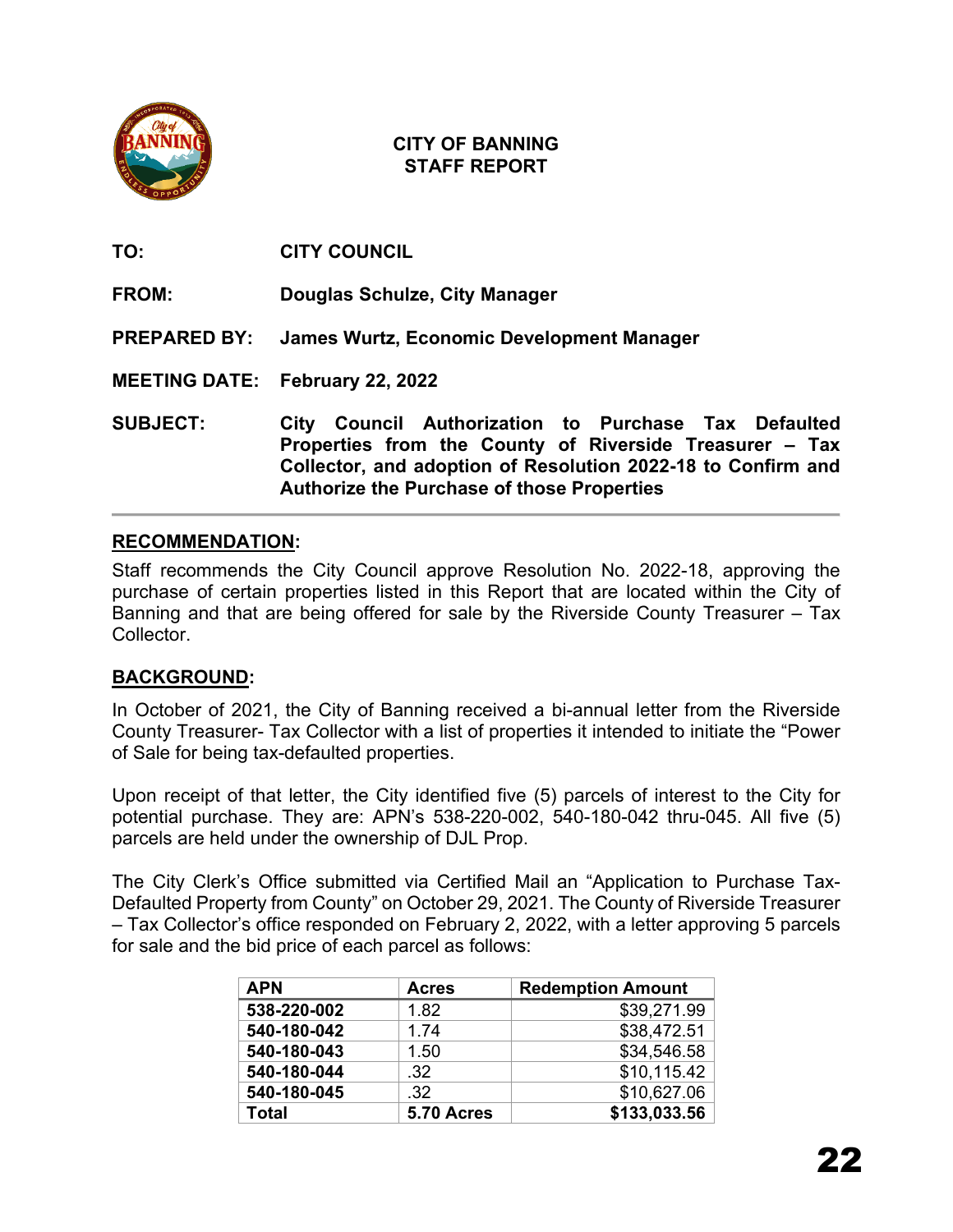Staff Report: Resolution 2022-18, Approving Purchase of Tax Delinquent Properties February 22, 2022 Page **2** of **2** 

# **JUSTIFICATION:**

The five subject properties are zoned Business Park and would coincide with the city's stated Economic Development plan to foster new business development and provide economic stability to the City's General Fund. The properties could be for future city use or sold as is and represents approximately. 5.7 acres in size.

# **CEQA:**

The proposed acquisition of these properties is being undertaken without plans for any use and development at this time and therefore the mere change in title ownership does not have the possibility of causing any potentially significant impact on the environment, and on that basis, is categorically and statutorily exempt from environmental review under the California Environmental Quality Act.

## **FISCAL IMPACT**:

City staff is asking that an amount of \$133,033.56 be appropriated from 670-7000-473.90- 01 of the BEU Enterprise Fund to purchase five parcels zoned Business Park from the County of Riverside Treasurer-Tax Collector:

| <b>APN</b>  | <b>Acres</b> | <b>Redemption Amount</b> |
|-------------|--------------|--------------------------|
| 538-220-002 | 1.82         | \$39,271.99              |
| 540-180-042 | 1.74         | \$38,472.51              |
| 540-180-043 | 1.50         | \$34,546.58              |
| 540-180-044 | .32          | \$10,115.42              |
| 540-180-045 | .32          | \$10,627.06              |
| Total       | 5.70 Acres   | \$133,033.56             |

## **ALTERNATIVES:**

- 1. Approve expenditure of \$133,033.56 for the purchase of said parcels.
- 2. Do not approve as recommended and provide alternative direction to staff.

# **ATTACHMENTS:**

1. Resolution No. 2022-18 [https://banningca.gov/DocumentCenter/View/10156/Resolution-2022-18-Purchase-](https://banningca.gov/DocumentCenter/View/10156/Resolution-2022-18-Purchase-Tax-Delinquent-Property)[Tax-Delinquent-Property](https://banningca.gov/DocumentCenter/View/10156/Resolution-2022-18-Purchase-Tax-Delinquent-Property)

Approved by:

 $y = -$ 

Douglas Schulze City Manager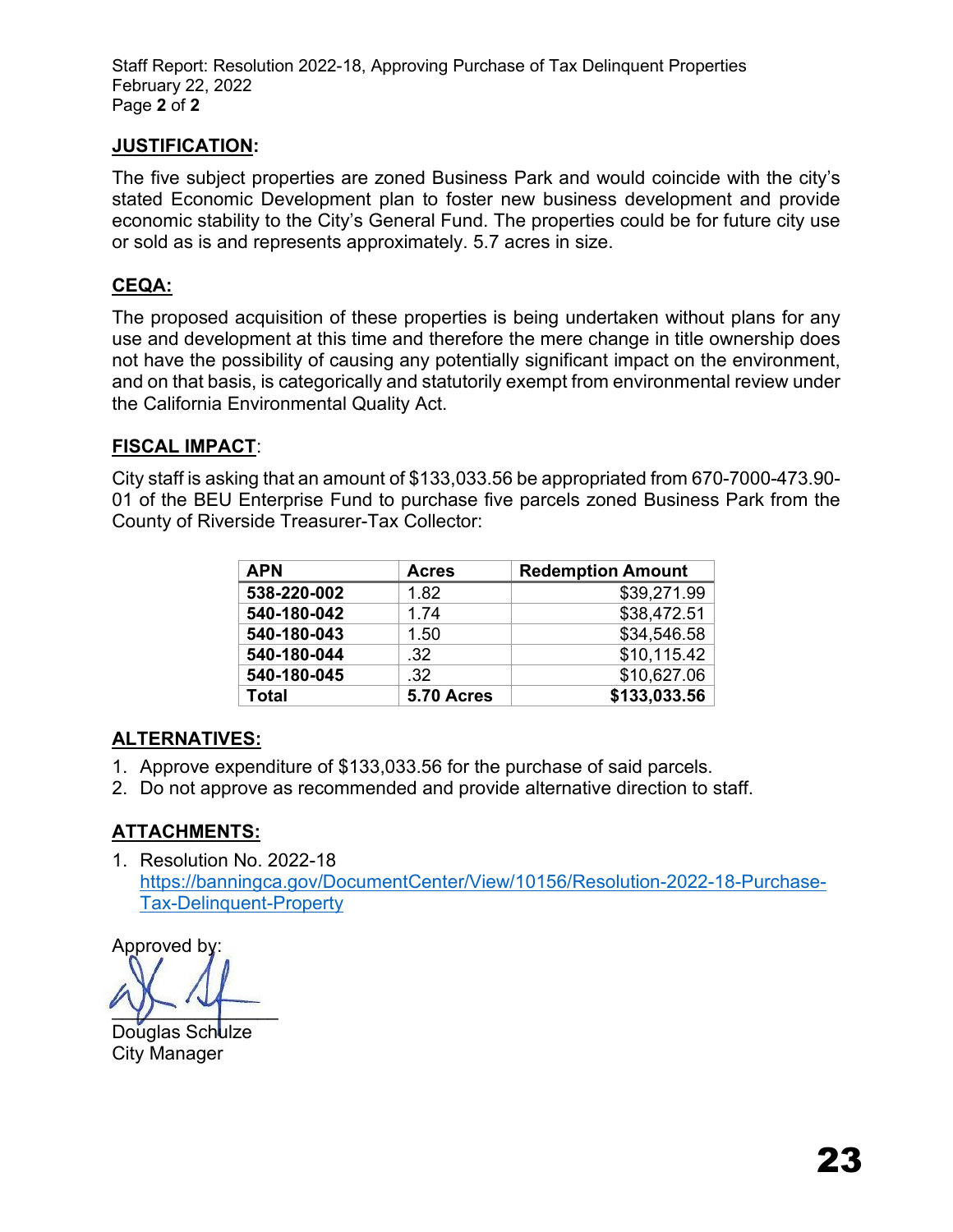

**TO: CITY COUNCIL**

**FROM: Douglas Schulze, City Manager**

**PREPARED BY: Laurie Sampson, Executive Assistant Kevin G. Ennis, City Attorney**

**MEETING DATE: February 22, 2022**

**SUBJECT: Fourth Public Hearing to Receive Public Comments on City Council Redistricting Process and Proposed City Council's Preferred New Council District Boundary Map**

# **RECOMMENDATION:**

- 1. Open the public hearing and receive public comment and input regarding the draft map presented for consideration and close public hearing; and
- 2. Direct staff to prepare an Ordinance to amend Title 2, Section 2.04.035, Election of members of the city council and mayor, and present at a Public Hearing on March 8, 2022

# **SUMMARY:**

The Public Hearing scheduled for February 22, 2022, represents the fourth in a series of four public hearings required under the California Elections Code Section 21600 *et seq.* as part of the redistricting process undertaken following each decennial federal Census. Public Hearings were held on November 9, 2021, December 14, 2021, and January 25, 2022, where presentations were provided by City Attorney Kevin G. Ennis and City Staff on the redistricting process and criteria; 2020 Census data was reviewed and discussed; paper and online mapping tools available for public participation were demonstrated; and the City Council direction was provided on district boundary mapping alternatives to be explored. Additionally, these hearings provided opportunities for public participation, input, comment, and testimony on the redistricting process, communities of interest, and potential boundary adjustments for consideration.

During the January 25th hearing, the City Council reviewed and discussed the draft district map prepared by staff.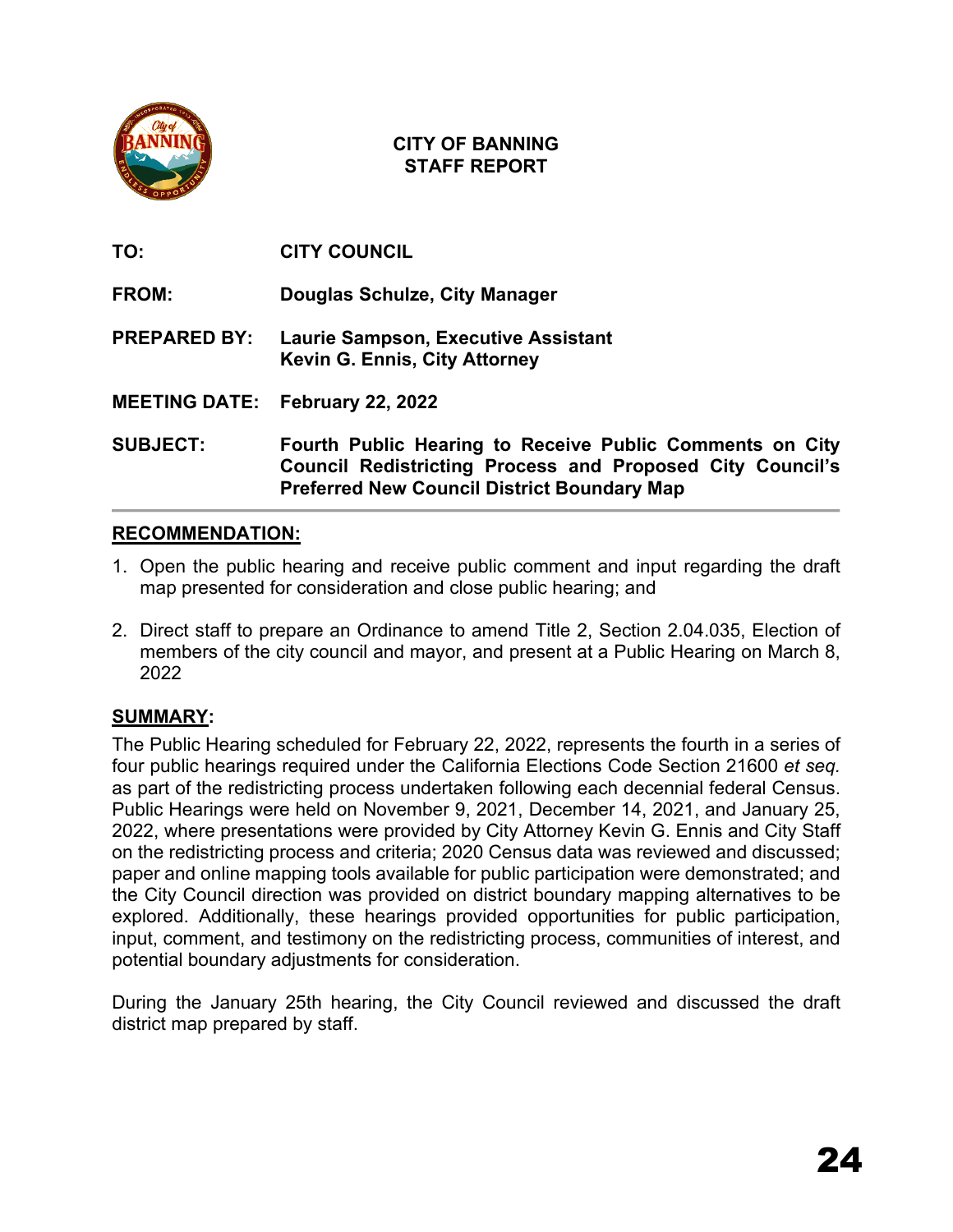Staff Report: Public Hearing #4 for 2020 Redistricting February 22, 2022 Page **2** of **5** 

# **BACKGROUND:**

#### *Transition to District-Based Elections*

The City of Banning completed the process set forth in the California Voting Rights Act (CVRA) in 2016 and transitioned from a system of "at-large" elections to a system of "district-based" elections for electing Council members. The threat of litigation claimed the City's at-large election system was racially polarized, resulting in minority vote dilution in violation of the CVRA. The intent of having district-based elections was to create majority minority districts and allow individuals from protected classes an opportunity to be elected to remain in compliance with the CVRA. Other background information regarding the CVRA and the procedures which led to convert to a district-based election process for electing City Council members is available on the City's website at [https://banningca.gov/470/2016-City-Council-Elections-by-Districts,](https://banningca.gov/470/2016-City-Council-Elections-by-Districts) including the staff reports, videos and other relevant information for the prior meetings and public hearings from June 6, 2016, to June 7, 2016.

On June 28, 2016, the City Council adopted Ordinance No. 1497 transitioning the City's manner of election from an "at-large" system where all voters regardless of residence location within the city may vote for all Council members to a "district" based system where only voters residing within a geographical district may vote for one Council member representing that district. Ordinance No. 1497 established City Council district boundaries pursuant to a map entitled "Smith Map 1", which was incorporated into Ordinance No. 1497 as the Exhibit A Council District Map.

Ordinance No. 1497 also established district-based election sequencing with Districts 1, 2 and 3 elected in 2016 and every four years thereafter, and Districts 4 and 5 elected in 2018 and every four years thereafter. The first district-based election was held on November 8, 2016. The process of transitioning to district elections was facilitated by National Demographics Corporation, Inc. (NDC) who provided demographic information, public outreach, and assistance with drafting maps forthe formation of proposed districts. The population of the City of Banning in 2010 was 29,603. For the purpose of districting, the population in each district is approximately 5,920.

## *Requirement for Redistricting, Redistricting Deadline, and Fair Maps Act Criteria*

Every 10 years, jurisdictions that have district-based elections are required to review district boundaries based on the results of the decennial Census to ensure equal representation based on population growth and to adjust district boundaries, if necessary, to reflect changes in population.

Historically, Census results have been released by the end of March in the year following the Census; however, 2020 results were not provided to states until August 12, 2021, due to Census delays caused by the COVID-19 pandemic. On September 27, 2021, California's Statewide Database released official population data for local governments, which is based on federal 2020 Census data with adjustments for incarcerated populations. The official 2020 population for the City of Banning is 29,505. For the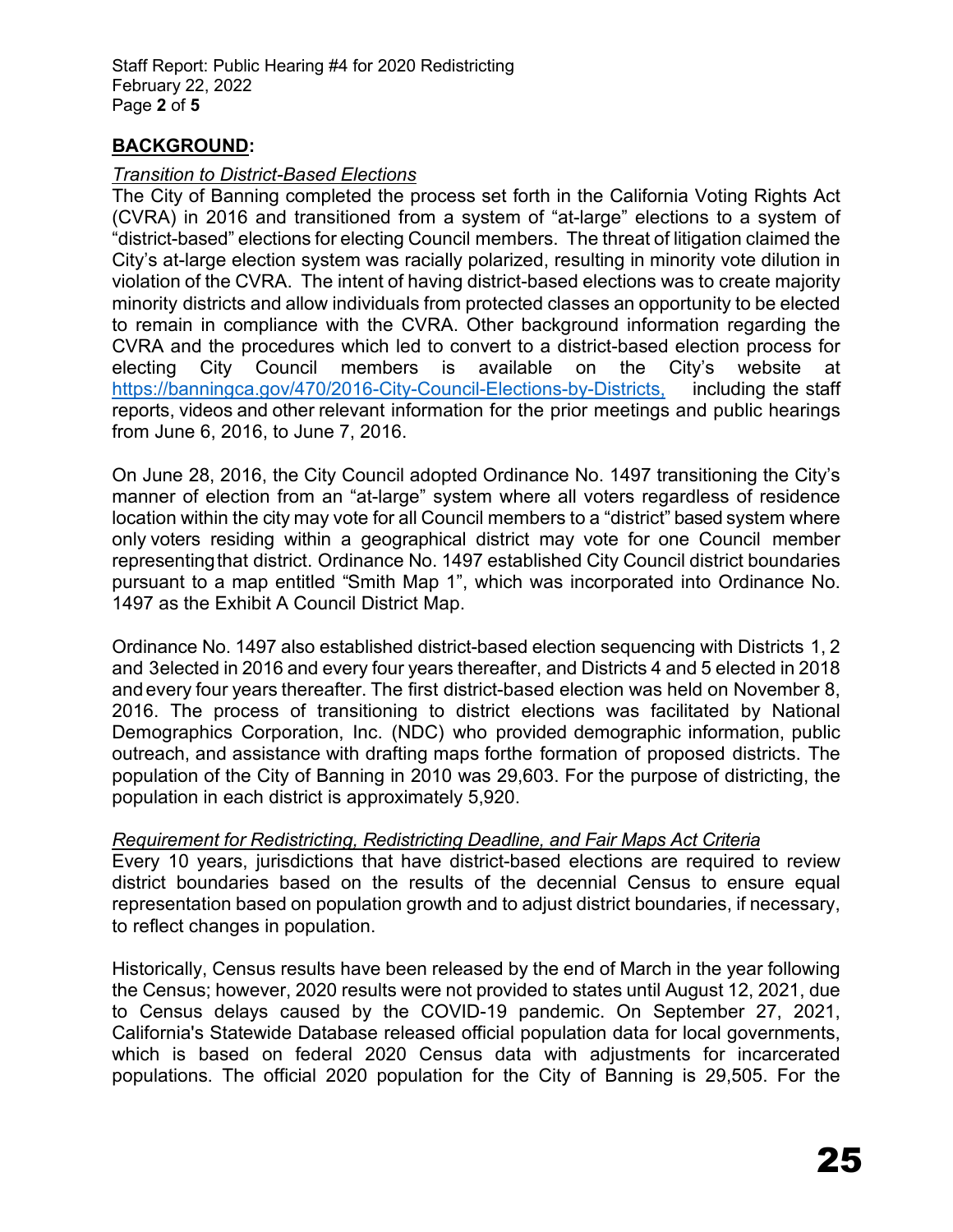Staff Report: Public Hearing #4 for 2020 Redistricting February 22, 2022 Page **3** of **5** 

purposes of districting, each of the four council districts must have approximately 5,901 people.

California Elections Code Section 21602 *et seq.* establishes timeframes for completion of redistricting following the release of Census results. The City's next regularly scheduled election will be held on November 8, 2022. Section 21602(a)(3) of the Elections Code applies to cities conducting its next regular election on or after July 1, 2022 and reads: "For redistricting occurring before 2031 and where a city does not have a regular election occurring after January 1, 2022, and before July 1, 2022, the boundaries of the council districts shall be adopted by the council not later than 205 days before the city's next regular election occurring on or after July 1, 2022." Based on the provisions of the Elections Code, the City must adopt Council Districts on or before April 17, 2022, which is 205 days prior to the next City Council election on November 8, 2022.

## **DISCUSSION**

This evening's public hearing represents the fourth in a series of public hearings required under the Fair Maps Act to complete the redistricting process for the City. The goals of this public hearing include: 1) review any maps submitted by the members of the public subsequent to the January 25, 2022 public hearing; 2) conduct the fourth public hearing to receive comment and testimony from residents regarding additional maps submitted and on the Draft Map submitted by Staff; and 3) if so desired, request an ordinance be drafted for first reading proposing adoption of the Draft Map and supporting demographic data, to be placed on the March 8, 2022, regular City Council meeting agenda. Set March 22, 2022, as the date for second reading and adoption of this Ordinance.

The deadline for submittal of maps from members of the public was February 8, 2022. The City utilized its social media platforms (Facebook and Twitter) as well as the City website with a posting to encourage participation and notify residents of the map submittal deadline. No map submission from members of the public were received.

## *Redistricting Public Hearing Recap*

The first redistricting public hearing was held on November 9, 2021, and provided an overview of the redistricting requirements and process and included an overview of the federal Voting Rights Act and the California Voting Rights Act (CVRA) criteria; presentation of a demographic summary of the current Council districts based on the 2020 Census population data; discussion of the various mapping tools available for the public and interested parties to use; and provided the opportunity for the public testimony and input on the redistricting process for the redrawing of Council District boundaries.

The second public hearing held on December 14, 2021, included the above as well as Staff provided Draft Map #1 with all supporting data.

The third public hearing held recapped the information provided in the previous two public hearing. At the third public hearing, the City Council set the deadline for public submission of alternative maps as February 8, 2022.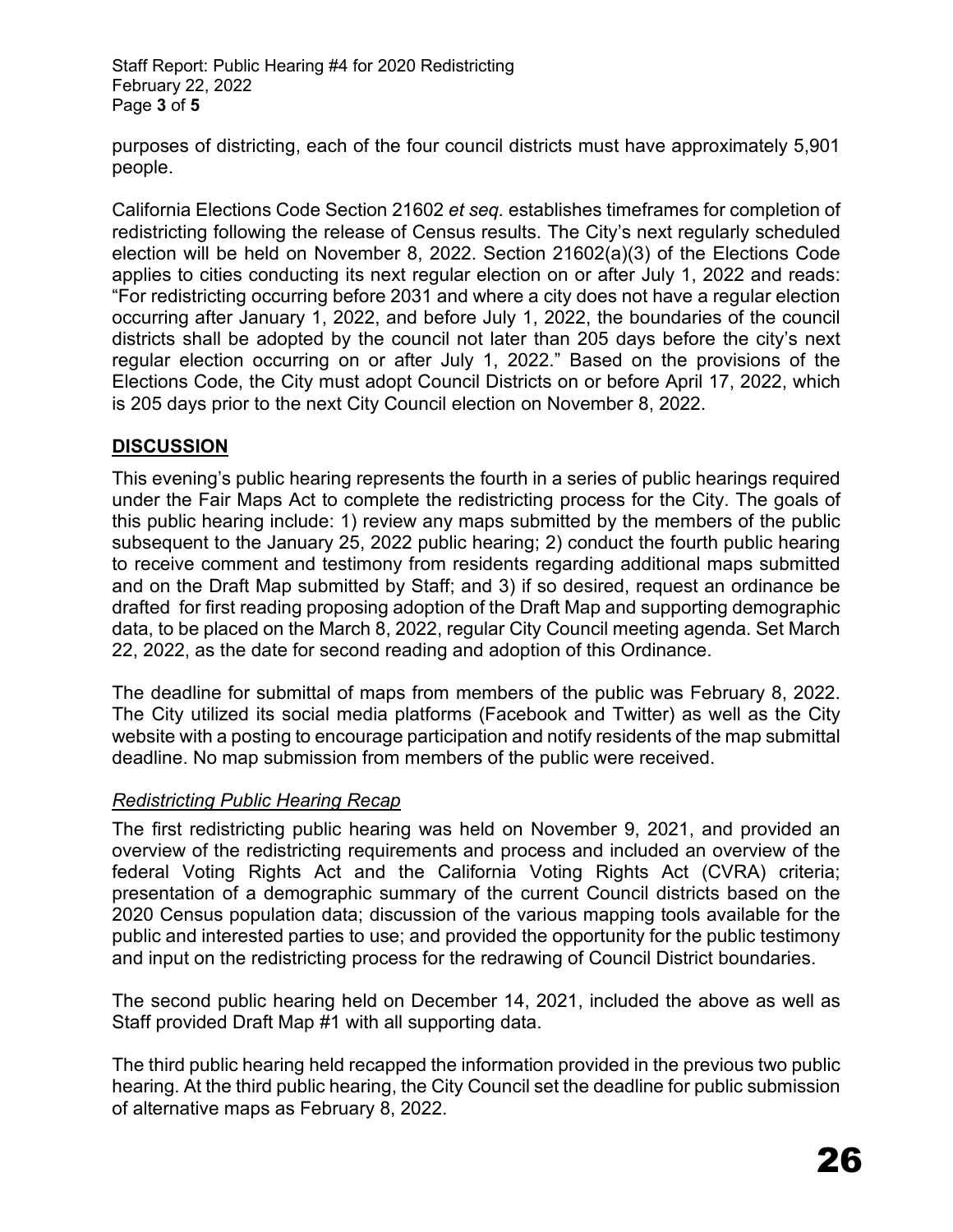Staff Report: Public Hearing #4 for 2020 Redistricting February 22, 2022 Page **4** of **5** 

## *Draft Map Submitted by Staff*

Draft Map #1 prepared by staff applied an ideal population of 5,901 residents per district (total population 29,505 divided by five (5) district) and applied the criteria set forth in the Fair Maps Act by maintaining geographic integrity and utilizing easily recognizable streets in making boundary adjustments to achieve a district map with substantially similar population in each district.

It should be noted that the criteria of the Fair Maps Act were carefully considered as part of exploring mapping alternatives. The adjustments made respect the Fair Maps Criteria, incorporate changes made to census blocks as part of the conduct of the 2020 Census, and consider future population growth that will result based on currently contemplated development within the City of Banning.

The Draft Map #1 is included as Exhibit A and supporting demographic statistics as Exhibit B to the attached draft ordinance. The resulting by-district population and deviation for the map are as follows:

| <b>Council District</b> |                                     |       |       |       |       | Total  |
|-------------------------|-------------------------------------|-------|-------|-------|-------|--------|
| 2020 Census             | ჩ 114                               | 5.986 | 5.937 | 5.705 | 5.763 | 29.505 |
| Deviation from Ideal    | 213                                 | 85    | 36    | -196  | -138  |        |
| % Deviation             | Formula 6,114-5731=411/5901 (Ideal) |       |       |       |       | ეი%    |

The percentage deviation of the Draft Map #1 is 7% which is within the 10% that has been found to be legally acceptable by the courts. Staff requests that the City Council receive public testimony on this map and consider introduction of an ordinance to adopt the Draft Map #1.

# **PUBLIC NOTICE**

Elections Code Section 21608 (c) requires publication of the date, time, and location of any public hearing or workshop at least five days before the hearing or workshop. Pursuant to this requirement, English and Spanish hearing notices were posted on the City's Website on February 15, 2022. Additionally, English, and Spanish public hearing notices were published in the Record Gazette on Friday, February 11, 2022. English and Spanish public hearing notices were also posted in the City's public notice case located at the front door of City Hall at 99 East Ramsey Street, Banning, California 92220.

Additionally, Elections Code Section 21608(d)(1) requires a draft map shall be published for at least seven days before being adopted by the City Council as a final map. The Draft Map #1 was posted on the City's webpage at [https://banningca.gov/717/2020-Draft-](https://banningca.gov/717/2020-Draft-District-Maps)[District-Maps](https://banningca.gov/717/2020-Draft-District-Maps) on January 6, 2022.

# **CEQA COMPLIANCE**

Adjusting the district boundaries from which voters elect their City Council Members is exempt from review under the California Environmental quality Act (CEQA) pursuant to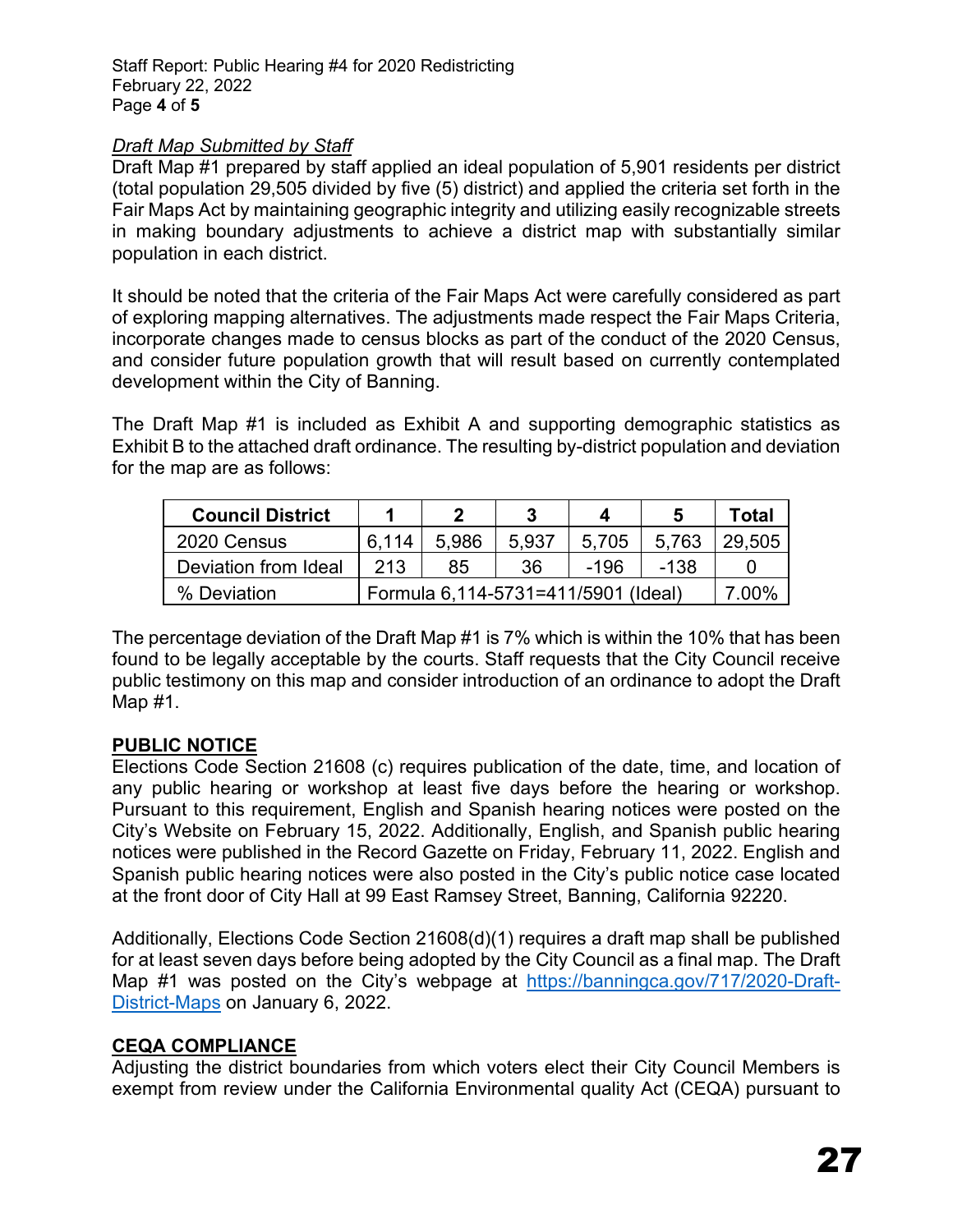Staff Report: Public Hearing #4 for 2020 Redistricting February 22, 2022 Page **5** of **5** 

Section 15061 (b)(3) of the State CEQA Guidelines because it can be seen with certainty that the change will not have any potentially significant adverse impact on the environment.

## **FISCAL IMPACT:**

The costs to conduct the redistricting process, including costs for advertising for a series of four public hearings, bilingual translation costs for hearing notices and outreach communications, bilingual translator meeting attendance, and City Attorney costs will be paid from account 001-1500-412.33-11. To date, these services have totaled \$3,453.36.

# **ATTACHMENTS:**

- 1. Draft Map #1 and Detailed District Boundaries [https://banningca.gov/DocumentCenter/View/10131/Att-1-Draft-Map-1-and-District-](https://banningca.gov/DocumentCenter/View/10131/Att-1-Draft-Map-1-and-District-Boundaries)**Boundaries**
- 2. Draft Map #1 Census Data and Census Block Data [https://banningca.gov/DocumentCenter/View/10132/Att-2-Draft-Map-1-Census-Data](https://banningca.gov/DocumentCenter/View/10132/Att-2-Draft-Map-1-Census-Data-and-Census-Block-Data)[and-Census-Block-Data](https://banningca.gov/DocumentCenter/View/10132/Att-2-Draft-Map-1-Census-Data-and-Census-Block-Data)
- 3. Public Hearing #4 Proof of Publication English [https://banningca.gov/DocumentCenter/View/10133/Att-3-Public-Hearing-Notice-4-](https://banningca.gov/DocumentCenter/View/10133/Att-3-Public-Hearing-Notice-4-English) **English**
- 4. Public Hearing #4 Proof of Publication Spanish [https://banningca.gov/DocumentCenter/View/10134/Att-4-Public-Hearing-Notice-4-](https://banningca.gov/DocumentCenter/View/10134/Att-4-Public-Hearing-Notice-4-Spanish) **Spanish**

Douglas Sch<mark>ulze</mark> City Manager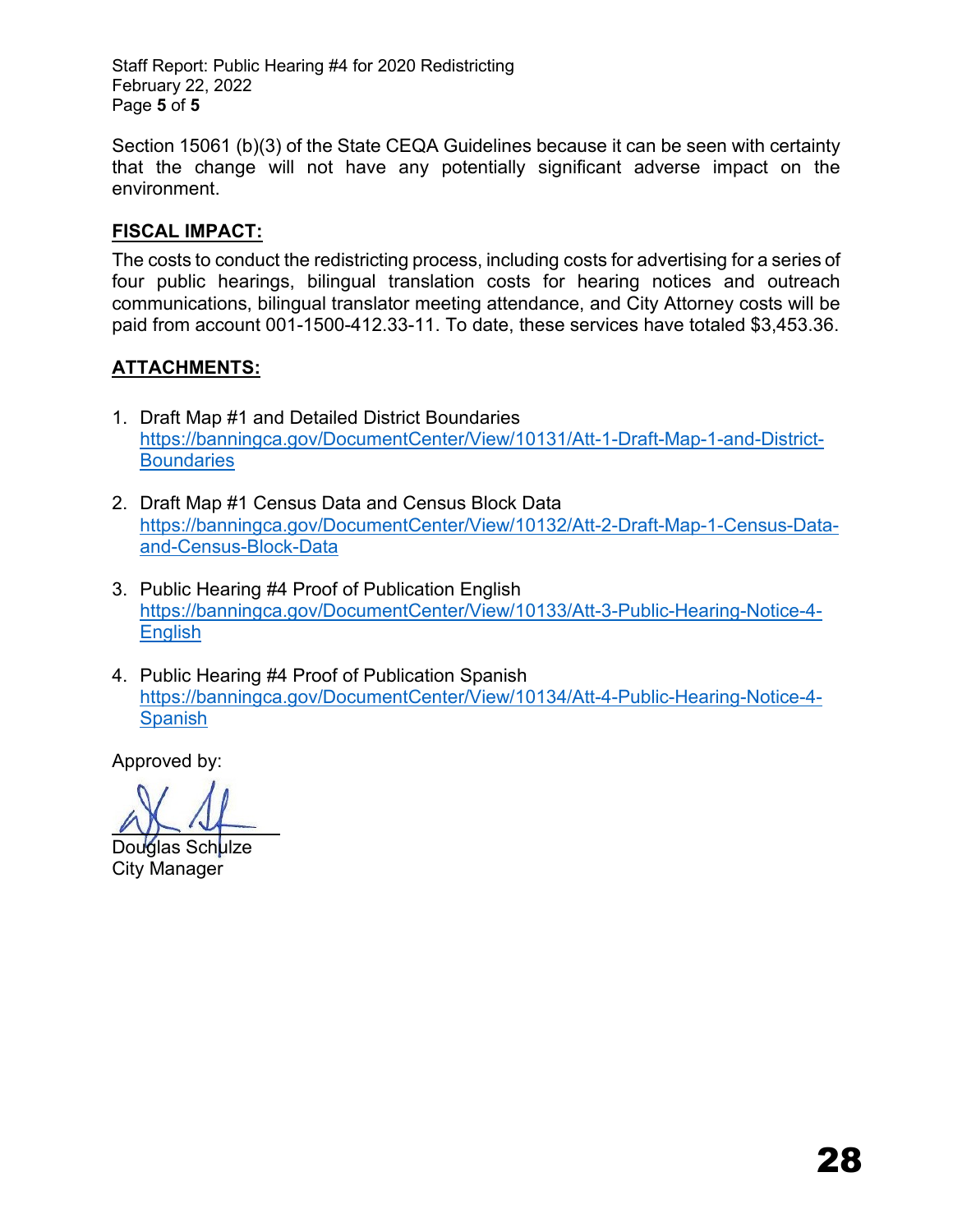

| <b>SUBJECT:</b> | Resolution 2022-17, Establishing the Banning Beautification<br><b>Award Program</b> |
|-----------------|-------------------------------------------------------------------------------------|
|                 | <b>MEETING DATE: February 22, 2022</b>                                              |
| <b>FROM:</b>    | Douglas Schulze, City Manager                                                       |
| TO:             | <b>CITY COUNCIL</b>                                                                 |

# **RECOMMENDATION:**

A motion to adopt Resolution 2022-17, Establishing the Banning Beautification Award Program.

## **BACKGROUND:**

The City Council has established a goal for the City Manager to clean up the appearance of the Ramsey Street corridor. Code Enforcement has been directed to begin a targeted code compliance initiative, which will include a voluntary compliance period after notices are delivered to property owners who are not in compliance. Site visits will follow to make sure the notices have been received and any questions can be answered.

The Banning Beautification Award Program is intended to work in conjunction with the code compliance efforts by providing recognition and incentives for commercial property owners within the Ramsey Street corridor who have demonstrated pride in Banning by keeping their property well-maintained. Each month, a commercial property owner/business will be selected to receive the recognition. Recipients will be recognized at City Council meetings, Chamber of Commerce Breakfast meetings, and receive a certificate to display at their place of business. At future State of the City events, the monthly recipients will be recognized, and an Annual Banning Beautification Award winner will be announced.

## **JUSTIFICATION:**

The Banning Beautification Award Program is consistent with and supports the City Council established goal of cleaning up the Ramsey Street corridor. Recognition programs are an effective method of achieving desired results and can be more positive than traditional code enforcement options.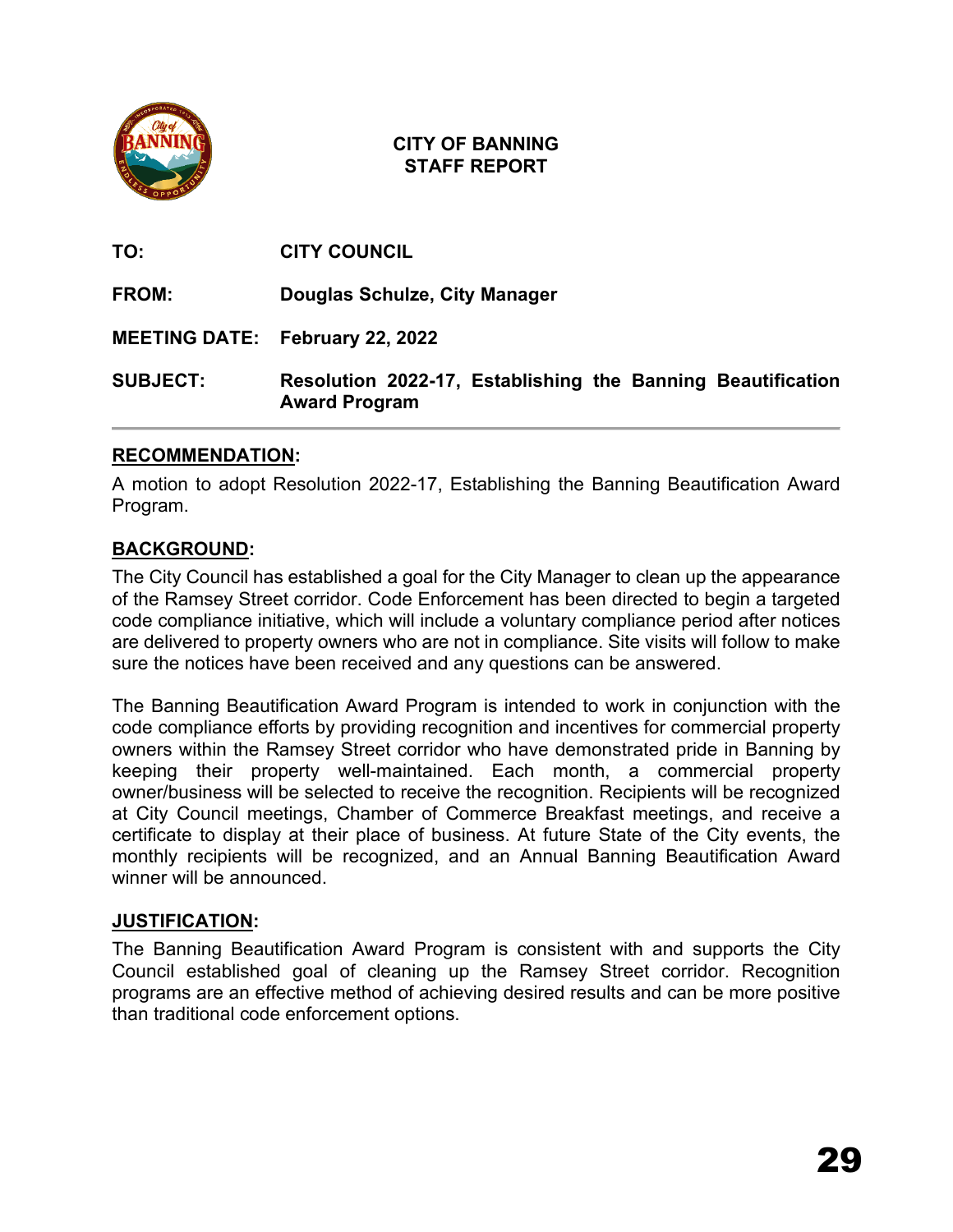Staff Report: Resolution No. 2022-17 February 22, 2022 Page **2** of **2** 

## **FISCAL IMPACT:**

Fiscal impacts include cost of certificates, plaques and window cling to be presented to award recipients.

| Year      | <b>Estimated Amount</b> |
|-----------|-------------------------|
| 2021/2022 | \$500                   |
| 2022/2023 | \$1,500                 |
| 2023/2024 | \$1,500                 |
| 2024/2025 | \$1,500                 |
| 2025/2026 | \$1,500                 |

# **ALTERNATIVES:**

- 1. Adopt Resolution No. 2022-17, as presented.
- 2. Do not adopt Resolution No. 2022-17.
- 3. Provide alternative direction.

# **ATTACHMENTS:**

- 1. Resolution No. 2022-17, Establishing Banning Beautification Award Program [https://banningca.gov/DocumentCenter/View/10112/Att-1-Resolution-2022-17-](https://banningca.gov/DocumentCenter/View/10112/Att-1-Resolution-2022-17-Beautification-Award-Program) [Beautification-Award-Program](https://banningca.gov/DocumentCenter/View/10112/Att-1-Resolution-2022-17-Beautification-Award-Program)
- 2. Sample Certificate <https://banningca.gov/DocumentCenter/View/10113/Att-2-Sample-Certificate>
- 3. Window Cling Sample <https://banningca.gov/DocumentCenter/View/10114/Att-3-Sample-Window-Cling>

 $ADU$ 

Douglas Schulze City Manager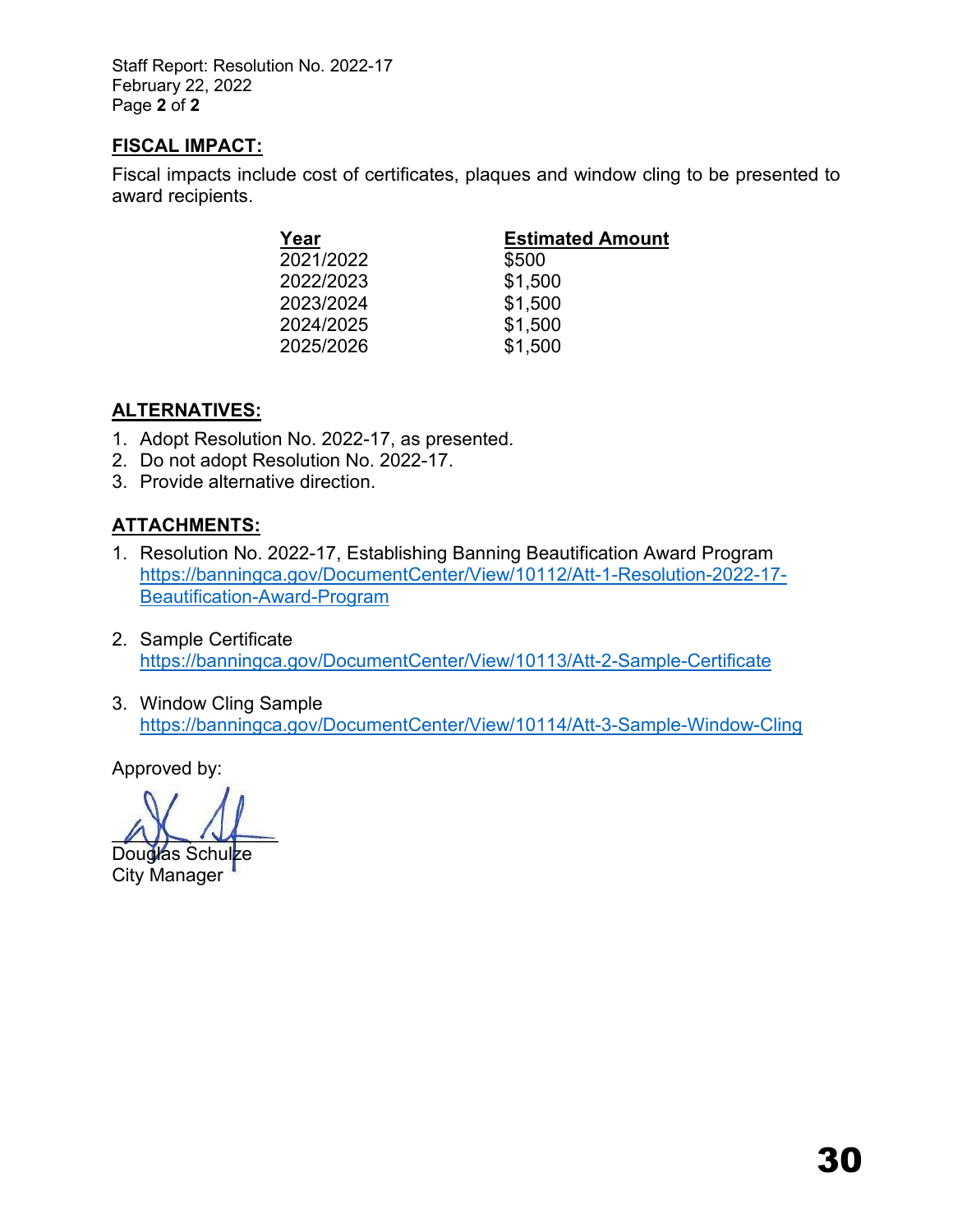

**TO: CITY COUNCIL**

- **FROM: Douglas Schulze, City Manager**
- **PREPARED BY: Adam Rush, Community Development Director**

**MEETING DATE: February 22, 2022**

**SUBJECT: Discuss Ordinance 1580 Approving Zone Text Amendment 21- 97503, amending Chapters 5.33, 17.12, and 17.54 of the Banning Municipal Code, Eliminating the numeric cap on the number of cannabis retailers permitted in the City, allowing for the operation of cannabis retailers in the General Commercial Zone, allowing cannabis distribution and manufacturing in the Business Park Zone, making additional conforming amendments to regulations pertaining to cannabis retailers, and making a determination that the Zone Text Amendment is exempt from review under CEQA pursuant to CEQA Guidelines Section 15061 (b)(3)**

## **RECOMMENDATION:**

Discuss and schedule the public hearing for the March 8, 2022 City Council Meeting.

# **ANALYSIS:**

During the December 14, 2021 City Council Meeting, staff was requested to explore alternatives to the lottery-based approach to select future Retail Cannabis permittees. As such, staff reviewed several Riverside County jurisdictions and their merit-based approaches to selecting retail cannabis applicants:

## **Review procedures:**

City of Corona – The City of Corona adopted a merit-based approach to select the 17 retail cannabis permittees. The selection process is divided into five (5) main categories:

- (1) Qualification of Owners/Operators
- (2) Business Plan/Financial Investment
- (3) Operations Plan
- (4) Security Plan
- (5) Community Benefit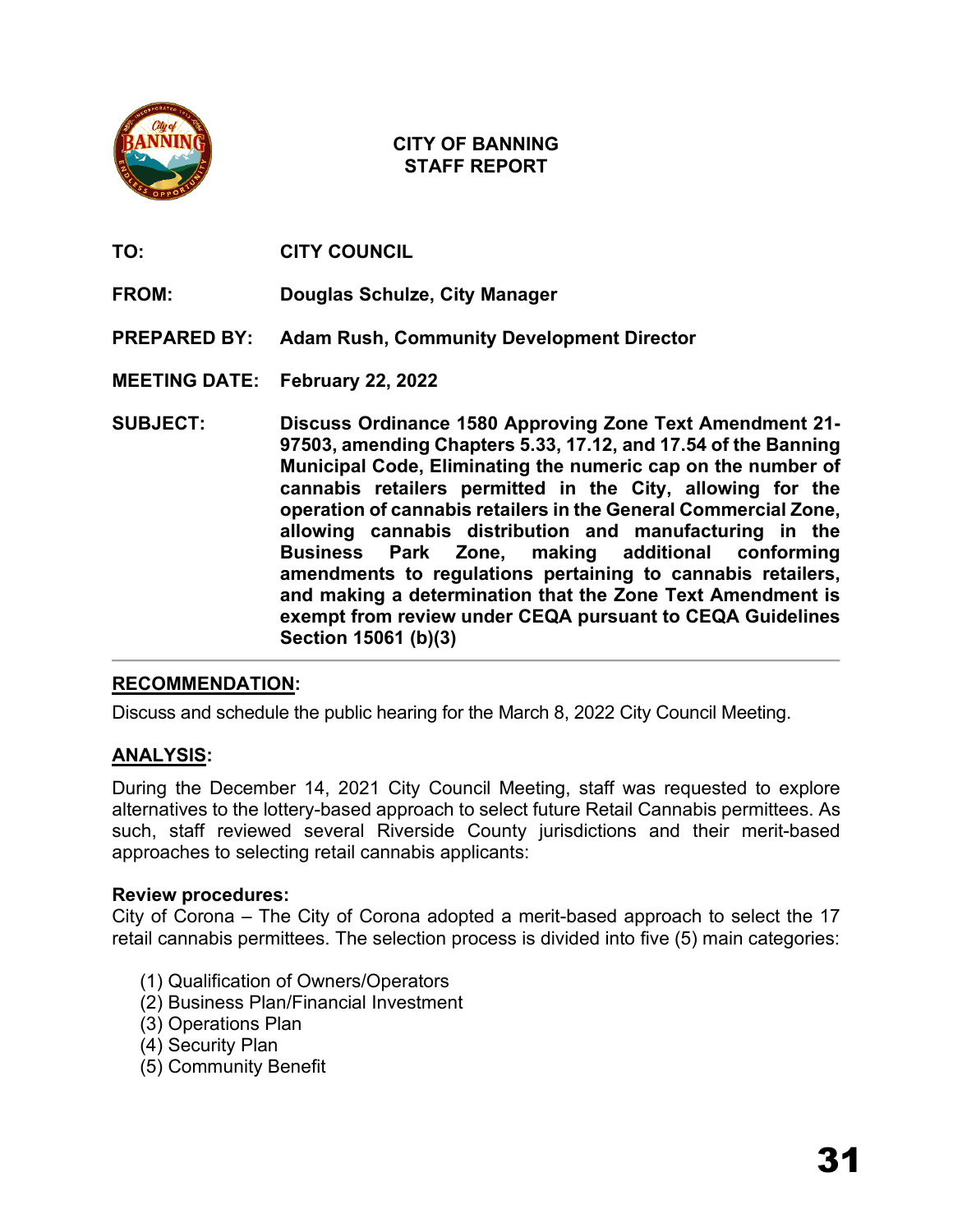Staff Report: Discuss Ordinance 1580, Regarding Cannabis Retail February 22, 2022 Page **2** of **6** 

How this review process differs from the City of Banning's current regulatory application process is in the operators' qualifications, their financial investments (which includes proof of adequate capital) and in the community benefit review, which includes a direct and tangible impact to the local programs and/or hiring practices within the City. The City of Corona's merit-based application process is included as an attachment to this report.

City of Lake Elsinore – A maximum of five (5) retail dispensary applications were initially permitted in the City; however, this initial "cap" may be increased based on request for a finding of public convenience that an additional permit should be issued in excess of the maximum number, provided certain criteria are met:

- (1) A statement, by the applicant, demonstrating how the public convenience will be served through the issuance of an additional retail cannabis permit.
- (2) Identification of the special and unusual circumstances present to justify a new cannabis business, when similar businesses exist nearby, or how the business will provide an unmet need within the community.
- (3) The retail business applicant shall provide and demonstrate how the economic benefit of the cannabis business outweighs potential negative impacts to the Community as a whole.
- (4) Demonstrate reasonable efforts to seek community input on the proposed cannabis business.

Upon a request being made, and application submitted for an additional retail cannabis dispensary, the Community Development Director ("Director") shall review and may request additional information in order to justify a finding of public convenience.

Furthermore, the Director may deny this request if any one of the following instances occur:

- (A) The proposed use is to be located in an existing target law enforcement area as documented by specific and abnormally high general health and safety indicators that have some nexus with alcohol use or substance abuse.
- (B) The proposed use is within a crime reporting area that exhibits an excess amount of alcohol or substance abuse related crimes, greater than a 20% increase of the reported crimes from the previous year.
- (C)The proposed use is inconsistent with the direction and policies set forth by the Council.

The City of Lake Elsinore – A unique approach to the permitting and establishment of retail cannabis dispensaries is utilized within the City where the sale of recreational cannabis is only permissible through the licensing and permitting of a "fully operational" Cultivation or Manufacturing Cannabis Oriented Business.

Since this concept is antithetical to the City of Banning's Cannabis Program, further evaluation seems irrelevant. However, it is important to note that the City of San Jacinto originally established permits and procedures for stand-alone retail cannabis dispensaries but initiated a substantial re-write of their cannabis ordinance in 2019.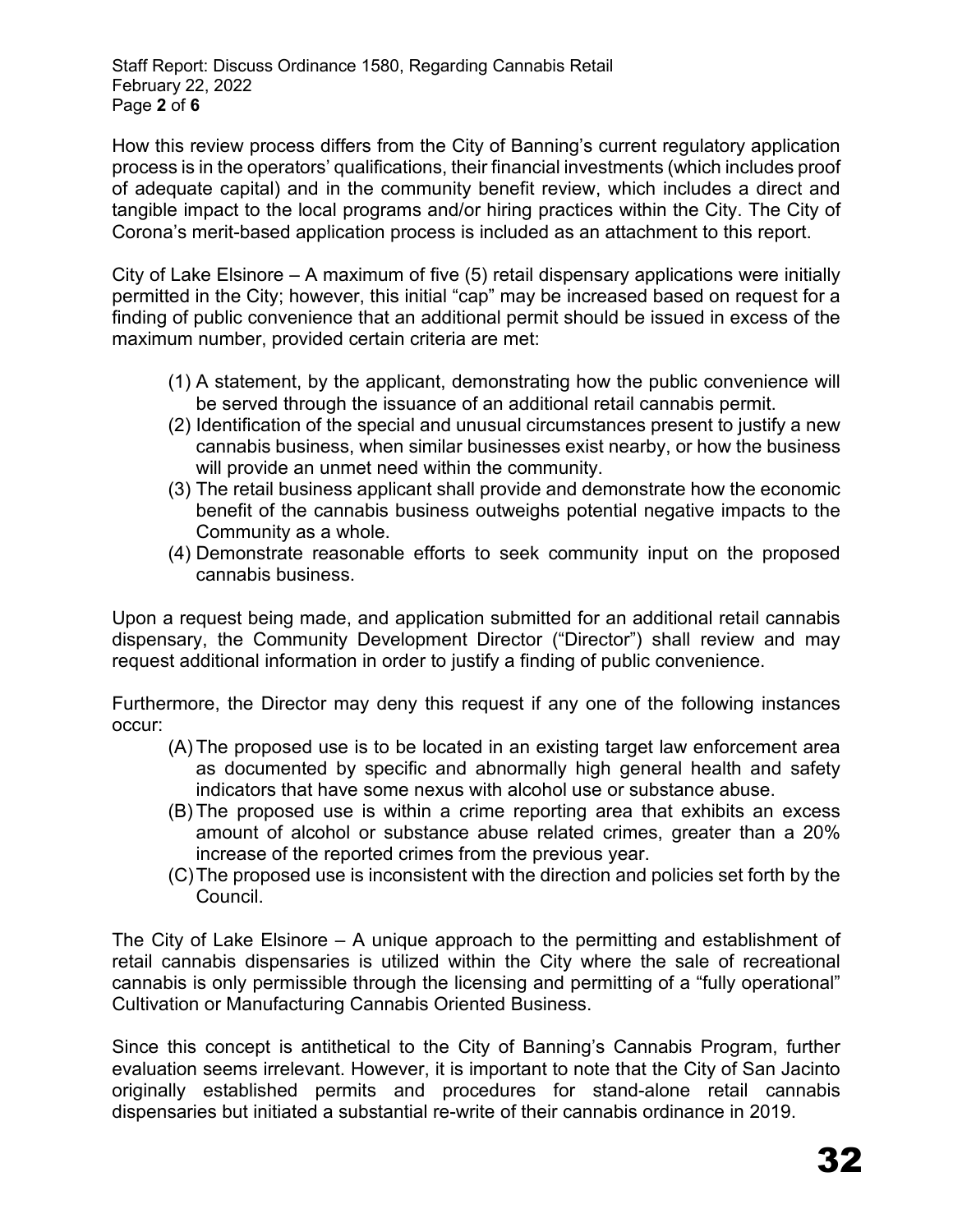Staff Report: Discuss Ordinance 1580, Regarding Cannabis Retail February 22, 2022 Page **3** of **6** 

## **BACKGROUND:**

On July 10, 2018, the City Council adopted Ordinance 1523, which established a conditional use permit process for cannabis cultivation, manufacturing level 1, and testing laboratory facilities within the Industrial zoning district. The City Council also adopted Ordinance 1524, which added Chapter 5.35 (Cannabis Regulatory Permits) to the Banning Municipal Code to establish a procedure for issuance of cannabis regulatory permits to cannabis cultivation, manufacturing level 1, and testing laboratory facilities.

In addition to Ordinance 1523, the City Council also adopted Ordinances 1527 and 1528, placing Measures N and O on the November 2018 General Election Ballot. Measure N imposes a cannabis cultivation tax at \$15 per square foot of canopy space, but contained provisions allowing the City Council, without the vote of the people, to adjust this tax by either reducing the rate, or increasing the rate up to \$25 per square foot of canopy space. Measure N also imposes a tax on commercial cannabis cultivation, manufacturing and testing laboratories at 10% of the gross receipts of the business. Measure O imposes a tax on cannabis retailers at 10% of gross receipts of the business. Both measures were approved by the voters.

On November 13, 2018, the City Council also adopted Ordinances 1531 and 1532, which authorized a limited number of cannabis retailers to develop within the City subject to conditional use permit (CUP) approvals and established a regulatory permit process.

On June 23, 2020, the City Council approved Ordinance 1564 to reduce the tax on cannabis cultivation facilities.

On July 1, 2020, the City Council approved Ordinance 1565 allowing cannabis distribution facilities in the Industrial Zoning District contingent on approval of Measure L, a measure to impose a 10% tax on cannabis distribution facilities. On November 3, 2020, Measure L passed approving the 10% tax on cannabis distribution facilities and Ordinance 1565 became effective allowing cannabis distribution facilities in the Industrial zoning district.

On November 10, 2020, the City Manager requested direction from the City Council regarding increasing the number of cannabis retailers allowed in the City and the possibility of allowing cannabis microbusinesses to operate in the City. The Council directed Staff to bring back information regarding cannabis microbusinesses.

On September 28, 2021, the City Council adopted Ordinance 1577 allowing cannabis microbusinesses to operate in the Industrial and Business Park Zones with a conditional use permit. At that meeting the Council directed staff to prepare updates to the City's cannabis retailer program to eliminate the cap on cannabis retailers and allow cannabis retailers to operate in the General Commercial (GC) Zone. Additionally, the Council directed staff to allow distributors and manufacturers in the Business Park (BP) Zone.

At the meeting of November 3, 2021, the Planning Commission adopted Resolution 2021- 18 recommending the City Council approve Zoning Text Amendment 21-97503 with the following recommended revisions to the proposed ordinance: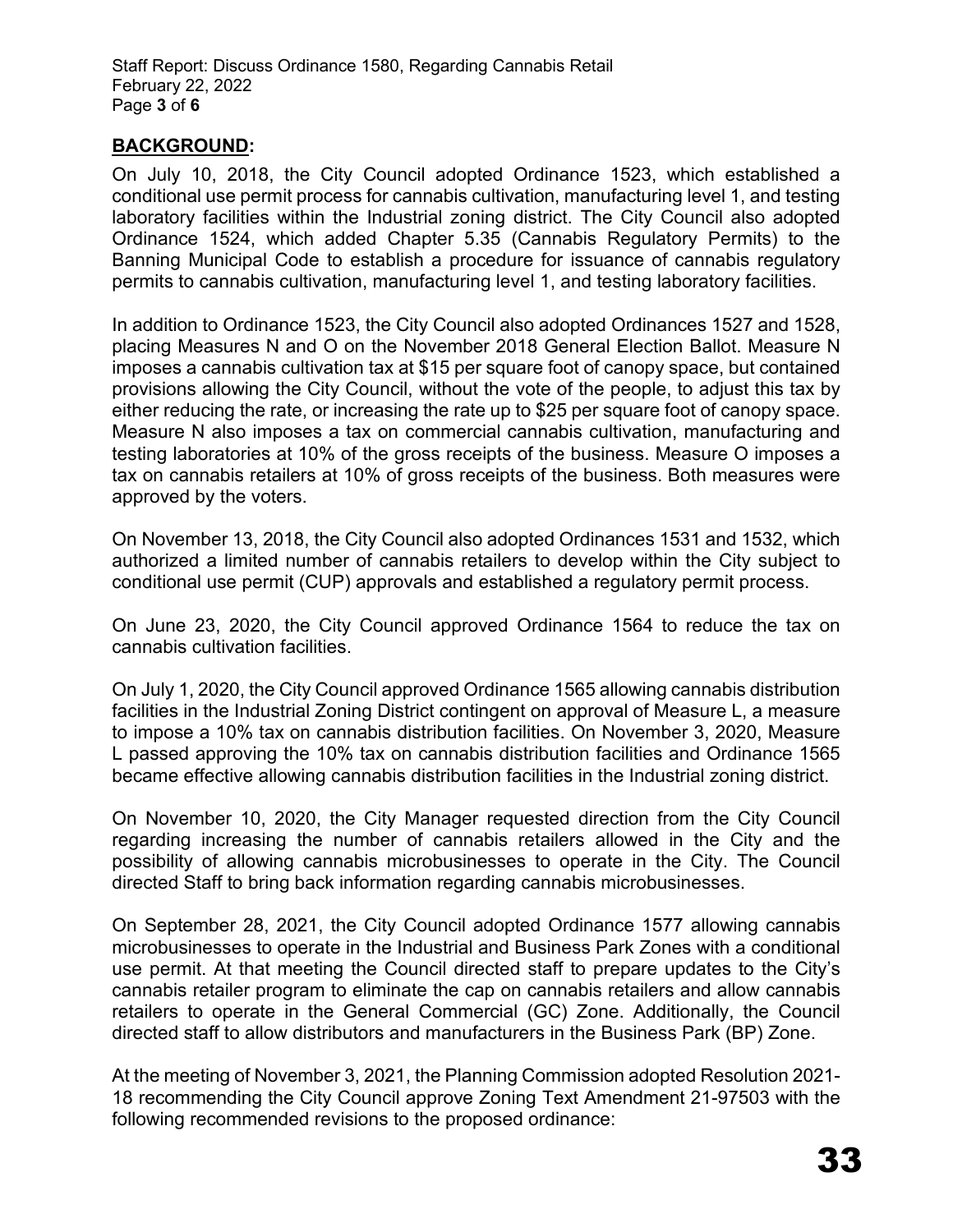Staff Report: Discuss Ordinance 1580, Regarding Cannabis Retail February 22, 2022 Page **4** of **6** 

- Not allow cannabis retailers in the General Commercial Zone.
- Not allow cannabis distributors and manufacturers in the Business Park Zone.

## Proposed amendments to the Banning Municipal Code

The draft Ordinance 1580 (Attachment 1) reflects the Council's policy direction. Accordingly, Ordinance 1580 makes the following amendments to the Municipal Code:

- 1. Chapter 5.33, Cannabis Retailer Regulatory Permits: remove the cap on retailers, allowing cannabis retailers in the General Commercial (GC) Zone, and remove the requirement for a lottery system for to approve additional cannabis retailers.
- 2. Chapter 17.12, Commercial and Industrial Districts: amend Table 17.12.020 to add cannabis manufacturing and distribution as conditionally permitted uses in the Business Park (BP) zoning district and add cannabis retailer as a conditionally permitted use in the General Commercial (GC) zoning district.
- 3. Chapter 17.54, Cannabis Retail Conditional Use Permits: amend Section 17.54.010, Definitions, to revise the definition of "Bureau;" amend Section 17.54.080, Separation requirements and other limitations, by removing the provisions of Sub-Section "A" pertaining to the numerical cap on cannabis retailers.

# **ENVIRONMENTAL DETERMINATION:**

Planning Division staff has determined that this Ordinance is exempt from CEQA pursuant to Section 15061(b)(3) of the CEQA Guidelines. Adoption of this Ordinance is covered by the commonsense exemption in that CEQA applies only to projects which have the potential for causing a significant effect on the environment. Where it can be seen with certainty that there is no possibility that the activity in question may have a significant effect on the environment, the activity is not subject to CEQA. Here, the Ordinance eliminates the numeric cap placed on the number of cannabis retailers allowed to operate in the city, currently limited to a ratio of one retailer for every 10,000 residents and therefore allowing a current maximum of three retailers to operate in the City.

Cannabis retailers are conditionally permitted uses in the Highway Serving Commercial (H-SC) zoning district. This Ordinance will allow cannabis retailers to also operate in the General Commercial zone which already allows for uses akin to cannabis retailers such as general retail outlets, neighborhood serving retail markets, and drug stores. The Ordinance will also permit cannabis manufacturing and cannabis distribution uses to operate in the Business Park zone. These uses are already conditionally permitted uses in the Business Park zone as cannabis microbusinesses can be comprised of cannabis manufacturing, cultivation, distribution, and retail uses. Moreover, further projects subject to this Ordinance will require a discretionary permit and each individual project will be analyzed at the appropriate time in accordance with CEQA.

## Multiple Species Habitat Conservation Plan (MSHCP)

This proposed Ordinance does not relate to any one physical project and is not subject to the MSHCP. Further, projects that may be subject to this Ordinance will trigger individual project analysis and documentation related to the requirements of the MSHCP, including mitigation through payment of the MSHCP Mitigation Fee.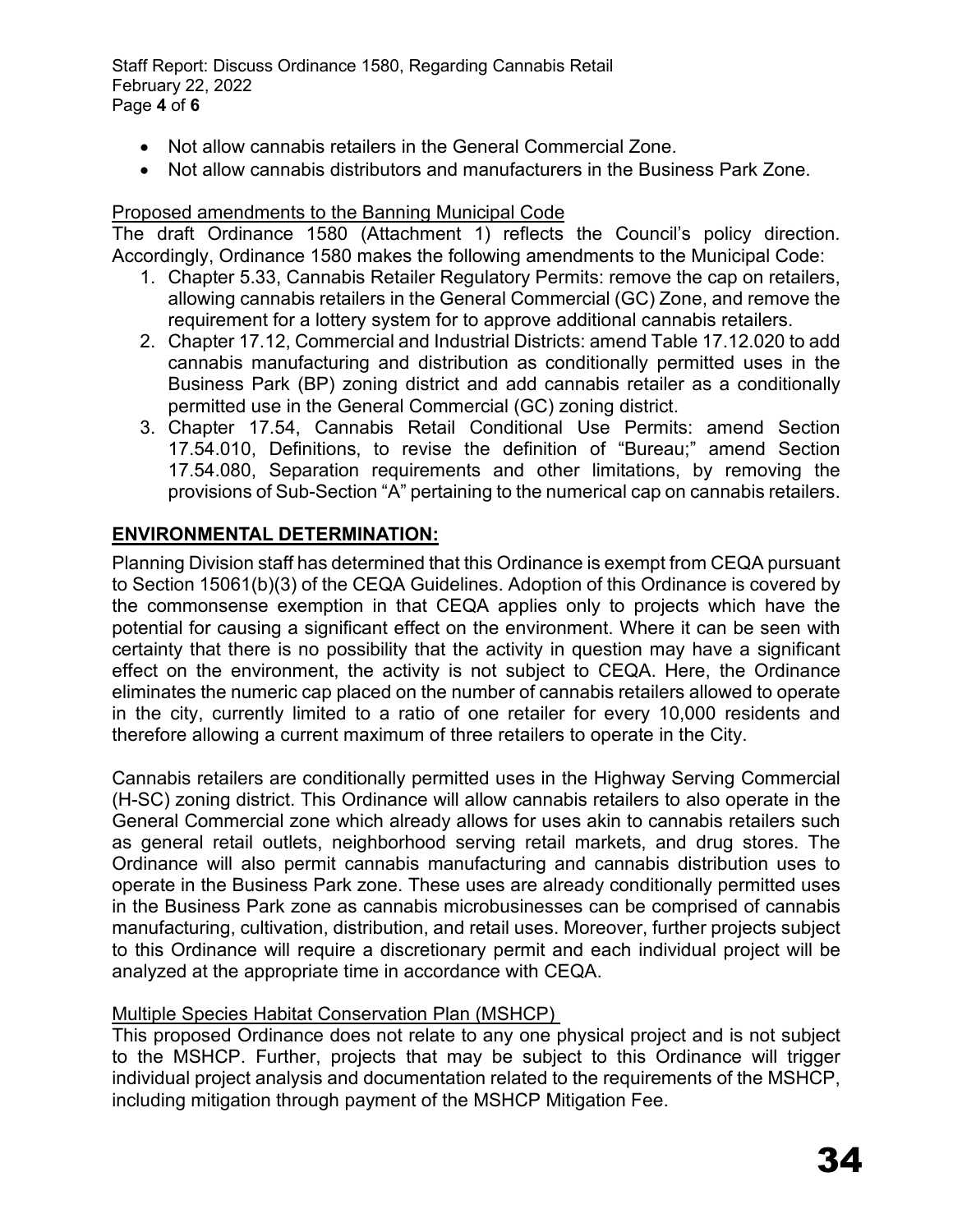Staff Report: Discuss Ordinance 1580, Regarding Cannabis Retail February 22, 2022 Page **5** of **6** 

# **PUBLIC COMMUNICATION:**

The proposed Ordinance and Municipal Code Amendment were advertised in the Record Gazette newspaper on November 19, 2021. As of the date of this report, staff has not received any written comments on the project.

## **JUSTIFICATION:**

It is in the City's financial interest and in the public interest that the City act to remove constraints on cannabis businesses desiring to operate in the City as these businesses will pay local taxes and generate revenue for the City's general fund.

# **FISCAL IMPACT:**

The adoption of this Ordinance could have a positive effect on the City's general fund by the collection of tax generated by additional cannabis businesses.

# **ALTERNATIVES:**

- 1. Approve the Ordinance as written.
- 2. Approve the Ordinance as revised to reflect the Planning Commission's recommendations.
- 3. Direct Staff to make Council recommended changes.

# **ATTACHMENTS:**

- 1. Excerpts from the City of Corona Retail Cannabis Program <https://banningca.gov/DocumentCenter/View/10148/Att-1-CORONA>
- 2. Excerpts from the City of Lake Elsinore Retail Cannabis Program <https://banningca.gov/DocumentCenter/View/10149/Att-2-Lake-Elsinore>
- 3. Excerpts from the City of San Jacinto Retail Cannabis Program <https://banningca.gov/DocumentCenter/View/10150/Att-3-SAN-JACINTO>
- 4. Ordinance 1580 <https://banningca.gov/DocumentCenter/View/10151/Att-4-Draft-Ordinance-1580>
- 5. Planning Commission Resolution 2021-18 [https://banningca.gov/DocumentCenter/View/10152/Att-5-Resolution-2021-](https://banningca.gov/DocumentCenter/View/10152/Att-5-Resolution-2021-18_adopted-1132021) [18\\_adopted-1132021](https://banningca.gov/DocumentCenter/View/10152/Att-5-Resolution-2021-18_adopted-1132021)
- 6. Planning Commission recommended version of Ordinance 1580 [https://banningca.gov/DocumentCenter/View/10144/Att-6-Ordinance-1580\\_PC](https://banningca.gov/DocumentCenter/View/10144/Att-6-Ordinance-1580_PC-version-unformatted)[version-unformatted](https://banningca.gov/DocumentCenter/View/10144/Att-6-Ordinance-1580_PC-version-unformatted)
- 7. Zoning Map [https://banningca.gov/DocumentCenter/View/10145/Att-7-Ordinance-1580-zoning](https://banningca.gov/DocumentCenter/View/10145/Att-7-Ordinance-1580-zoning-map)[map](https://banningca.gov/DocumentCenter/View/10145/Att-7-Ordinance-1580-zoning-map)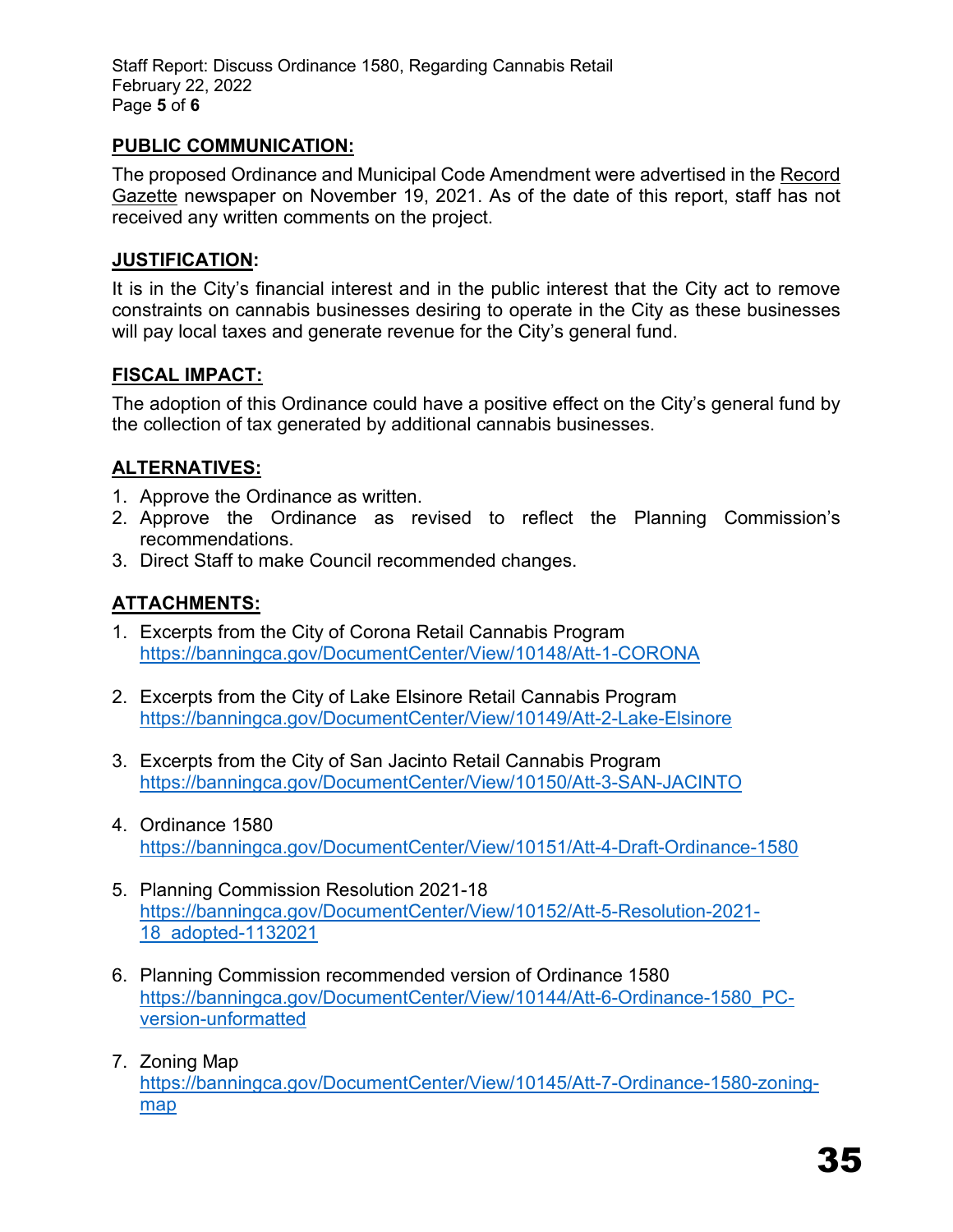Staff Report: Discuss Ordinance 1580, Regarding Cannabis Retail February 22, 2022 Page **6** of **6** 

- 8. Public Hearing Notice Proof of Publication [https://banningca.gov/DocumentCenter/View/10146/Att-8-Proof-of-Publication-ZTA-](https://banningca.gov/DocumentCenter/View/10146/Att-8-Proof-of-Publication-ZTA-21-97503)[21-97503](https://banningca.gov/DocumentCenter/View/10146/Att-8-Proof-of-Publication-ZTA-21-97503)
- 9. Notice of Exemption [https://banningca.gov/DocumentCenter/View/10147/Att-9-NOT-FILED--ZTA-21-](https://banningca.gov/DocumentCenter/View/10147/Att-9-NOT-FILED--ZTA-21-97503_NOE-appendix-E_md) 97503 NOE-appendix-E\_md

Douglas Schu<mark>l</mark>ze City Manager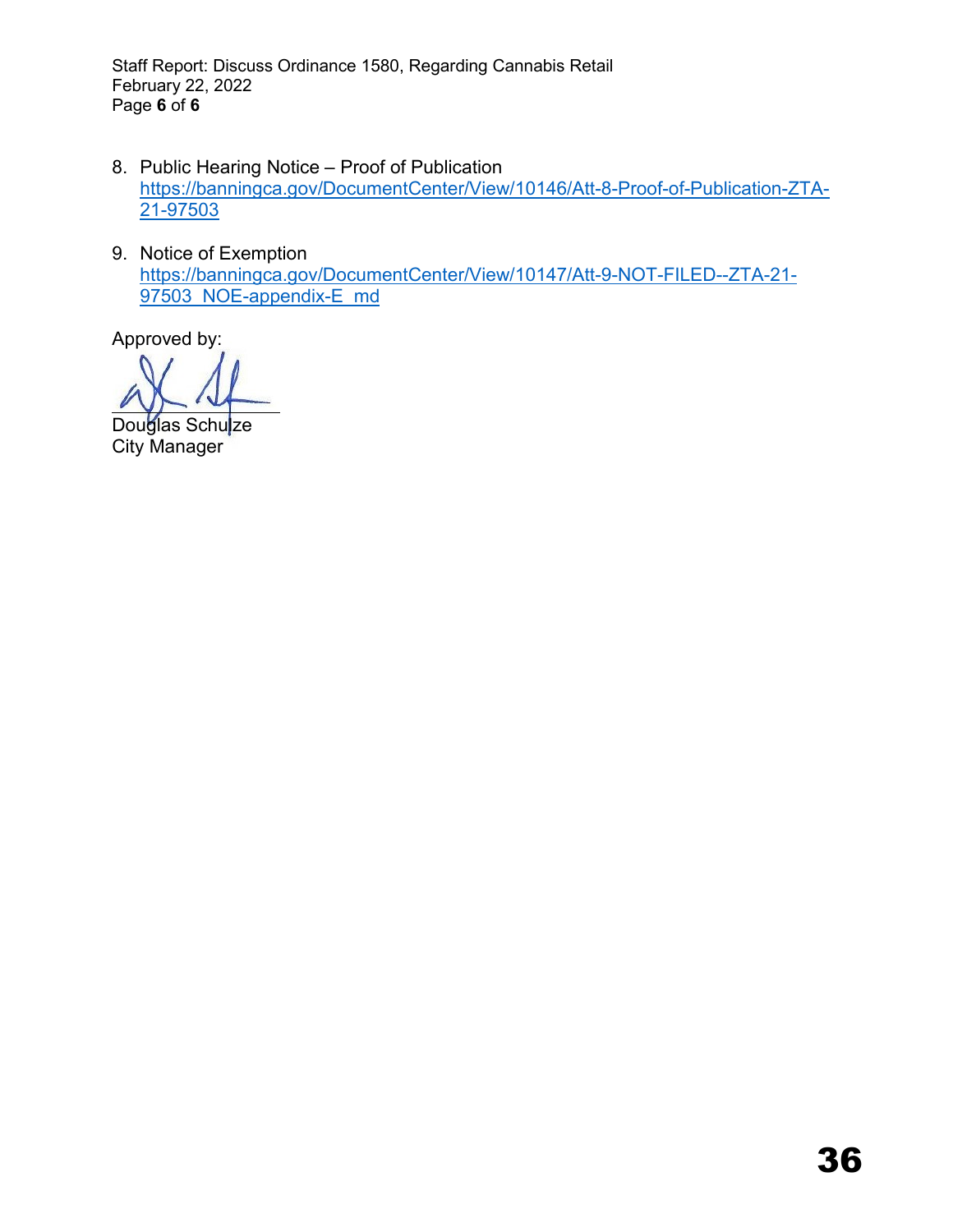

| TO:                 | <b>CITY COUNCIL</b>                                                                                                                                                                 |
|---------------------|-------------------------------------------------------------------------------------------------------------------------------------------------------------------------------------|
| FROM:               | Douglas Schulze, City Manager                                                                                                                                                       |
| <b>PREPARED BY:</b> | <b>Suzanne Cook, Finance Director</b>                                                                                                                                               |
|                     | <b>MEETING DATE: February 22, 2022</b>                                                                                                                                              |
| <b>SUBJECT:</b>     | Overview and Potential Uses of Funds of the Treasury's<br><b>Coronavirus State and Local Fiscal Recovery Funds (CSLFRF)</b><br><b>Funded by the American Rescue Plan Act (ARPA)</b> |

# **RECOMMENDATION:**

Staff recommends:

- 1. Council reviews potential use of funds of the Treasury's Coronavirus State and Local Fiscal Recovery Funds (CSLFRF) Funded by the American Rescue Plan Act (ARPA) presented by staff and provide direction.
- 2. Project list for appropriation approval to be provided at a future Council meeting.

# **BACKGROUND:**

On March 11, 2021, the American Rescue Plan Act (ARPA) was signed into law by the President. Section 9901 of ARPA amended Title VI of the Social Security Act (the Act) to add Section 602, which establishes the Coronavirus State Fiscal Recovery Fund, and Section 603, which establishes the Coronavirus Local Fiscal Recovery Fund. The Fiscal Recovery Funds are intended to provide support to State, local, and Tribal governments in responding to the impact of COVID-19 and in their efforts to contain COVID-19 in their communities, residents, and businesses.

Through the Fiscal Recovery Funds, Congress provided State, local, and Tribal governments with significant resources to respond to the COVID-19 public health emergency and on January 6, 2022, the Treasury issued the Final Rule clarifying prior guidance and enumerated additional allowable expenditures for economic impacts through four categories of eligible uses which are:

- A. Public Health and Negative Economic Impacts: To respond to the public health emergency or its negative economic impacts, including assistance to households, small businesses, and nonprofits, or aid to impacted industries such as tourism, travel and hospitality.
	- a. COVID-19 Mitigation and prevention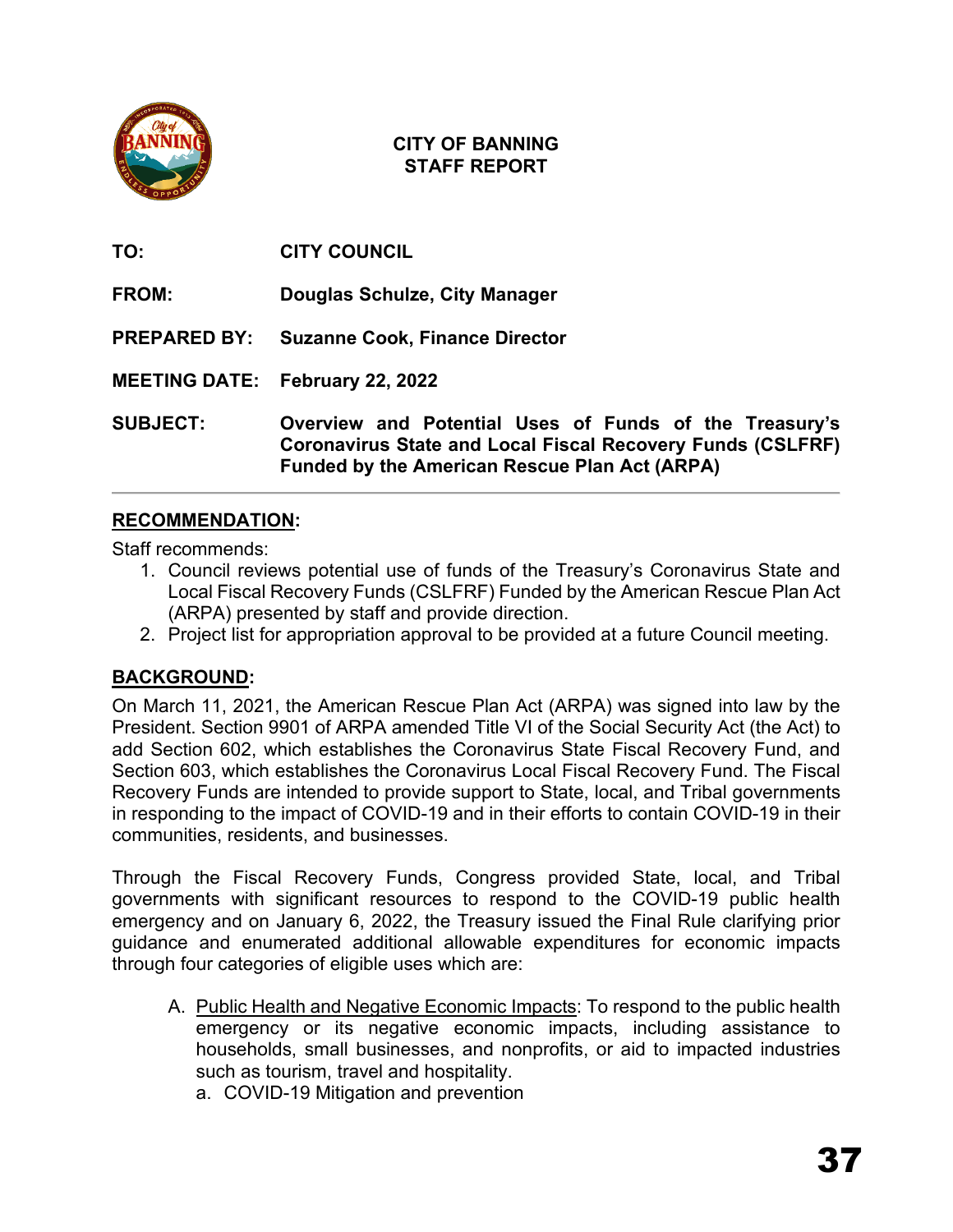Staff Report: CSLFRF-ARPA Overview and Potential Use of Funds February 22, 2022 Page **2** of **9** 

- b. Medical Expenses
- c. Behavioral healthcare, such as mental health treatment, substance use treatment, and other behavioral health services
- d. Preventing and responding to violence (Public Safety)
- e. Referrals to trauma recovery services for victims of crime
- f. Community violence intervention program
- g. Law enforcement officers focused on advancing community policing
- h. Enforcement efforts to reduce gun violence, including prosecution
- i. Technology & equipment to support law enforcement response
- j. Assistance to Households
	- i. Impacted Households/Communities
	- ii. Disproportionately Impacted Households/Communities
- k. Assistance to Small Businesses
	- i. Definition: no more than 500 employees and are a small business concern as defined in section 3 of the Small Business Act (independently owned and operated and not dominant in field of operation)
	- ii. Impacted Small Businesses and Disproportionately Impacted Small **Businesses** 
		- 1. Impacted Small Businesses Examples of projects: Loans or grants to mitigate financial hardship; or technical assistance or other business planning services
		- 2. Disproportionately Impacted Small Businesses Examples of projects: Rehab of commercial property, storefront improvements, and façade improvements
		- 3. Technical assistance, business incubators & grants for startup or expansion
		- 4. Support for microbusinesses
- l. Assistance to Nonprofits
	- i. Examples of projects: Loans or grants to mitigate financial hardship; Technical or in-kind assistance to mitigate negative economic impacts of pandemic
- m. Aid to Impacted Industries
	- i. Designate an impacted industry
		- 1. Travel, tourism, or hospitality sector
		- 2. OR: at least 8% employment loss from pre-pandemic levels or industry experience comparable or worse economic impacts as the national travel/tourism/hospitality sectors
	- ii. Provide eligible aid to impacted industry
		- 1. Aid to mitigate financial hardship
		- 2. Technical assistance, counseling, or business planning services
		- 3. COVID-19 mitigations and infection prevention measures
- n. Public Sector Rehiring and Employment Uses
	- i. Public Safety, Public Health and Human Services Staff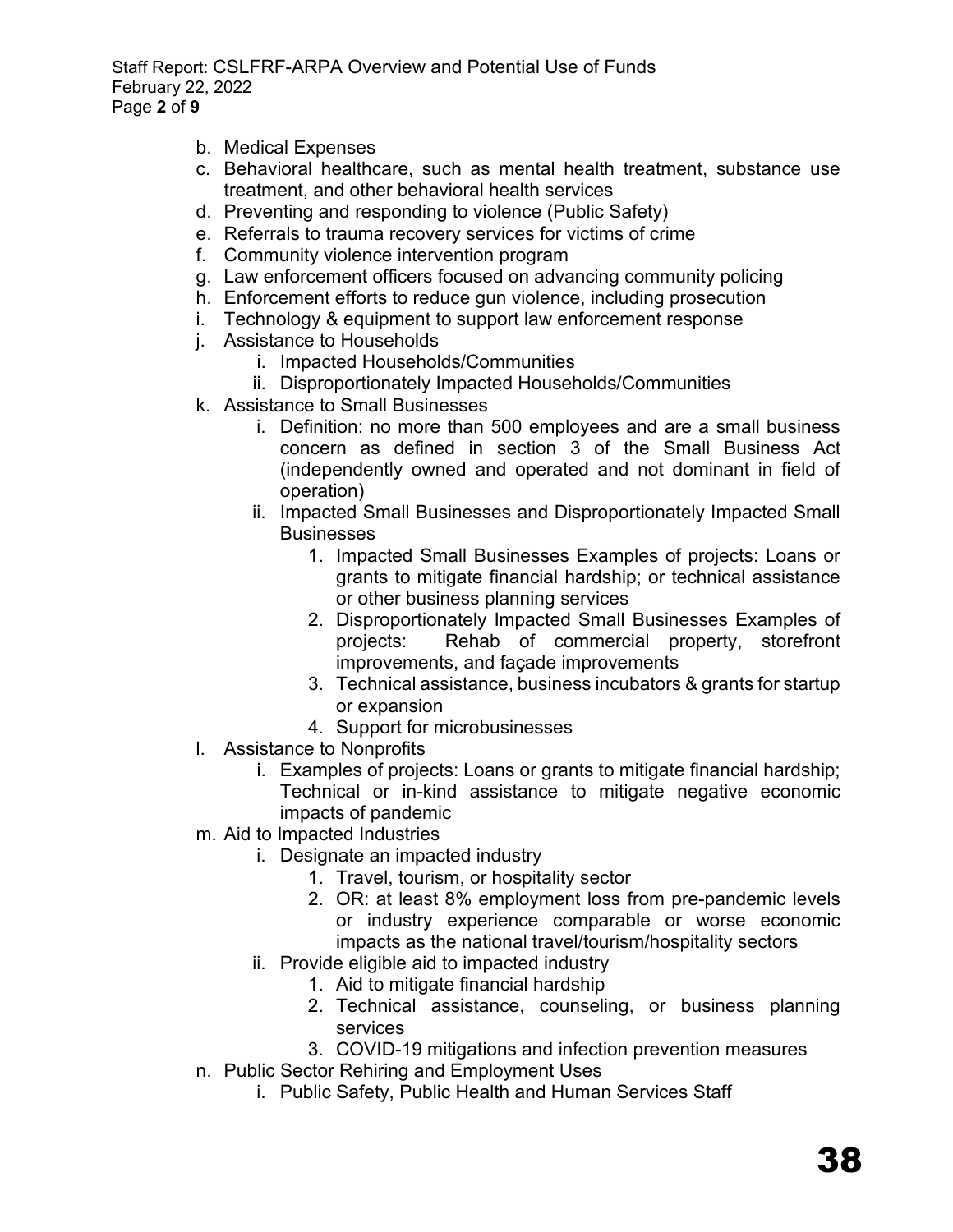Staff Report: CSLFRF-ARPA Overview and Potential Use of Funds February 22, 2022 Page **3** of **9** 

- 1. Identify eligible employees
- 2. Determine time spent on COVID-19 response and use funds for payroll and covered benefits for eligible COVID-19 time
- ii. Government employment and rehiring public sector staff
	- 1. Pre-pandemic employment
	- 2. Supporting and retaining government workers (including worker retention incentives)
	- 3. Cover admin costs for administering hiring, support and retention programs
- iii. Effective service deliver
	- 1. Program evaluation, data and outreach and administrative needs
- B. Premium Pay: To respond to workers performing essential work during the COVID-19 public health emergency by providing premium pay to eligible workers.
	- 1. ARPA funds may be used to provide premium pay to eligible workers performing essential work during the pandemic, who maintain the continuity of operations of essential critical infrastructure sectors. Premium pay may be awarded to eligible workers up to \$13 per hours. Premium pay must be in addition to wages or compensation the eligible worker otherwise receives.
		- a. Premium pay may not exceed \$25,000 for any single worker during the program
	- 2. Premium pay may be awarded in installments or lump sums and may be awarded to hourly, part-time, or salaried or non-hourly workers
	- 3. Premium pay may be paid retrospectively.
	- 4. ARPA funds cannot be used to reimburse itself for premium pay or hazard pay already received by the workers
		- a. Premium pay may not be paid to volunteers
- B. Public Sector Revenue Loss: For the provision of government services to the extent of the reduction in revenue due to COVID-19 public health emergency relative to revenues collected in the most recent full fiscal year prior to the emergency.
	- 1. MAJOR Revenue loss change: The Final Rule allows recipients to elect a standard allowance of \$10 million revenue loss instead of using the calculation
		- a. Allowance covers entire period of performance
		- b. Allowance is not dependent on the "size" of the entitlement
	- 2. These expenditures do not have to qualify under one of the other ARPA categories but do have the same time frame for when the costs must be obligated or expended.
	- 3. Provided for streamlined reporting, however, must still report on projects and use of funds in general.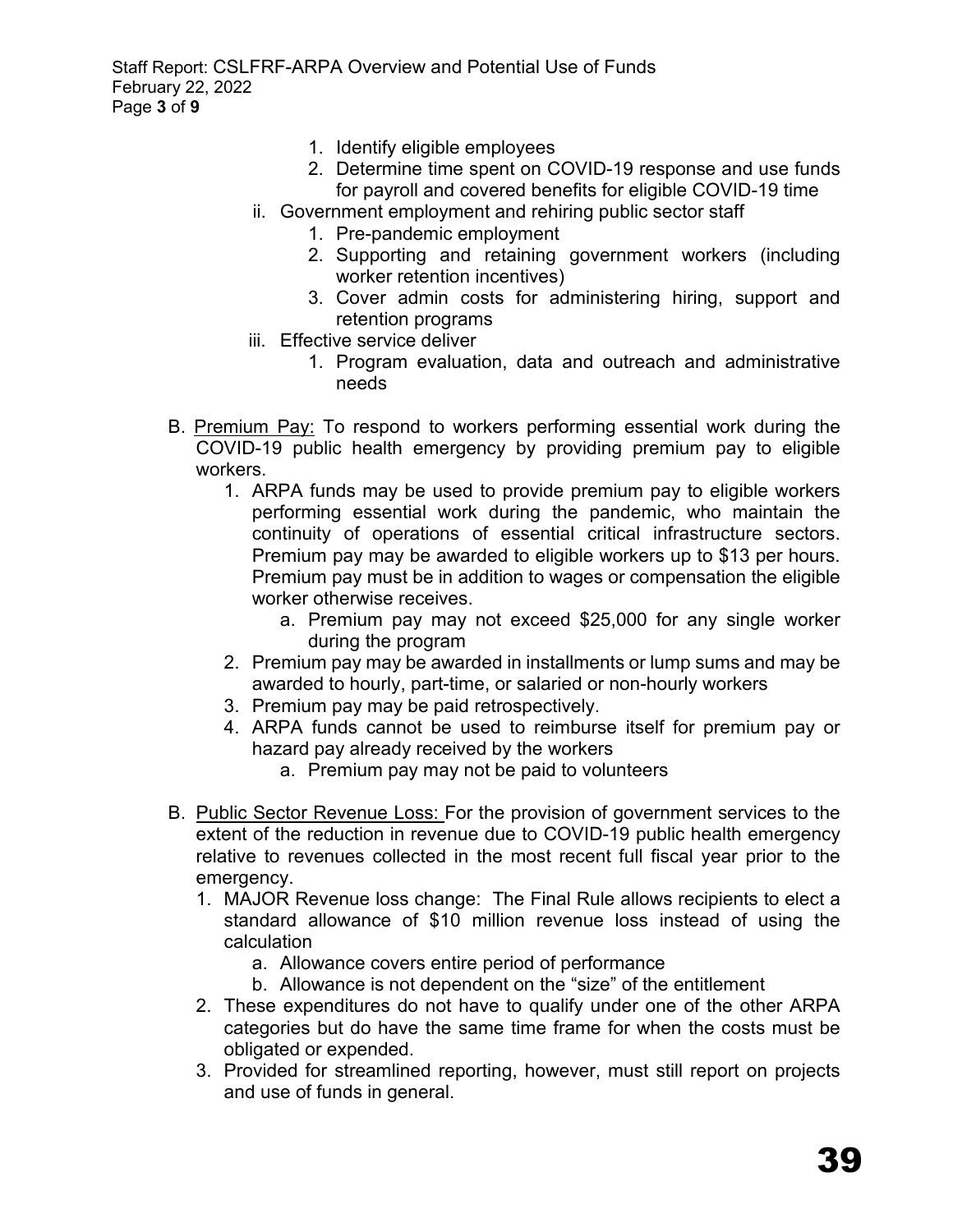Staff Report: CSLFRF-ARPA Overview and Potential Use of Funds February 22, 2022 Page **4** of **9** 

- 4. Used for spending on Government Services with the following restrictions:
- 5. Cannot be used to offset a reduction in net tax revenue
- 6. Cannot be deposited into pension funds
- 7. Cannot be used for debt service and replenishing reserves, settlements, and judgements

Government services include, but are not limited to:

- 8. Maintenance or pay-go funded building of infrastructure, including roads.
- 9. Modernization of cybersecurity, including hardware, software, and protection of critical infrastructure.
- 10.Health services.
- 11.Environmental remediation.
- 12.School or educational services.
- 13.And the provision of police, fire, and other public safety services
- 14.Construction of schools and hospitals
- 15.Road building and maintenance, and other infrastructure
- 16.General government administration, staff, and administrative facilities
- 17.Provision of public safety services includes purchase of fire trucks and police vehicles

D. Water, Sewer and Broadband Infrastructure: To make necessary investments in water, sewer, or broadband infrastructure.

- 1. Clean Water State Revolving Fund Project
- 2. Drinking Water State Revolving Fund Projects
- 3. Other "Necessary" projects
	- a. Responsive to an identified need to achieve or maintain an adequate minimum level of service, which may include a reasonable projection of increased need, whether due to population growth or otherwise,
	- b. A cost-effective means for meeting that need, considering available alternatives, and
	- c. For investments in infrastructure that supply drinking water to meet projected population growth, projected to be sustainable over its estimate useful life.
- 4. Eligible area
	- a. Encouraged to prioritize locations without access to 100/20 Mbps
	- b. Lack of access to reliable high-speed broadband connection
	- c. Lack of affordable broadband
	- d. Lack of reliable service
- 5. Meet high-speed technical standards
	- a. 100 Mbps download and upload speeds unless not practicable
	- b. 100/20 Mbps minimum scalable to 100 Mbps download and upload speeds
- 6. Low-income subsidy program
	- a. Requires the service provider to either participate in the FCC's Affordable Connectivity Programs (ACP) or provides access to lowincome program commensurate to ACP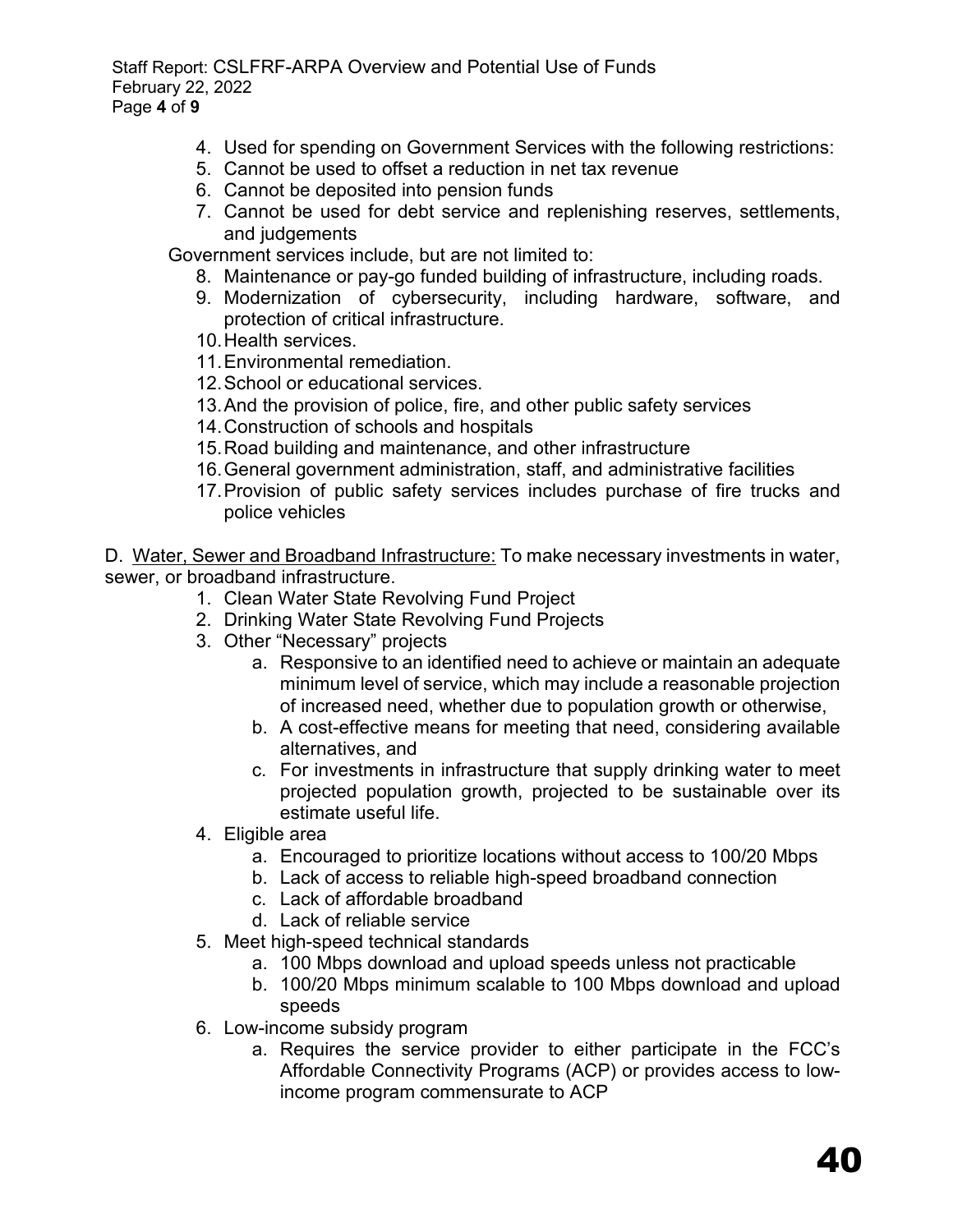Staff Report: CSLFRF-ARPA Overview and Potential Use of Funds February 22, 2022 Page **5** of **9** 

- 7. Cybersecurity
	- a. Eligible use for cybersecurity for existing and new broadband infrastructure
	- b. Includes modernization of hardware and software

The City of Banning has been allocated \$7,468,726 in CSLFRF to be disbursed in two equal installments. The first installment was received in July 2021, \$3,734,363 and the second installment expected to be received in July 2022. A separate fund was created to track the funds.

## **JUSTIFICATION:**

City staff have put together suggestions for uses of these funds to help with responding to public health and safety, negative economic impacts, needed water, sewer, and broadband infrastructure, and pay for essential workers as described below:

Public Health and Negative Economic Impacts

- **1. Public Safety** To help keep the community safe, hire additional police officers (5), increase salary to retain and recruit officers and pay for additional overtime (Council approved May 11, 2021) – **allocated amount \$1,317,350**
- 2. **Zen City** Community engagement platform to help reach more of the community though information sharing and dialogue. Includes collaboration with the Civil Space platform, which provides the ability to engage in ongoing dialogue. (Council approved November 9, 2021) – **allocated amount \$24,000**
- 3. **Business grants/Façade Improvements** Provide grants of \$5,000 (20) for active small businesses and allocate funds to help with façade improvements. Grants of \$5,000 to businesses based in Banning with an active Business License that can meet the following criteria and demonstrate the following: 1.) Have no more than 500 employees, or if applicable, the size standard in number of employees established by the Administrator of the Small Business Administration for the industry in which the business concern or organization operates, and 2.) Are a small business concern as defined in section 3 of the Small Business Act8 (which includes, among other requirements, that the business is independently owned and operated and is not dominant in its field of operation).
	- a. Recipients can identify small businesses impacted by the pandemic, and measures to respond, in many ways; for example, recipients could consider:
		- i. Decreased revenue or gross receipts
		- ii. Financial insecurity
		- iii. Increased costs
		- iv. Capacity to weather financial hardship
		- v. Challenges covering payroll, rent or mortgage, and other operating costs
	- b. Assistance to small businesses that experienced negative economic impacts includes the following enumerated uses: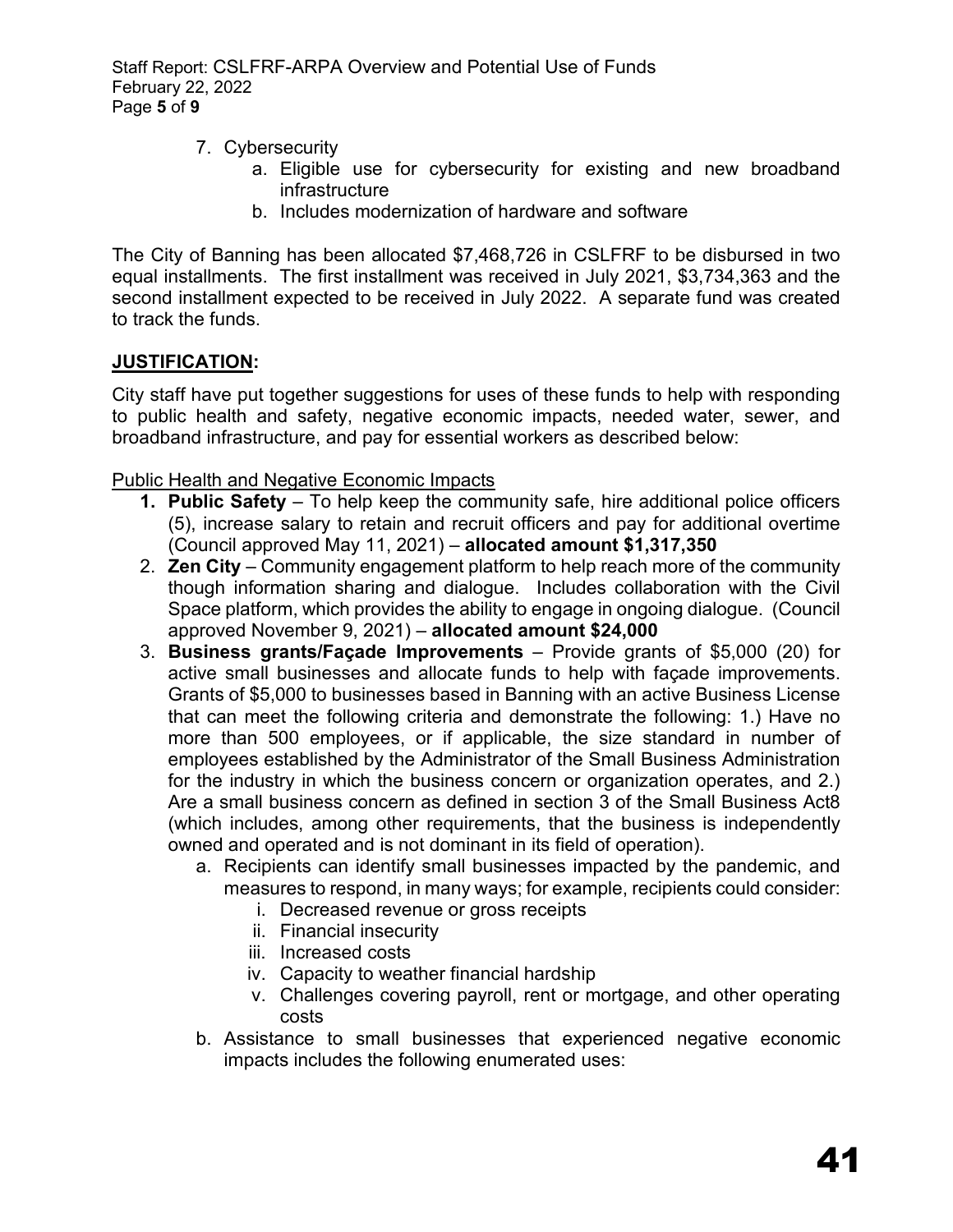- i. Grants to mitigate financial hardship, such as by supporting payroll and benefits, costs to retain employees, and mortgage, rent, utility, and other operating costs
- ii. technical assistance, counseling, or other services to support business planning

In addition to the grants of \$5,000, provide assistance to help with façade improvements to help beautify the community. – **proposed allocation for grants and façade improvements \$200,000**

## **Total Public Health and Negative Economic Impact project allocations \$1,541,350**

## Premium Pay

Provide premium pay for essential workers for the continuity of operations during the COVID-19 public health emergency. (Council approved January 25, 2022, Resolution 2022-07) – **allocated amount \$1,300,000**

# **Total Premium Pay Allocations \$1,300,000**

## Water, Sewer and Broadband Infrastructure

Broadband Projects:

1. **Public Safety Police Department** the Banning Police Department building was completed in 2010. The infrastructure was completed with 2010 technology and has not been updated since. If you were to look at cell phone technology alone about every 12 months there are upgrades making the newest phone almost obsolete after it is purchased. Our computer infrastructure and camera systems at the Banning Police department is failing under the weight of the old technology. The Police Department is working off 12-year-old technology when training and attempting to utilize online meetings. The request of funding is to upgrade the entire department of the infrastructure.

Part of the overall funding regarding the infrastructure is the camera systems. The camera systems are also working off 12-year-old technology that requires storage of data at the department instead of cloud based. Cloud based allows for the storage of data that can easily be retrieved from anywhere as opposed to only at the police department and on department servers. In 2021, a person damaged one of the large panes of glass at the police building. The suspect was not captured on a camera based on the location and poor quality of the system. An upgraded camera system will assist not only the protection of the police department but will assist with the prosecution of crimes. The camera system upgrade also applies to the interview rooms located in the police department. The older technology hampers the ability of the department to provide the district attorney's office with high quality video on interviews. This is a needed upgrade for the protection of the residents of Banning.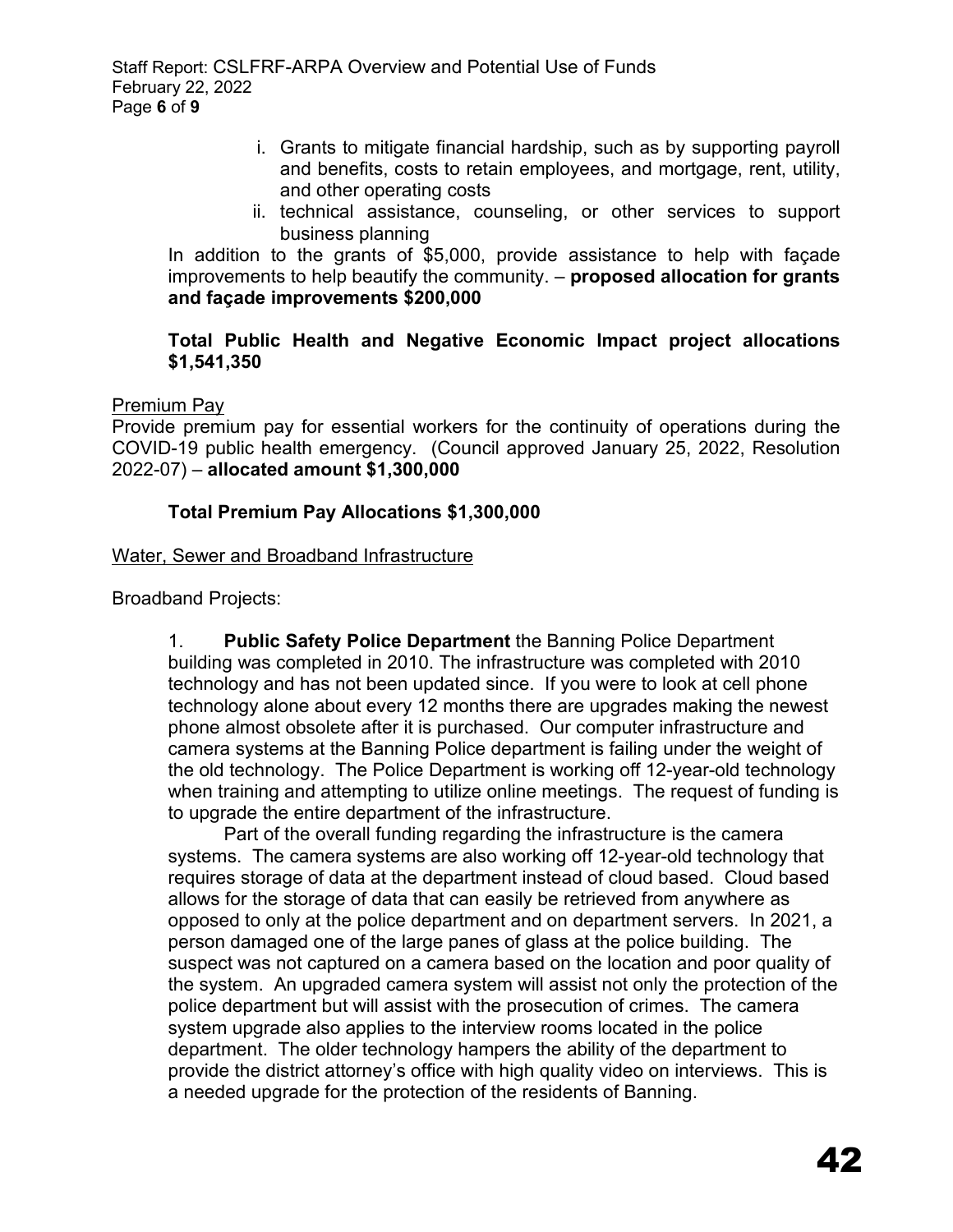The Department has done several pilot programs with body cameras and has vehicles with in-car cameras. The in-car camera system is at least 12-years old and failing. The body camera pilot program has provided the department with evidence and the ability to review encounters with residents. Studies have shown that body cameras protect both the residents and the officers from false claims. Cameras provide a layer of transparency for the residents and visitors of Banning. Having both an in-car system and an individual body camera enhances the ability of the department to capture video evidence that is needed for prosecution and transparency. One system alone, we have found through the pilot programs, does not provide the same level of clarity. The point of view from the vehicle and from the personal body camera has shown perspectives that can't always be seen from only one of the views.

Projects to upgrade the police departments infrastructure:

- a. PD Interview Room Solution includes car video, black box recording, interview room microphone, with cloud plan installation services for three (3) years – **proposed allocation amount \$26,100**
- b. PD upgrades to technology in briefing room, conference room and community room/EOC – proposed allocation amount of \$117,000
- c. Banning PD in car cameras and body worn cameras (Quantity 30) **proposed allocation amount of \$380,100**
- **d.** Cameras at the police station **proposed allocation amount \$138,500**

2. **Network Upgrade-Citywide** Network and server upgrades to all city facilities; including Blade Center, Nimble, VMware, UPS, switches installation and labor – proposed **allocation amount of \$568,500**

3. **New Enterprise Resource Planning (ERP) System** – An ERP system is business process management software that manages, automates, and integrates an agency's (company) financials, supply chain, operations, reporting, manufacturing, and human resources activities. It helps link information from the different city departments together and helps eliminate costly duplicate and incompatible technology. The city's current ERP is truly antiquated with 1990's technology and needs to be upgraded to current technology that provides a more efficient system and protection for cybersecurity. This should have been done at least 15 years ago. – **proposed allocation amount towards new ERP system \$1,000,000**

4. **Electronic Messaging Board** – to help communicate to the community city services and messages as an additional outlet for getting information out. – proposed allocation amount **\$117,176**

# **Total Broadband Infrastructure project allocations \$2,377,376**

Water and Sewer Projects:

1. **Ramsey Street Water Line** - A water line currently does not exist along Ramsey Street from Sunset Avenue to Highland Home Road, which will prevent the commercial zoned properties fronting Ramsey Street from being developed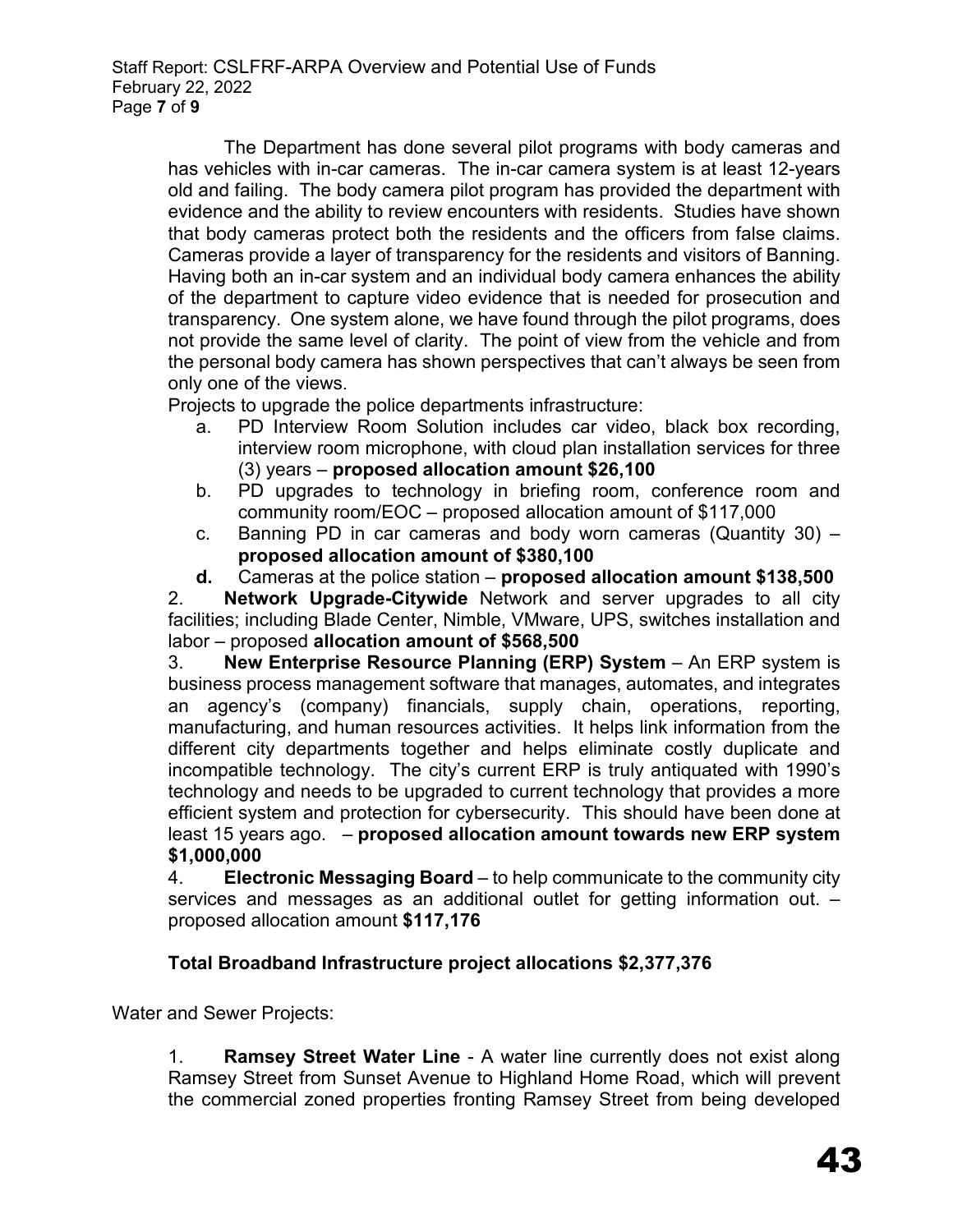Staff Report: CSLFRF-ARPA Overview and Potential Use of Funds February 22, 2022 Page **8** of **9** 

> without a condition of approval to construct the waterline. Said condition can be economically infeasible for some developments. This issue is at the forefront with the proposed Wyndham Hotel Phase 1 – **proposed allocation amount \$1,000,000**

> 2. **Replace 4" Waterline on Barbour** - An existing 4" waterline on Barbour Street from Hargrave to Juarez must be replaced in order to provided needed fire flow for the development of industrial zoned properties on the south side of town, west of Hargrave Street – **proposed allocation amount \$550,000**

> 3. **Sewer Line under I-10 at Hathaway** - The existing 8" line, which stretches from Ramsey Street to the Lincoln Street is at or near maximum capacity. The sewer line is needing replacement in order to accommodate the future development of projects north of the I-10 and east of Hathaway and also to reduce the likelihood of sewer system overflows (SSOs). – **proposed allocation amount \$700,000.**

**Total Water and Sewer Infrastructure project allocations \$2,250,000**

**Total Water, Sewer and Broadband Infrastructure project allocations \$4,627,376**

# **FISCAL IMPACT:**

| <b>CSLFRF Total Allocation to City of Banning</b> | \$7,468,726 |
|---------------------------------------------------|-------------|
| <b>Public Health and Economic Impact Projects</b> | \$1,541,350 |
| Water, Sewer and Broadband Infrastructure         | \$4,627,376 |
| <b>Premium Pay</b>                                | \$1,300,000 |
| <b>Total Use of Funds</b>                         | \$7,468,726 |
| <b>Balance of Funds Available</b>                 |             |

The City has until December 2024 to obligate funds to a specific project and until December 2026 to expend all the funds received from CSLFRF. There may be other grant opportunities, especially for broadband projects, if Council would like to allocate funds differently.

# **ALTERNATIVES:**

- 1. Accept all the proposed projects and allocated amounts.
- 2. Provide direction for alternative projects to allocate funds.